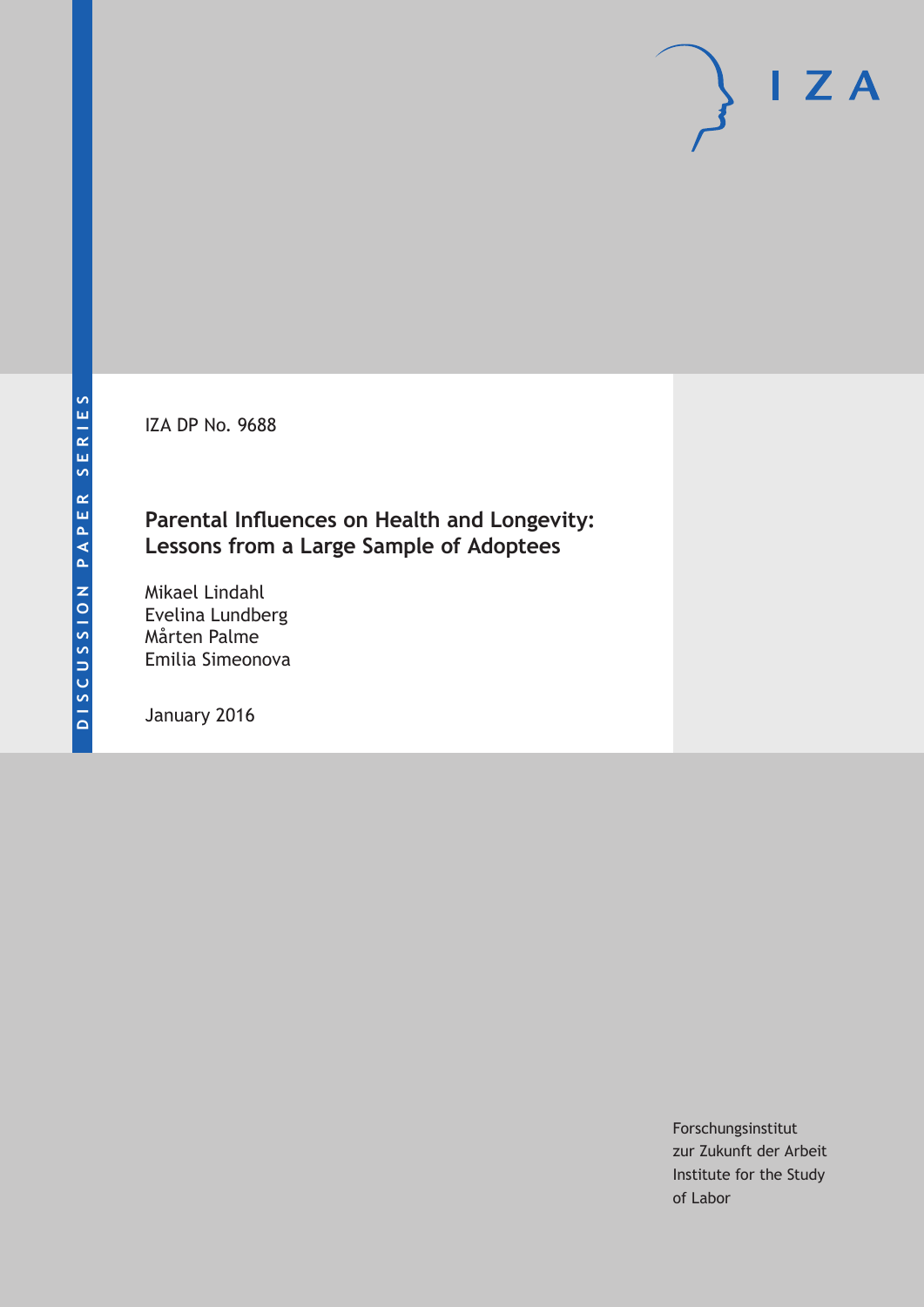# **Parental Influences on Health and Longevity: Lessons from a Large Sample of Adoptees**

# **Mikael Lindahl**

*University of Gothenburg, CESifo, IFAU, IZA and UCLS* 

# **Evelina Lundberg**

*Uppsala University* 

## **Mårten Palme**

*Stockholm University and IZA*

# **Emilia Simeonova**

*Johns Hopkins University and NBER*

Discussion Paper No. 9688 January 2016

IZA

P.O. Box 7240 53072 Bonn **Germany** 

Phone: +49-228-3894-0 Fax: +49-228-3894-180 E-mail: iza@iza.org

Any opinions expressed here are those of the author(s) and not those of IZA. Research published in this series may include views on policy, but the institute itself takes no institutional policy positions. The IZA research network is committed to the IZA Guiding Principles of Research Integrity.

The Institute for the Study of Labor (IZA) in Bonn is a local and virtual international research center and a place of communication between science, politics and business. IZA is an independent nonprofit organization supported by Deutsche Post Foundation. The center is associated with the University of Bonn and offers a stimulating research environment through its international network, workshops and conferences, data service, project support, research visits and doctoral program. IZA engages in (i) original and internationally competitive research in all fields of labor economics, (ii) development of policy concepts, and (iii) dissemination of research results and concepts to the interested public.

IZA Discussion Papers often represent preliminary work and are circulated to encourage discussion. Citation of such a paper should account for its provisional character. A revised version may be available directly from the author.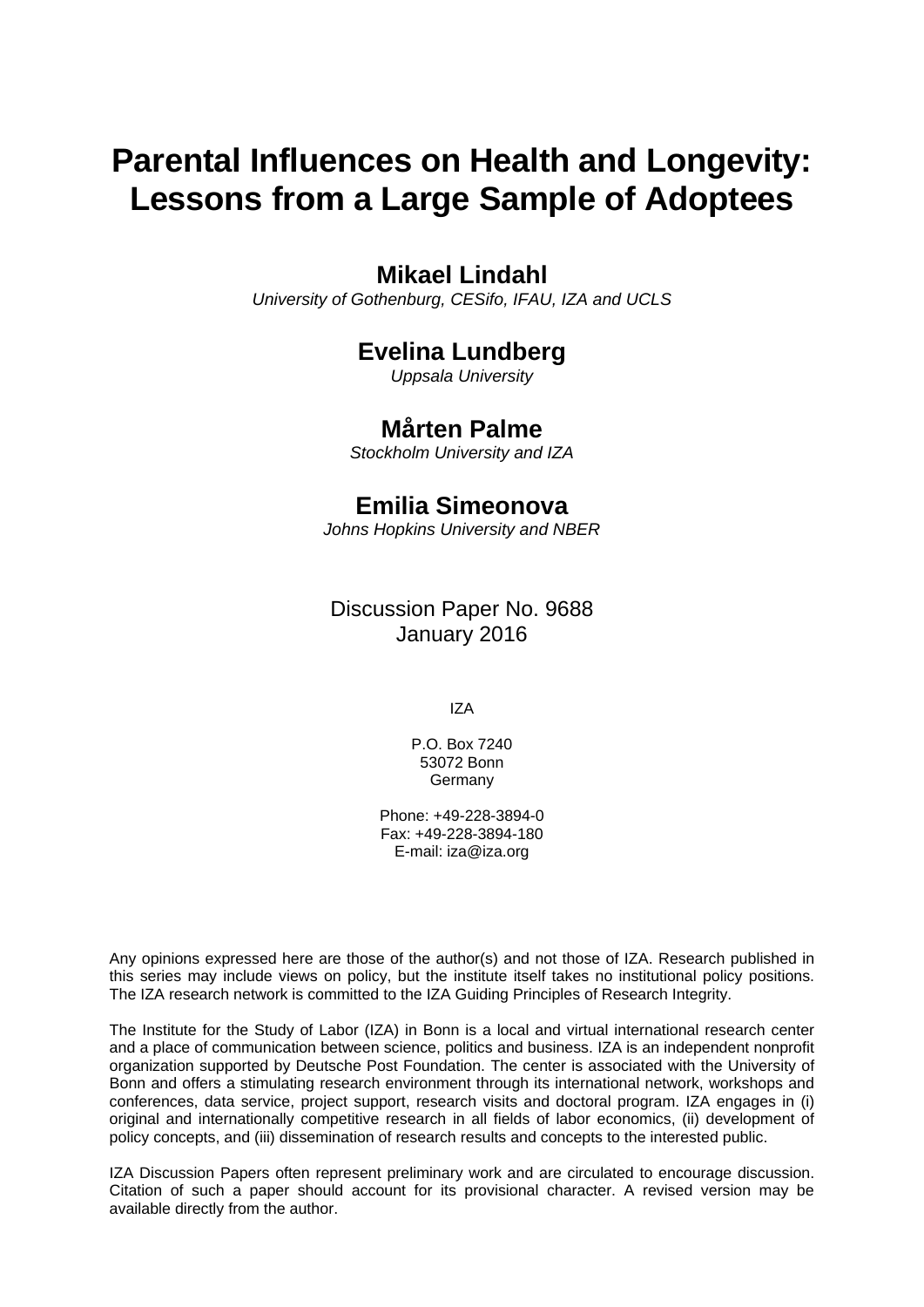IZA Discussion Paper No. 9688 January 2016

# **ABSTRACT**

# **Parental Influences on Health and Longevity: Lessons from a Large Sample of Adoptees\***

To what extent is the length of our lives determined by pre-birth factors? And to what extent is it affected by parental resources during our upbringing that can be influenced by public policy? We study the formation of adult health and mortality using data on about 21,000 adoptees born between 1940 and 1967. The data include detailed information on both biological and adopting parents. We find that the health of the biological parents affects the health of their adopted children. Thus, we confirm that genes and conditions in utero are important intergenerational transmission channels for long-term health. However, we also find strong evidence that the educational attainment of the adopting mother has a significant impact on the health of her adoptive children, suggesting that family environment and resources in the post-birth years have long-term consequences for children's health.

JEL Classification: I10, I14, I24

Keywords: health inequality, mortality, pre- versus post-birth decomposition

Corresponding author:

 $\overline{a}$ 

Mikael Lindahl Department of Economics University of Gothenburg P.O.Box 640 405 30 Gothenburg Sweden E-mail: Mikael.Lindahl@economics.gu.se

<sup>\*</sup> We are grateful for comments from Orazio Attanasio, Gerard van den Berg, Richard Blundell, Dalton Conley, Gabriella Conti, Janet Currie, Hans Grönqvist, Krzysztof Karbownik, Robert Östling, André Richter, Torsten Santavirta, Marianne Simonsen and Helena Svaleryd as well as for those from participants at seminars at the University College London, Uppsala University, University of Copenhagen, NBER Summer Institute, Nordic Summer Institute in Labor Economics, Nordic Health Economists' Study Group meeting and Essen Health conference. Mikael Lindahl is a Royal Swedish Academy of Sciences Research Fellow supported by a grant from the Torsten and Ragnar Söderberg Foundation, the Scientific Council of Sweden and the European Research Council [ERC starting grant 241161]. The authors gratefully acknowledges financial support from the Handelsbanken Research Foundation (Lundberg), Swedish Council of Social Research (Palme), Swedish Research Council and the National Science Foundation (Simeonova).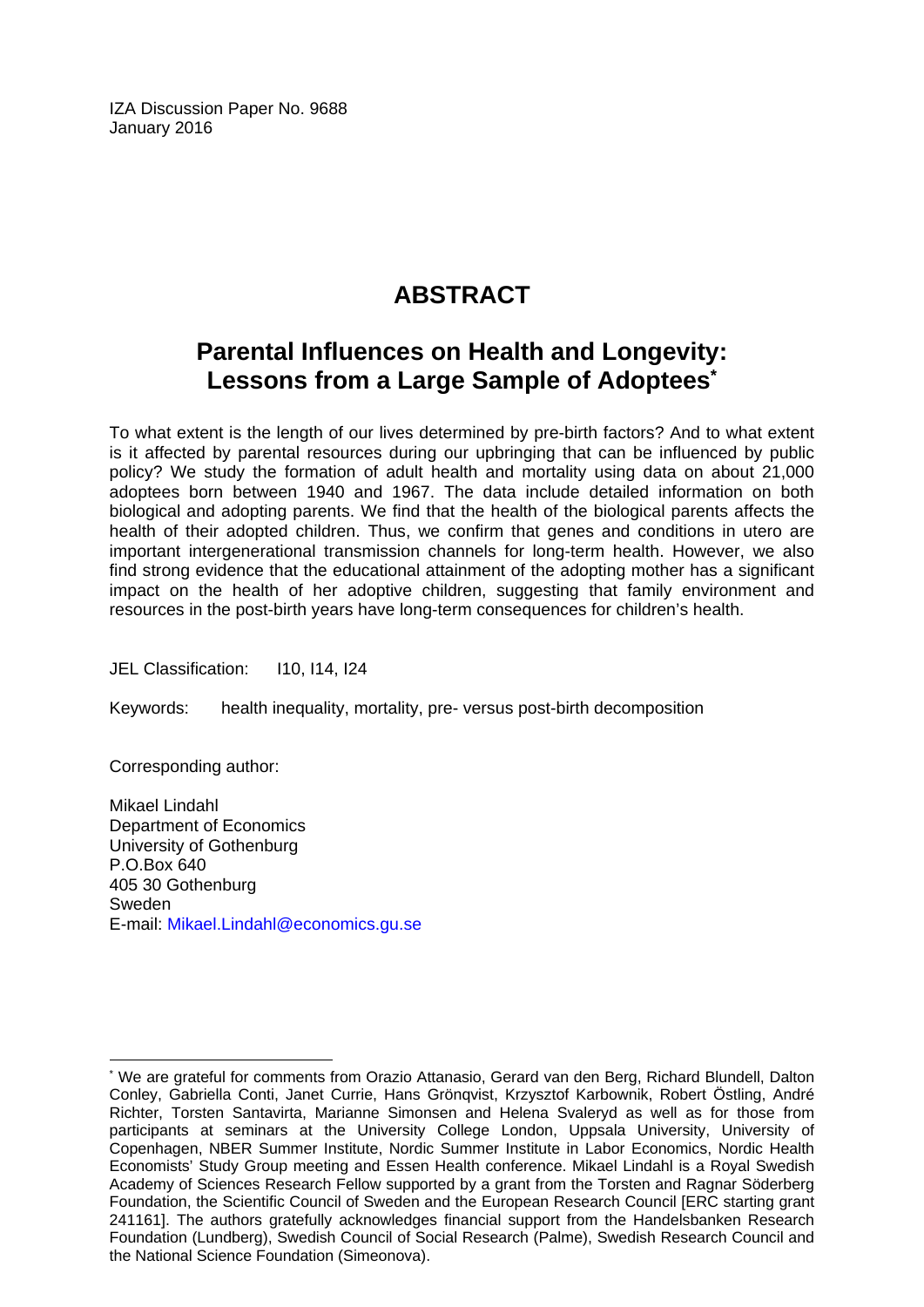### **1. Introduction**

Health inequality and, in particular, the inverse relation between socioeconomic status (SES) and mortality have been documented and discussed in several recent empirical studies (see e.g. Chetty et al., 2015, Deaton, 2003, or Smith, 1999, for overviews). Despite the great research interest in these issues, the mechanisms underlying the empirical regularities observed in data are still controversial. Health and health-related behaviors, leading to differences in longevity, are largely formed by the genetic background and by environmental influences during early childhood and adolescence. Therefore, the intergenerational transmission of health is likely to be an important element of the mechanisms leading to health inequalities.

The aim of this paper is to separate out the importance of pre-birth from post-birth influences in the formation of adult health. We use a large sample of Swedish adoptees for whom we are able to observe measures of adult health status as well as the educational attainment of both biological and adopting parents. We study how the health status and educational attainments of the biological parents – related to genetic factors and in utero health – and the corresponding characteristics of the adopting parents – related to health formation during childhood and adolescence – affect the child's health and mortality later in life.

Our dataset is constructed by matching several different administrative registers containing information on health and educational attainments for biological and adopting parents. We include all adoptees born between 1940 and 1967 in Sweden, in total about 21,000 individuals. As a comparison, we also present results on the same outcomes obtained using the population of about 2.8 million children raised with their biological parents and born in the same time interval as the adoptees. The main outcome of interest is the health status of the adopted children as adults, as measured by adult mortality and hospitalization-based indices. In addition, for females we use the birth outcomes of their first-born child as a measure of the health status of the mother at birth.

We estimate separate models for the association between the child's adult health as an outcome variable and parental longevity and educational attainments. We find a strong association between the longevity of the biological parent and the child mortality risk, which is supported by the results for the other health outcomes. The magnitude of the effect, which is precisely estimated, suggests that one year of additional life expectancy of the biological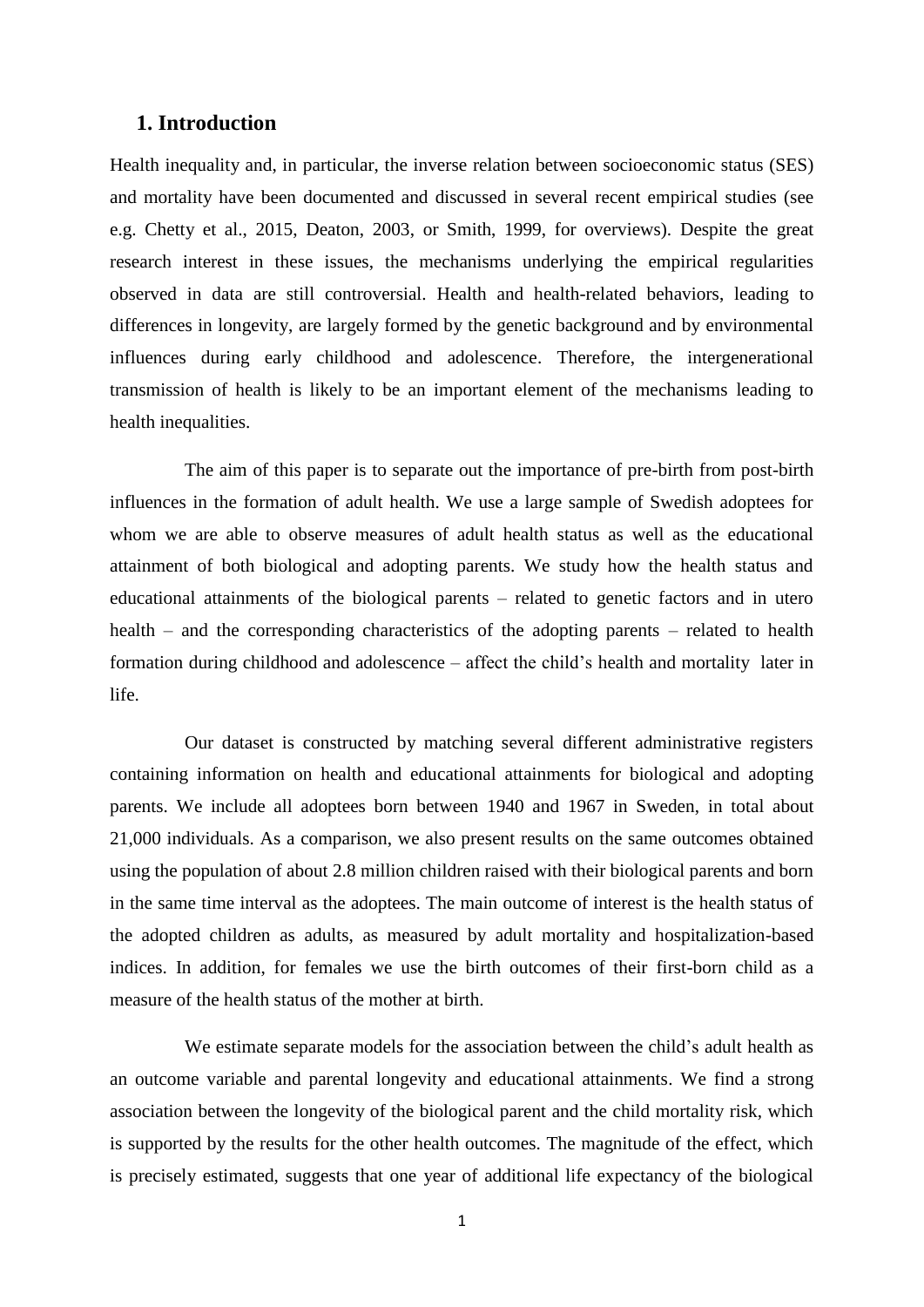mother is associated with a decrease in mortality of 1.4 percent of the adopted child. The corresponding estimate for the biological father is 1.5 percent. These results are similar to what we obtain using the sample of children raised by their biological parents. There is no significant association between longevity of the adopting parents and the mortality risk of the adopted children.

For adoptees we do not find a lower mortality risk for children with highly educated biological parents, whereas for non-adoptees we do: an additional year of education for either parent is expected to decrease the mortality risk by 2.5 percent. However, for adoptees, we do find a significant effect of the adopting mother's educational attainment. The magnitude of the effect is about the same as for non-adoptees and suggests about a 3 percent reduced mortality risk for every year of additional schooling of the mother. The association vanishes when we include the adopted child's own years of schooling into the specification, suggesting that the effect runs through the educational attainment of the child. When we use other health measures for those individuals in the child generation, we find further support for these conclusions.

The main contribution of the paper is to show that the intergenerational persistence in health and mortality is as strong between the adopted children and their biological parents as for the children raised by their biological parents. This means that a decomposition of the intergenerational transmission of health would attribute *all* persistence to pre-birth associated with the biological parent's health.<sup>1</sup> Since this decomposition is robust to adding the educational attainments of the biological parents, we conclude that parental human capital is not among these pre-birth factors. A second main contribution is to show that the association between parental human capital and child's adult health and longevity can be attributed to the adopted parents' human capital, i.e., to post-birth factors.

In light of previous research, primarily obtained on data from twins (see e.g. Herskind et al., 1996, or Hjelmborg et al., 2006), that attributes a relatively minor role for genetic background to differences in longevity, our decomposition of the intergenerational transmission of health may appear surprising. However, there is a very large share of

 $\overline{\phantom{a}}$ 

 $1$  This is in contrast to what have been found for income, education, wealth, crime, entreprenurship and voting status (Björklund, Lindahl and Plug, 2006; Black et al., 2015; Hjalmarsson and Lindquist, 2013; Lindquist, Praag and Sol, 2015; Cesarini, Johannesson and Oskarsson, 2014).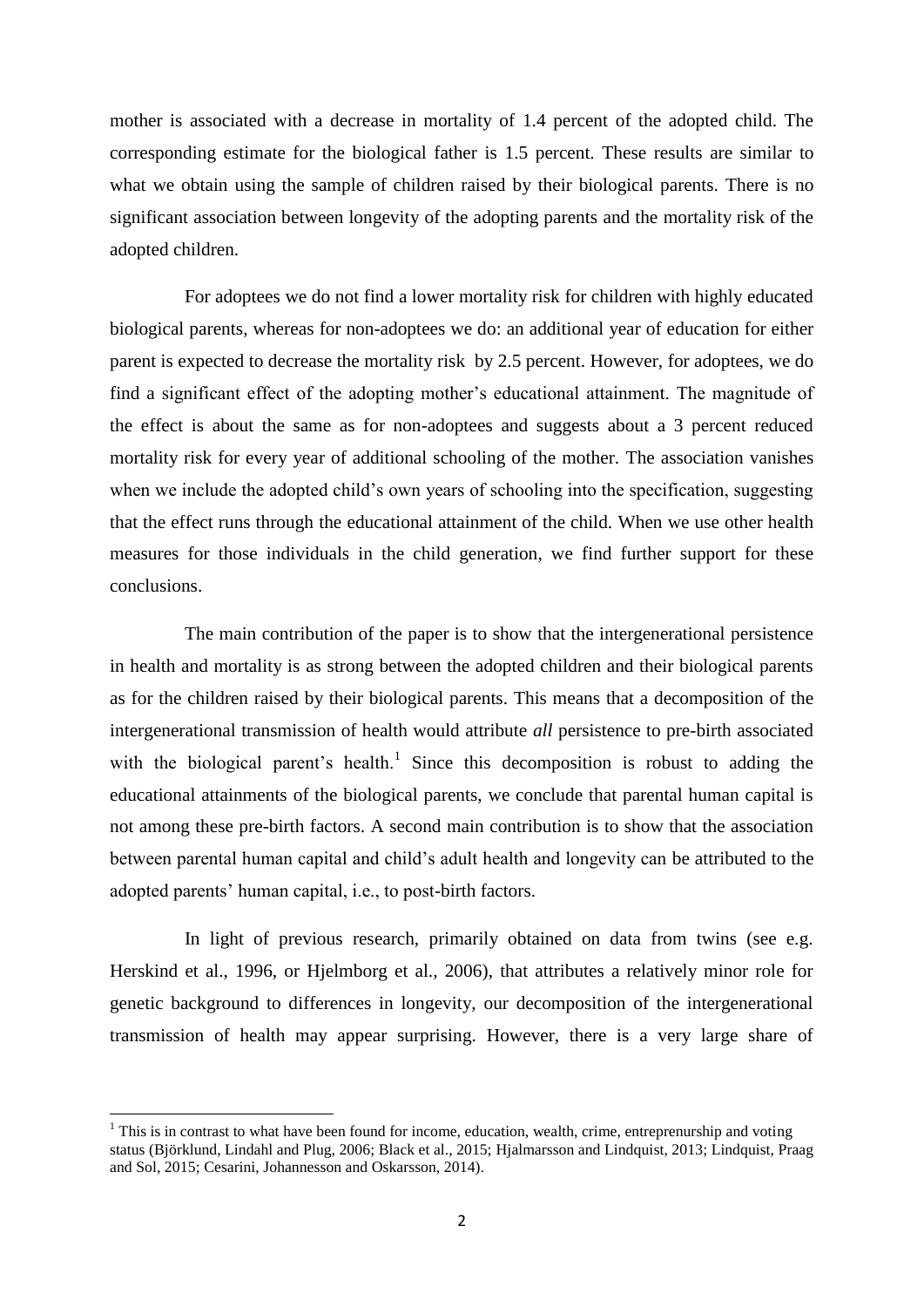unexplained variation in in the intergenerational association in health leaving room for important associations with post-birth factors, such as human capital formation.

Although we do not study the effects of any policy initiative our results have obvious policy relevance. The fact that we can reject the hypothesis that the adopting parents' educational attainments have no effect on child longevity implies that policies aimed at leveling out differences between parents associated with different SES will have an effect on child longevity and long term health inequality.

We make several additional contributions. We show that the intergenerational transmission of health in the population is positive and non-trivial, although smaller than what is typically found for outcomes such as education and income, and not driven by the transmission of human capital between parents and children. We also demonstrate that the health status of the biological grandparents affects health at birth of their grandchildren, in the sample of adoptees as well as the rest of the population. These results further underscore the importance of the intergenerational transmission of health.

The analysis in this paper relates to at least five strands of the literature. Most closely, it relates to the quite small literature in epidemiology which uses data on adoptees to study correlations in longevity between adopted children and their biological and adopting parents, respectively (see e.g. Petersen et al., 2005 and 2008, Sørensen et al., 1988). The main research question in this literature is to separate out genetic from environmental factors affecting mortality. Our focus is wider, as we do not only study longevity, but also a range of health outcomes measured throughout the life of the adopted children. Specifically, we consider the effect of parental resources as reflected by their educational attainments. Furthermore, we compare our estimates for adoptees to those obtained on the population of the majority of children raised by their biological parents.

Second, there is a literature in economics using adoptees to decompose the intergenerational association in various other outcomes into pre- and post-birth factors using the regression-based approach we use in this paper (Björklund, Lindahl and Plug, 2006; Black et al., 2015; Hjalmarsson and Lindquist, 2013; Lindquist, Praag and Sol, 2015; Cesarini,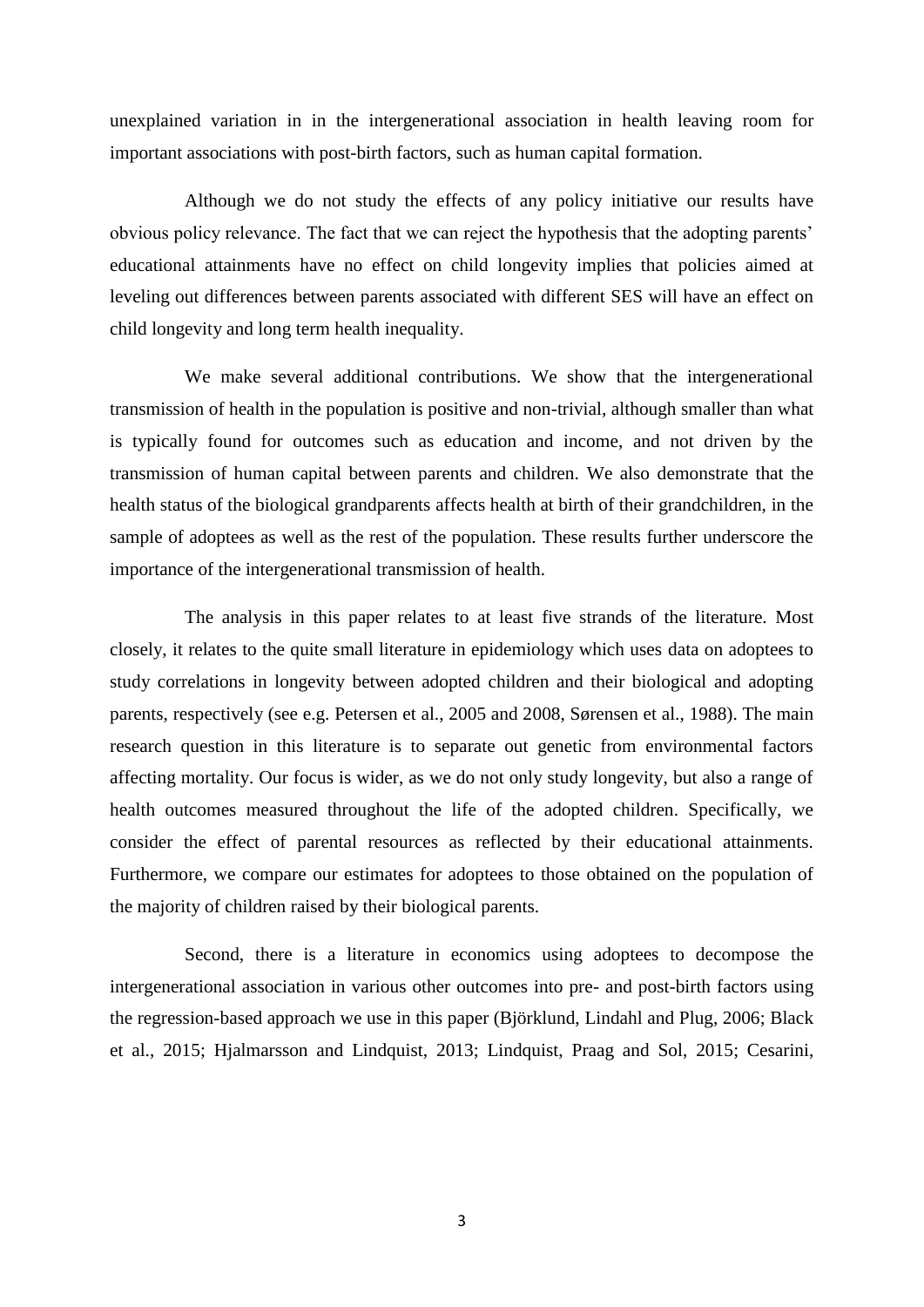Johannesson and Oskarsson, 2014).<sup>2</sup> The closest study is by Thompson (2014), who uses US adoption data to examine the association between adoptive parents' health and the health of the next generation when they were still children. Since his data lack information on the biological parents, he is unable to study the relative importance of genetic endowments and characteristics of the adopting parents.

Third, it relates to studies on the relation between parental resources and child health*.* An inverse relation between parental SES and child health has been established in several previous studies (see e.g. Case, Lubotsky and Paxson, 2003; Case, Fertig and Paxson, 2005; Palme and Sandgren, 2008; or Smith, 1999, and Almond and Currie, 2011, for reviews). Our contribution *vis-à-vis* this literature is that we are able to separate out pre-birth factors, attributed to genes and fetal environment, from post-birth ones, attributed to the environment encountered during childhood and adolescence. The formation of this latter period is to a high degree due to parental resources, and can potentially also be influenced by public policy.

An extension of the studies of the association between parental education and child health are the studies aiming at estimating the causal effects of parental education on child health. This literature has documented rather mixed results (Currie and Moretti, 2003; McCrary and Royer, 2011; Lundborg et al., 2013). Although we estimate the association of the educational attainments of both the biological and the adopting parents with child health, the association can easily be attributed to a "third factor" that we are unable to identify using our research strategy. That is why our estimates should rather be interpreted as a "decomposition" of the influence of pre- and post-birth factors potentially related to child health, or a causal effect of parental education *and* all post-birth factors that can be correlated with it.

A fourth strand of the related literature consists of studies on the genetic influences on human longevity. This literature has primarily used data on twins and family members. The consensus from these studies is that there is a quite weak correlation (see e.g. Finch and Tanzi, 1997) in the length of the life span between parents and offspring (0.01-0.15; Cohen, 1964; Wyshak, 1978). Since siblings in general also share the same environment during their

 $\overline{\phantom{a}}$ 

 $2^2$  See also Sacerdote, 2006 who studies measures of height and weight using a sample of Korean adoptees (where information on the biological parents is unavailable) and Fagereng et al. (2014) who look at financial decisionmaking.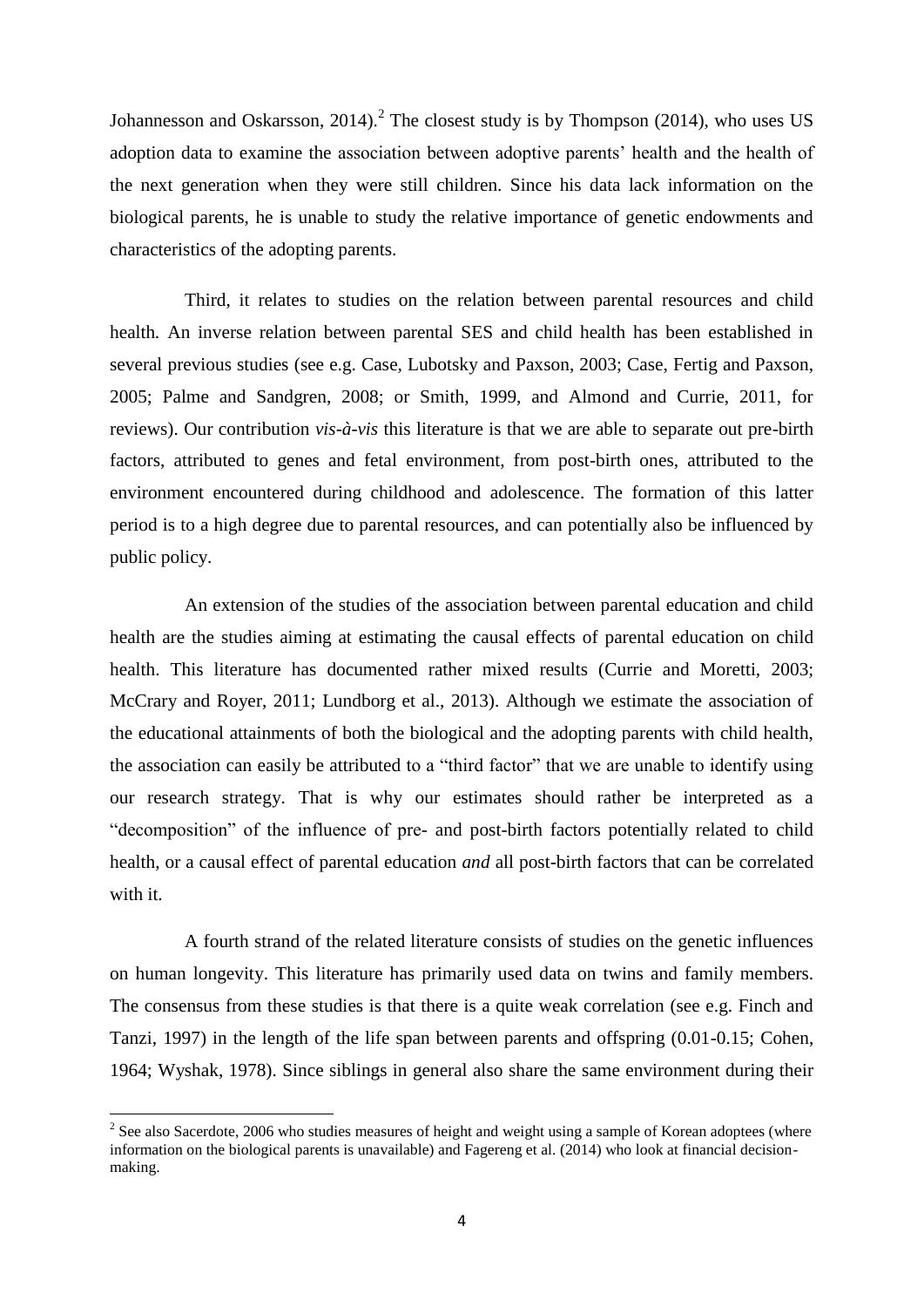upbringing, the correlations between them are in general somewhat stronger. Later studies have developed structural models using data on pairs of mono- and dizygotic twins to decompose differences in genetic and environmental factors (see e.g. Herskind et al., 1996, or Hjelmborg et al., 2006).

Our study differs from these studies in several respects. First, the pre-birth factors in this study also include potential influences during the in-utero period, in addition to genetic influences. Second, and more importantly, since siblings in general are brought up in the same environment, these studies are not able to identify the separate effect of parental characteristics on children's long-term health as we do in this study.

Finally, we make a contribution to the field of studies on social mobility*.* There is a large empirical literature on social mobility (see e.g. Solon, 1999 and Black and Devereux, 2010, for overviews). Although the topic of how health is transmitted between parents and their children has a long history in science, starting with Galton (1889), and given the importance of health in discussions about inequality in well-being, surprisingly little is known about the transmission of health and longevity across generations. There are only a few studies that have been able to study the association between adult health indicators for parents and children in representative samples (e.g., Trannoy et al, 2010; Classen, 2010; Johnston et al., 2013). Since we present estimates of the intergenerational associations for the population of children raised with their biological parents, as a comparison to the results obtained on adoptees, our paper indirectly relates to this literature.

A strand of the literature on social mobility studies the association in birth weight across generations (see e.g. Currie and Moretti, 2007). Because one of our health outcomes is birth weight of the first born child of the adoptee, our study relates to this literature extends it by estimating how the health status of the biological grandparents is associated with health at birth of their grandchildren. We show this in the sample of adoptees as well as the rest of the population.

The rest of the paper is organized as follows. The next section describes the conceptual framework for identifying pre- and post-birth factors in the association between parental education and child adult health. Section 3 provides a brief historical background and a description of institutions surrounding adoptions in Sweden. Section 4 presents the data and descriptive statistics and the results are presented in Section 5. Finally, Section 6 concludes the paper.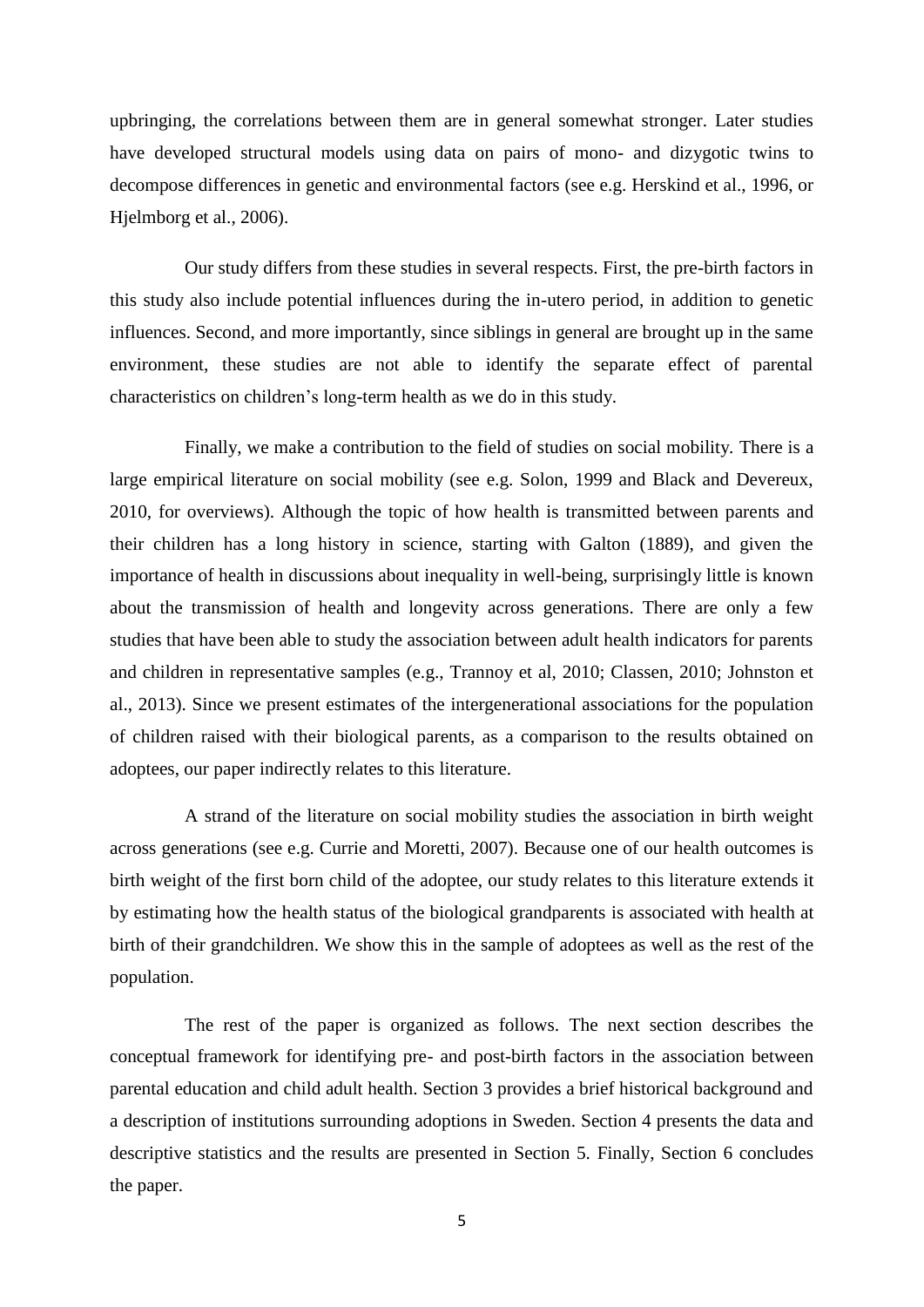### **2. Empirical Specifications**

We first estimate the following intergenerational model on the population of individuals

$$
H_j^{bc} = \beta_0 + \beta_1 Y_j^{bp} + v_j^{bc},\tag{1}
$$

where  $H_j^{bc}$  represents adult health status for the biological child and  $Y_j^{bp}$  the biological parents' health status or educational attainment. Subscript *j* indexes the family in which the child is born and raised and superscripts *bc* and *bp* denote the biological child and parent, respectively;  $v_i^{bc}$  is the child-specific error term assumed to be uncorrelated with  $Y_i^{bp}$ . The coefficient  $\beta_1$  measures the strength of the association between adult health of the child and health or human capital measures of the parents and is a combined effect of many different factors such as genetics, prenatal environment and environment during childhood and adolescence.

As we have data on the characteristics of adoptees and their biological and adoptive parents, we estimate the following model on the population of adoptees:<sup>3</sup>

$$
H_i^{ac} = \alpha_0 + \alpha_1 Y_j^{bp} + \alpha_2 Y_i^{ap} + v_i^{ac},\tag{2}
$$

where *Y* once more measures health or human capital inputs that are transmitted from the biological parent *bp*, or the adoptive parent *ap*, to the adopted child *ac* born in family *j* and adopted and reared in family *i*;  $v_i^{ac}$  is a child-specific error term uncorrelated with  $Y_i^{bp}$  and  $Y_i^{ap}$ .

Before we discuss how we can interpret  $\alpha_1$  and  $\alpha_2$ , let us state the following key assumptions of the adoption design:

1) Adoptees are conditionally randomly assigned to adoptive families;

2) The adoption should have taken place close to birth so that it is possible to accurately separate pre and post birth effects;

 $3$  We follow the strategy to separate pre- and post-birth effects from Björklund et al. (2006).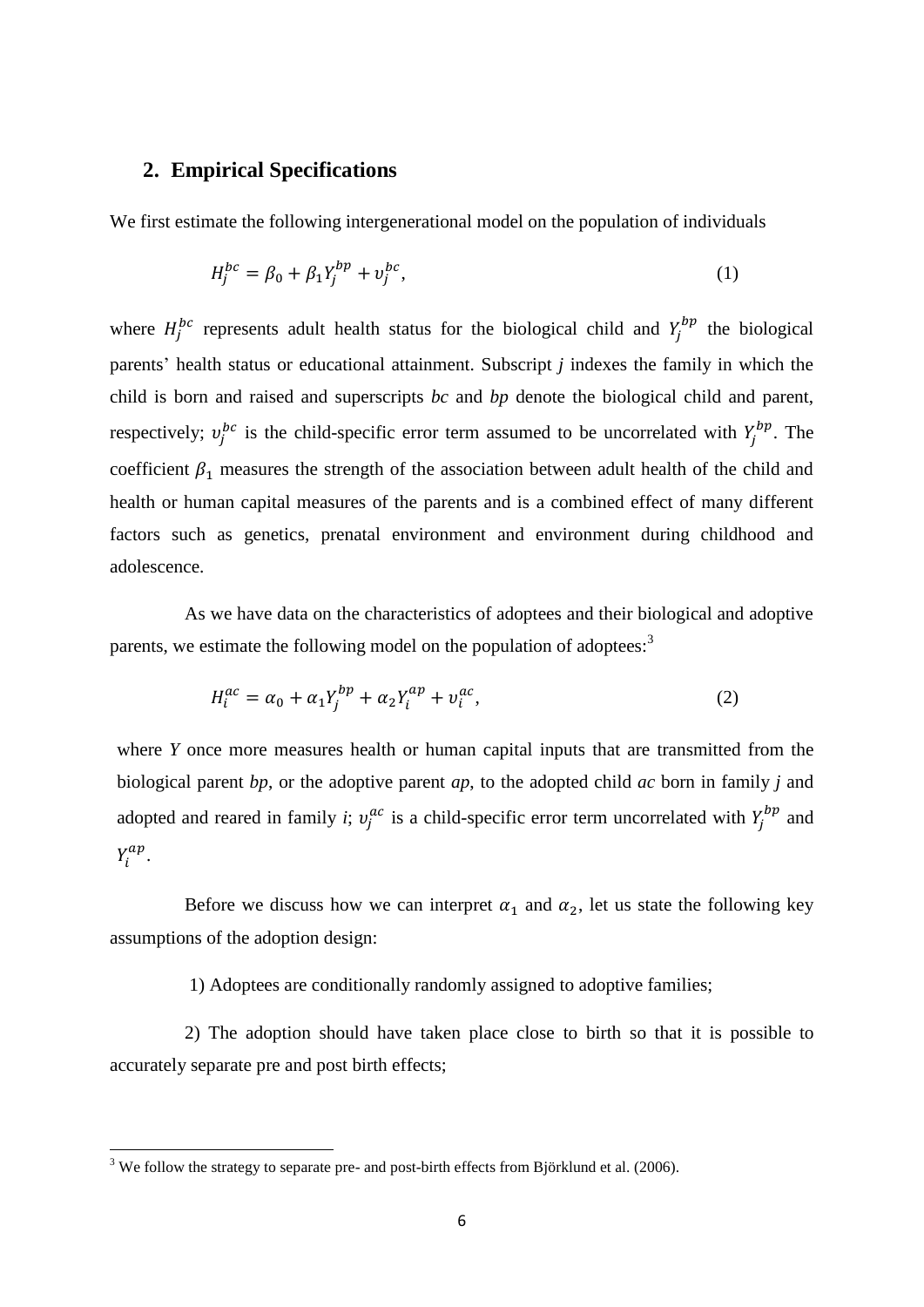3) The postnatal pre-adoption environment (e.g., the quality of the nursery homes) is uncorrelated with the genetic background and the post adoption environment (or has no influence on the health of the adopted child); and

4) the biological parents have no contact with the adopted child post adoption.

Under these four assumptions, we are able to separately estimate the association between adult health status and the observable pre- and post-birth characteristics *Y* by estimating equation (2) using data on adopted children and their biological and adoptive parents. In general,  $\alpha_2$  does not only capture the importance of the adoptive parental characteristic under study,  $Y_i^{ap}$ , but also everything else in the adoption family that is correlated with  $Y_i^{ap}$ . We interpret the estimates as a measure of the importance of transmission channels stemming either from the pre- or post-birth environment. Assuming that adoptees and non-adoptees are drawn from the same distribution, we are also able to decompose an estimate of  $\beta_1$  to separate entities of pre- and post-birth factors, captured by estimates of  $\alpha_1$  and  $\alpha_2$ , which are then interpretable for the population of children. We will discuss these issues further below.

The first assumption listed above, that adoptees are conditionally randomly assigned to adoptive families, can be questioned in all empirical studies using data for adoptees (see further the discussion in Section 4.4). We do three sets of sensitivity analyses to check the robustness of our main results with respect to this assumption. First, we look at the robustness of the main findings with respect to changes in the set of confounding parental characteristics that we can control for. We also employ the method suggested by Altonji et al. (2005) to get an estimate of how much any unobservable characteristics correlated between the biological and the adopting parents must contribute, relative to the contribution of the observable characteristics, in order to explain away the main results obtained in the study.

Second, we restrict the sample to include only adoptees that moved from their municipality of birth. We cannot directly observe whether relatives or friends of the biological parents adopted some children, but in such cases, children are more likely to stay in the municipality where they were born. Moreover, adopted children who move from their municipality of birth are much less likely to interact with their biological parents post adoption.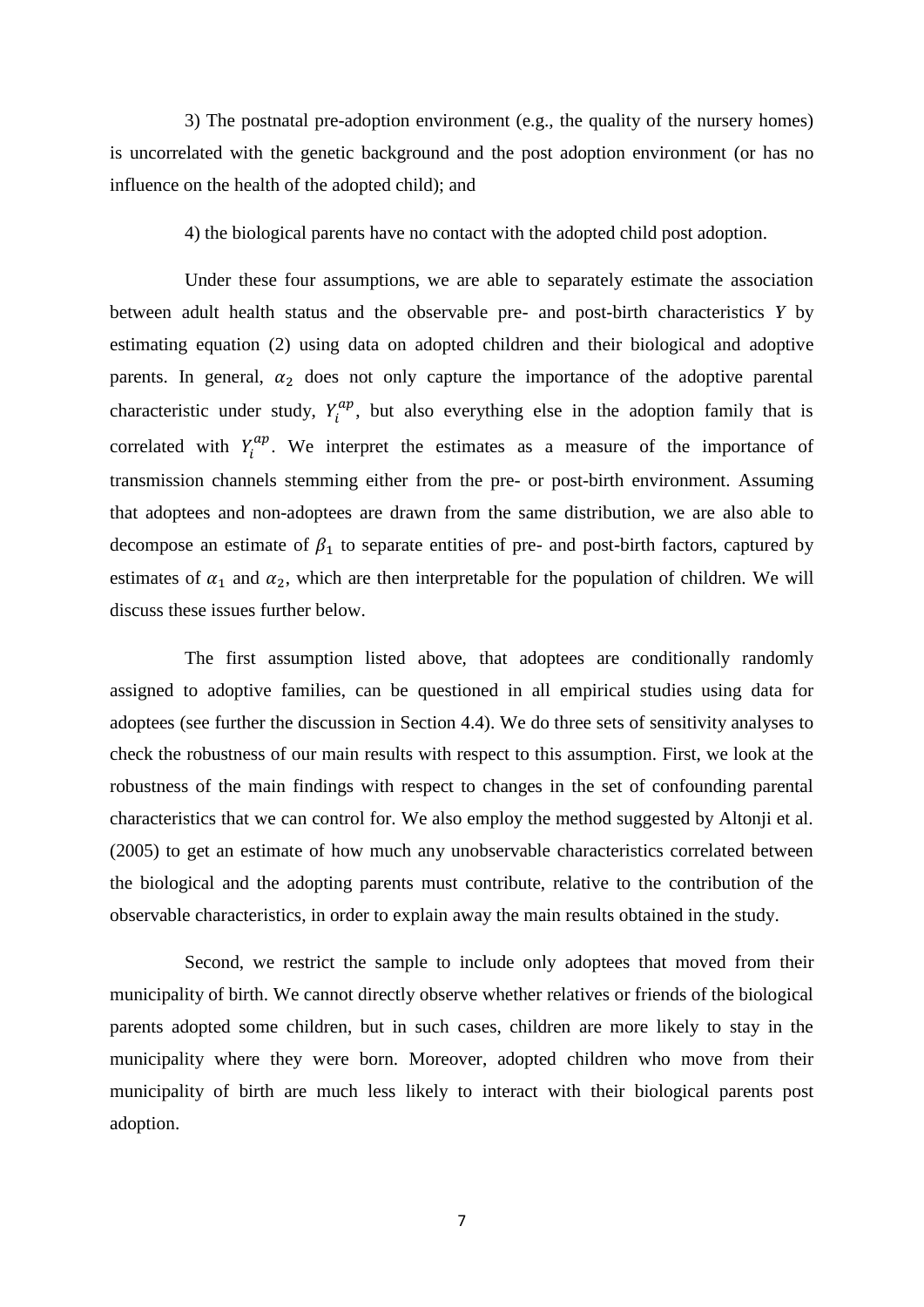In the third sensitivity analysis, we restrict the sample of adoptees to first-borns of their biological mothers. The motivation for this restriction is to exclude adoptees who were given up for adoption because of illness, poverty or other reasons for inabilities to accommodate a large family of the biological parents, which, in turn, will increase the probability that the adopting parents are related to the biological ones. That is, first-borns are more likely to be given away for adoption simply because they are less likely to have been planned by their biological parents or born in established families.

### **3. Adoptions in Sweden 1940-1967**

#### *3.1 The History and Institutions of Adoptions*

Adoptions in the period when the children we study in this paper were born were very different from what they are today, in Sweden and in most other Western industrialized countries. At that time, they were dominated by children born in Sweden, and their biological parents were in most cases young and lacked economic resources, or were stigmatized by having an unplanned child, which prevented them from taking care of the baby. International adoptions, although started already in the 1950s, did not overtake domestic adoptions until in the late 1960s.

Domestic adoptions in Sweden have been described in several previous academic works and government documents. Two studies, Bohman (1970) and Nordlöf (2001), use primary sources. Bohman (1970) gives a broad overview and presents results from different empirical comparisons between adoptees and non-adoptees. Nordlöf (2001) focuses on adoptions in the city of Stockholm between 1919 and 1973. She uses archival records from the Stockholm child welfare office (*Barnavårdsnämnden*), which administrated adoptions, to give a description of the adopted children and their families. Several empirical studies using adoptee data, e.g. Björklund et al. (2004) and Oskarsson et al. (2015), also give comprehensive overviews of adoptions in Sweden.

Sweden had its first law regulating adoptions in 1917. This law was changed on several occasions since it was first implemented. However, the original law prescribed several principles that are still in use. One such principle is that the adoption should be "in the best interest of the child", both regarding whether or not the adoption should take place at all and the choice of adopting parents. Another principle was that no payments were allowed between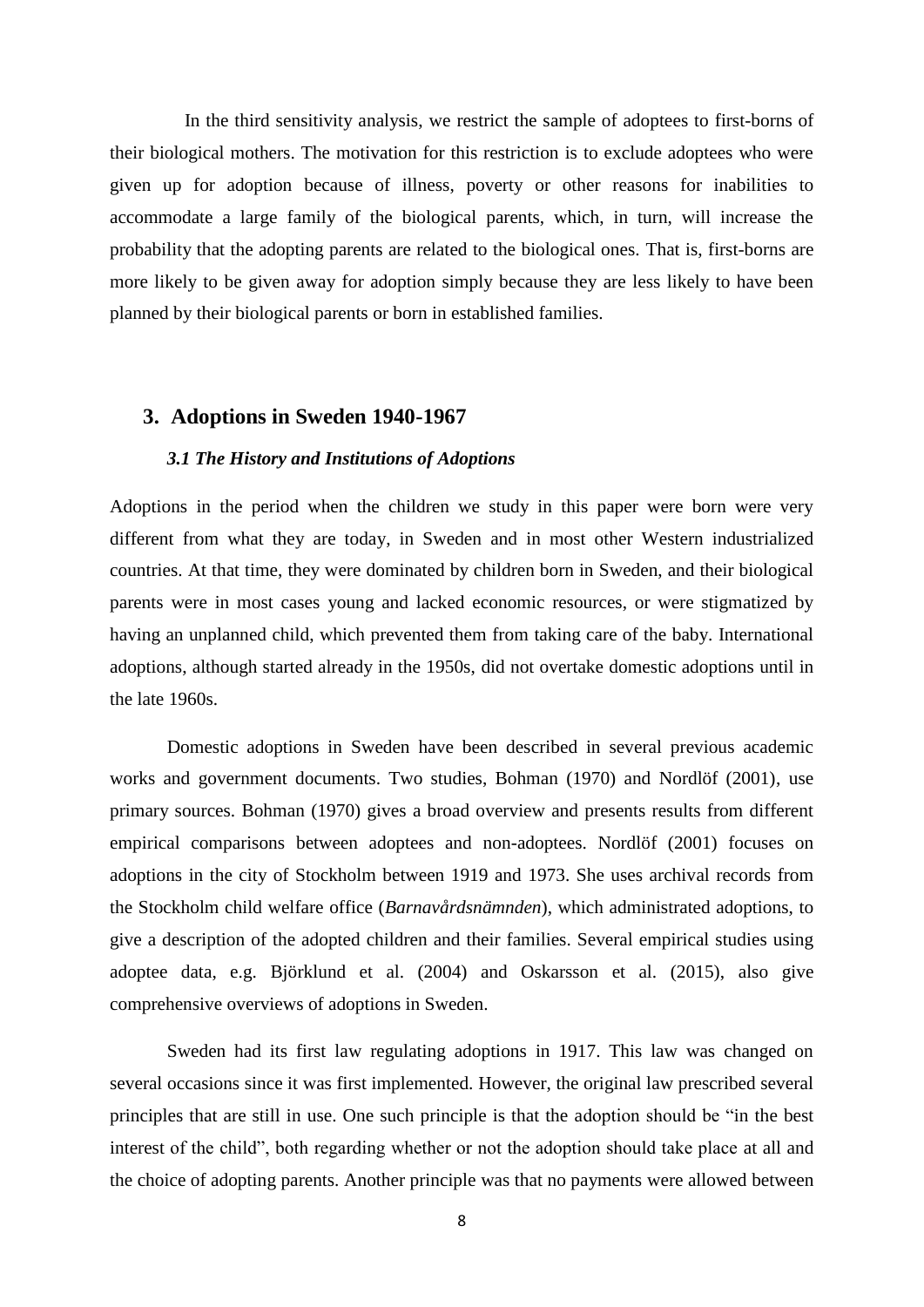the adopting and the biological parents. Finally, the adopted child should have all the rights regarding inheritance from the adopting parents that their biological children would have had $4$ 

The law also prescribed that the adoption should be finalized in a court decision. All administrative work preparing for the adoption, including all contacts with the biological and the adopting parents, were carried out by the child welfare offices (*Barnavårdsnämnderna*). An adoption could be cancelled if both the adopting parents and the child agreed on it when the child had reached the age of majority, or as the result of misbehavior of either party. The latter category included different kinds of abuse of the child as well as general criminal behavior. In 1944, the law was extended to also include major health problems and defects of the adopted child. However, Nordlöf (2001) concludes that cancellations of adoptions were extremely rare in the Stockholm area in the period 1918-1973.

### *3.2 The Biological Parents*

**.** 

Bohman (1970) and Nordlöf (2001) give a fairly consistent description of the mothers who gave up their children for adoption:<sup>5</sup> they were on average substantially younger than mothers who kept their children; they were, except for a few rare cases, unmarried or divorced; and they did, on average, have a lower socio-economic status as compared to the rest of the population, although the differences were quite small. The largest occupational category of these mothers in Nordlöf's study was maids (26 percent), followed by office workers (18 percent) and restaurant workers (15 percent). In most cases, the child was voluntarily given up for adoption with the predominant reason being lack of housing and economic resources for supporting the child. In some very rare cases, it was because the mother died when giving birth or because she suffered from severe health problems.<sup>6</sup>

<sup>&</sup>lt;sup>4</sup> The main principle was that the adopted child's rights to inherit his or her biological parents were lost. However, until 1959, some legal connection was kept between the biological parents and the adopted child. These adoptions are sometimes called weak adoptions and entailed that the child was still the heir of her/his biological parents and they were responsible for supporting the child economically if the new adopting parents could not. These legal responsibilities did not imply any further contact between the child and the biological parents. From 1959 onwards, these kinds of weak adoptions do no longer occur and in 1971, all weak adoptions were retroactively made strong, i.e., all legal ties were also cut between the biological parents and the child. <sup>5</sup> In Section 4, Descriptive Statistics, we return to comparisons between the characteristics of the biological mothers who gave up their children for adoptions and those who did not.

<sup>&</sup>lt;sup>6</sup> In our sample, this is very rare because of the sample restrictions we have made. The restrictions require that parents are present in the Census in the year 1960. Most of our adoptees were born in the period prior to that. However, in the later period, we have about 70 children who have mothers that died close to birth (own birth or adopted sibling's birth). Excluding these children does not affect our results.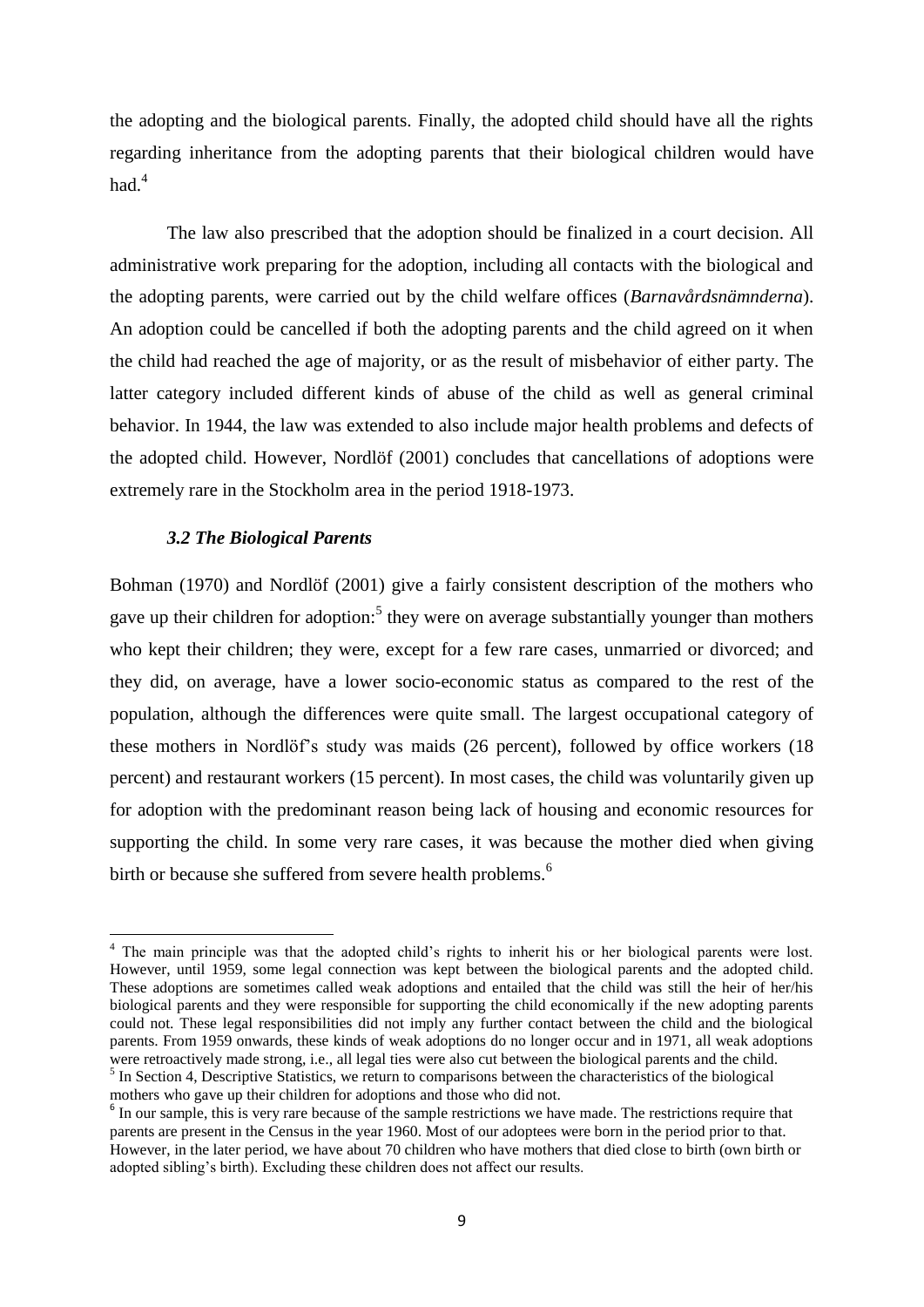Bohman (1970) has a description of the biological fathers. Similar to the mothers, they were, on average, younger than those who did not give up their children for adoption; they had a slightly lower average education level, although the difference was quite small; and they had a higher rate of registered alcohol abuse and crime rate.

Nordlöf attributes the rapid decline in domestic adoptions by the end of the 1960s to changes in social policy  $-$  including the introduction of housing allowances, the improvement of general housing conditions, increased child allowances and the introduction of childcare. Other important changes in society were the reduced social stigma of having children without being married or being in a steady relationship, the increased availability and usage of contraceptives, and the liberalization of the legislation for abortion.<sup>7</sup>

#### *3.3. The Adopted Child*

 $\overline{\phantom{a}}$ 

Most adoptions took place when the child was an infant. The mother had to wait until she had recovered from delivery before she could make the final decision to give the child up for adoption. The child was therefore initially placed in a nursery home and thereafter placed in a prospective adoptive family. The recommendation was that the placement be made before the child was six months old and that the trial period should be between three to six months. If the trial period went well, the adoptive parents would apply to the court for a legal adoption decision.

The children underwent a medical examination before they were adopted. The recommendations for this procedure were described in the *Handbook for Social Workers* (see e.g. Allmänna barnhuset, 1955). Nordlöf (2001) writes that children with physical or mental defects were in general not adopted, but stayed in foster care homes. This was also true for children whose mothers were prostitutes or who were conceived after a rape.

Bohman (1970) finds no significant difference in health at age 10-11 between his sample of adoptees and a control group of non-adoptees of the same age. Oskarsson et al. (2015) interpret this lack of difference as a net effect of two counteracting forces. Adoptees are to a larger extent than non-adoptees born by low SES mothers, which would indicate that they have inferior health. However, as a result of the medical testing before the adoptions took

 $^7$  A law allowing abortion without any particular reason until the end of week 18 in the pregnancy was passed in 1974. It was, however, preceded by a gradual increase in the number of abortions over the previous decade, as the necessary conditions for obtaining a legal abortion were relaxed.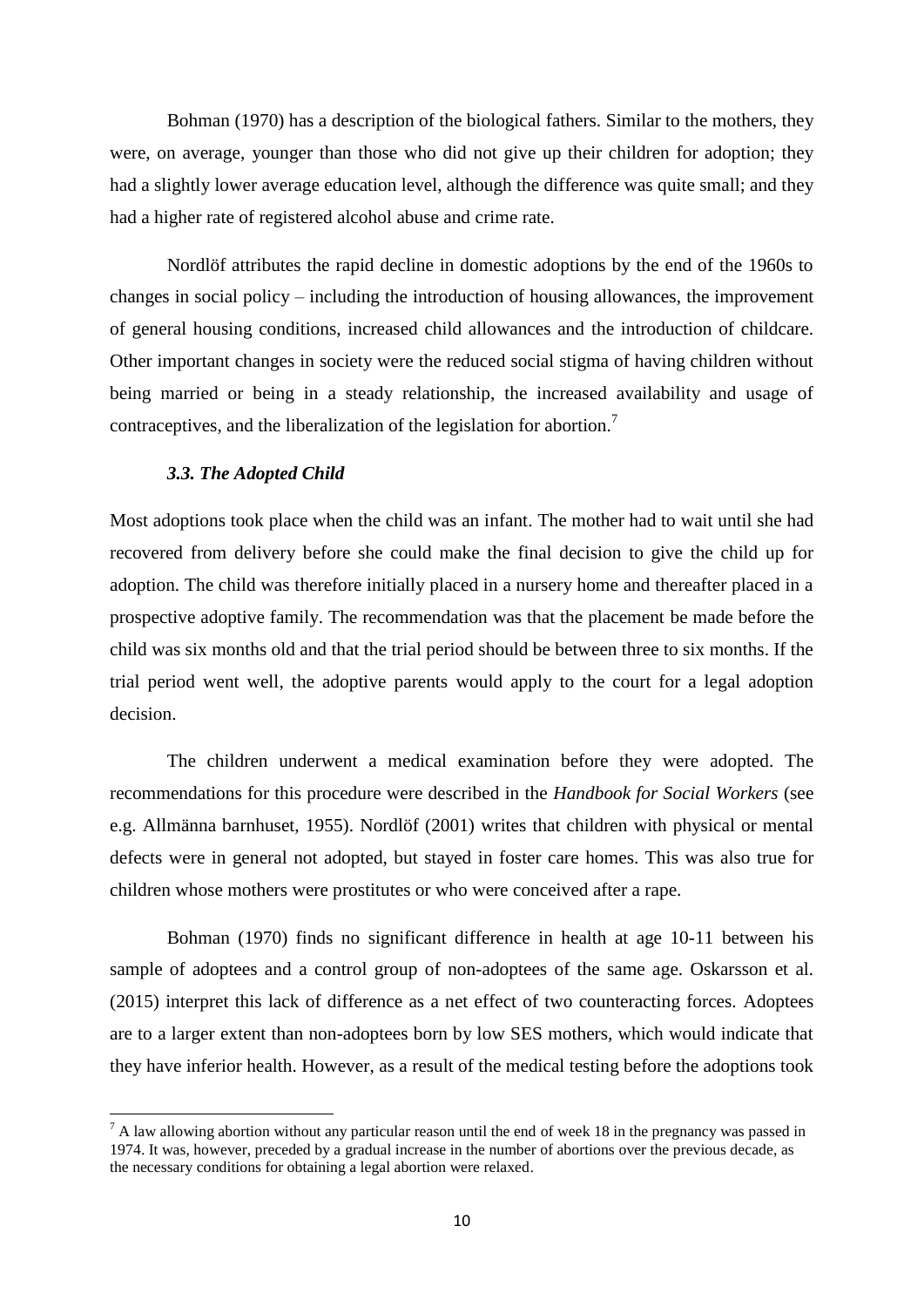place, children who were eventually adopted are positively selected from this group.<sup>8</sup> In addition, the adoptive parents do often represent higher SES households, which could also have a positive impact on adopted children's health.

#### *3.4. The Adopting Parents*

The legal requirements for adopting were few; adoptive parents had to be free of tuberculosis, sexually transmitted diseases and be at least 25 years old. In practice, local social authorities followed the recommendation that the adopting family should be young enough to be able to be the biological parents, they had to have adequate housing and they should be married. Furthermore, the father should have a steady income, also implying that the mother should be able to stay at home. The adopting family's suitability for taking care of a child was evaluated by the child welfare offices (*Barnavårdsnämnderna*).

Until 1944, families with own biological children were not allowed to adopt. Nordlöf (2001) documents that it was rare that these families were admitted to adopt also after 1944, since there was always a shortage of children available for adoption and the child welfare offices considered it a disadvantage to have own biological children. This convention did, to a large extent, rule out adoptions in the immediate families of the biological mother or father, such as their mothers or siblings. Nordlöf (2001) estimates such adoptions by close relatives to be only around 1 percent of all adoptions in her sample.

#### *3.5. Matching of Children and Adopting Parents*

**.** 

The social workers were instructed to find adopting parents that fit the child given up for adoption (see e.g. Allmänna barnhuset, 1955). Characteristics such as height and eye color were mentioned in the instructions. However, as pointed out by Björklund et al. (2004), the information available to the social worker about the biological mothers was likely to be quite limited. This was also acknowledged in the instructions, which is reflected in the following quote: "The social worker's ambition to find an adoptive home that fits a specific child particularly well is often unrealistic. The important task is to find good adoptive parents who can be expected to give children in general good conditions."<sup>9</sup>

 $8 \text{ In Section 4, Descriptive Statistics, we compare the health status in our sample of adopted to non-adoptees in }$ the same age group.

<sup>&</sup>lt;sup>9</sup> This quotation is originally from Allmänna barnhuset (1969) and was obtained by us from Björklund et al. (2004).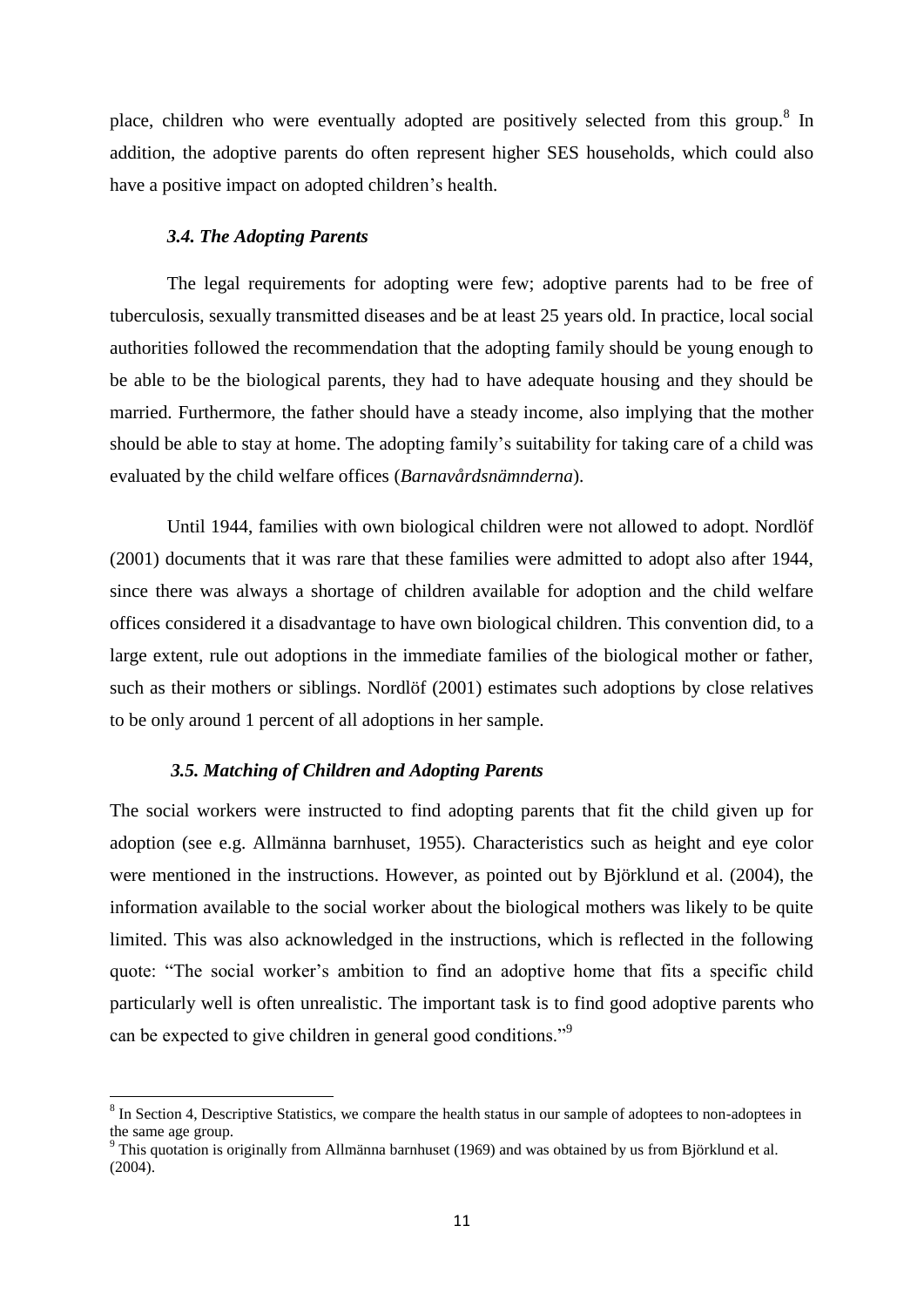The prospective adopting parents were able to post requests for characteristics of the child based on heredity. According to Nordlöf (2001), very few used that opportunity in other ways than just stating that they wanted a "healthy child". In very rare cases there were requests for children of mothers with good grades in school. The biological mothers were also able to post requests concerning the prospective adopting parents. Again, very few used that opportunity. Nordlöf (2001) found one request for an "intellectual" and one for an "artistic" family in her material.

From the instructions to the social workers, there are no indications that direct matching on health status between the prospective adopting parents and the child took place.

### **4. Data and Descriptive Statistics**

#### *4.1 Sample Definition*

1

We use data from different national registers in Sweden and include all males and females born in Sweden between 1940 and 1967.<sup>10</sup> The Multigenerational Register (see Statistics Sweden, 2009) contains information on whether or not a person was adopted as a child. It also contains a personal identifier of the biological mother and father (if known to the authorities) as well as the adopting mother and father.

Table 1 shows the number of observations for the two populations used in this study – adoptees and, as a comparison, non-adoptees – at different stages of the sample selection process. There are in total 64,889 adoptees that we can identify in our data. About 30,000 of these were adopted by only one parent, in most cases the husband of the child's biological mother. We excluded these individuals from the analysis. We construct two samples from the remaining population. First, a larger sample, including 21,206 individuals for whom we have information on the biological mother as well as the adopting mother and father and, second, a smaller sample of 10,837 individuals, where we also have information on the biological father.

 $10$  The lower cohort restriction is motivated by data availability and the upper one by the fact that domestic adoptions in Sweden decreased rapidly in the late 1960s.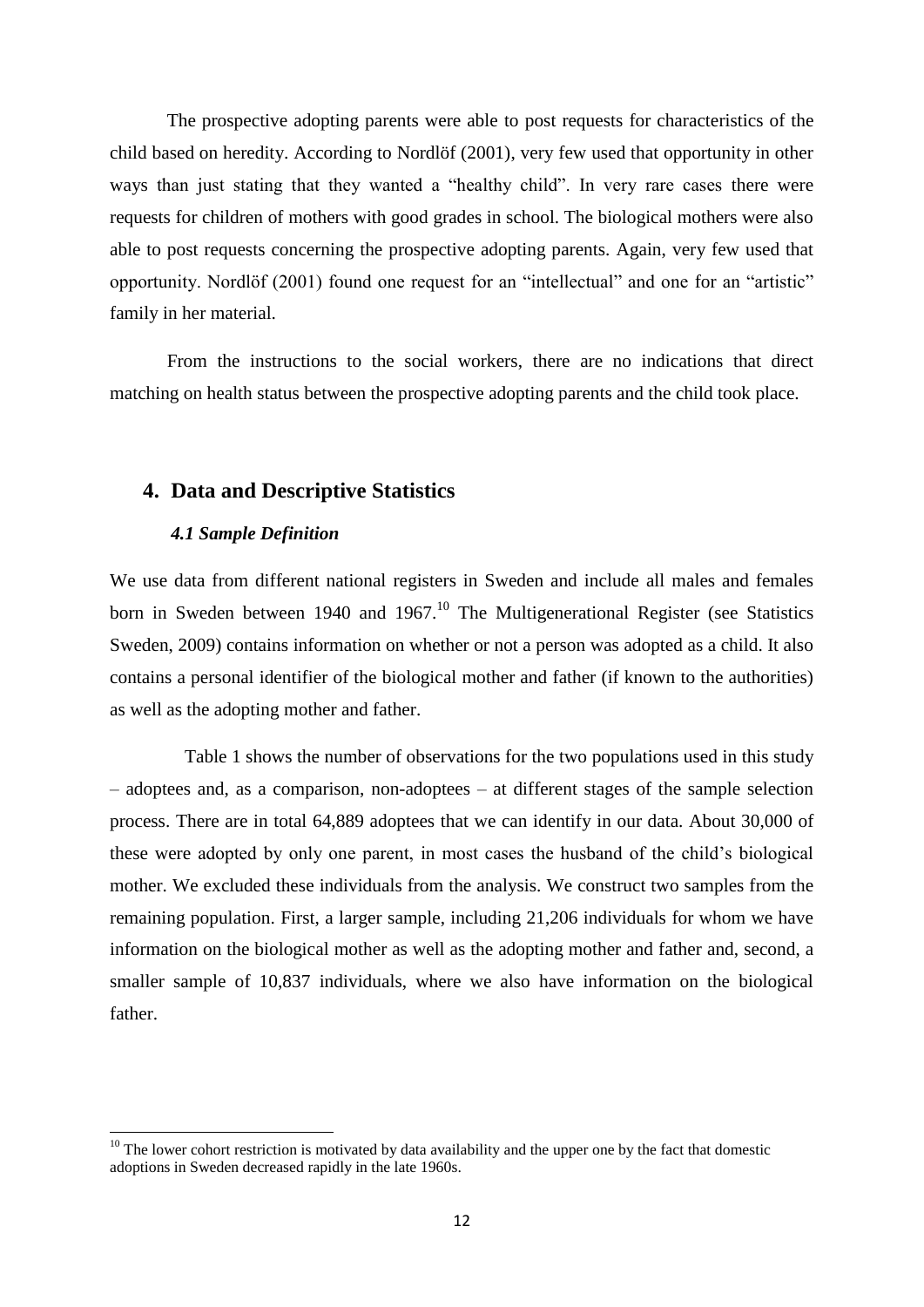| Born in Sweden 1940-67             | Non-adoptees | Adoptees |  |
|------------------------------------|--------------|----------|--|
| Non-adopted                        | 3,061,504    |          |  |
| Adopted by at least one parent     |              | 64,889   |  |
| Adopted by both parents            |              | 33,312   |  |
| Not adopted by own parents         |              | 33,266   |  |
| Adopting parents' age is correct * |              | 30,876   |  |
| Not died or emigrated first year   | 3,048,981    | 30,862   |  |
| Biological mother is identified    | 3,004,251    | 22,695   |  |
| Parents' education is known        | 2,909,451    | 21,206   |  |
| Biological father is identified    | 2,828,078    | 10,837   |  |

**Table 1.** Sample sizes at different stages of the sample selection process.

\*Adopting mother age 25-47 and adopting father age 25-66 at birth of adopted child.

Figure 1 shows the number of adoptees that we are able to identify in our data by year of birth by different categories. The top curve shows the total number of adoptees with two adopting parents that we are able to identify. The dashed and the thick solid lines below show the observations that we are able to identify, given different data requirements indicated below the figure. It is evident from the figure that for those born in the first half of the 1940s, we are able to use quite a small share of the observations, since we are not able to observe data on their biological parents.

Figure 1 also shows that there is an increase in the number of adoptees between 1940 and 1945. This primarily reflects the increase in the overall fertility rate in Sweden. As we discussed in Section 3, there are several reasons for the decline in adoptions between 1945 and  $1967$ .<sup>11</sup> The decrease in domestic adoptions towards the end of our study period was offset by an increase in international adoptions. The number of adopted children for whom we can identify the biological mother increases during the 1940s.

1

 $11$  Figure A1 in the Appendix shows the ratio of adopted children in birth cohorts 1940-1967, which documents the same trends.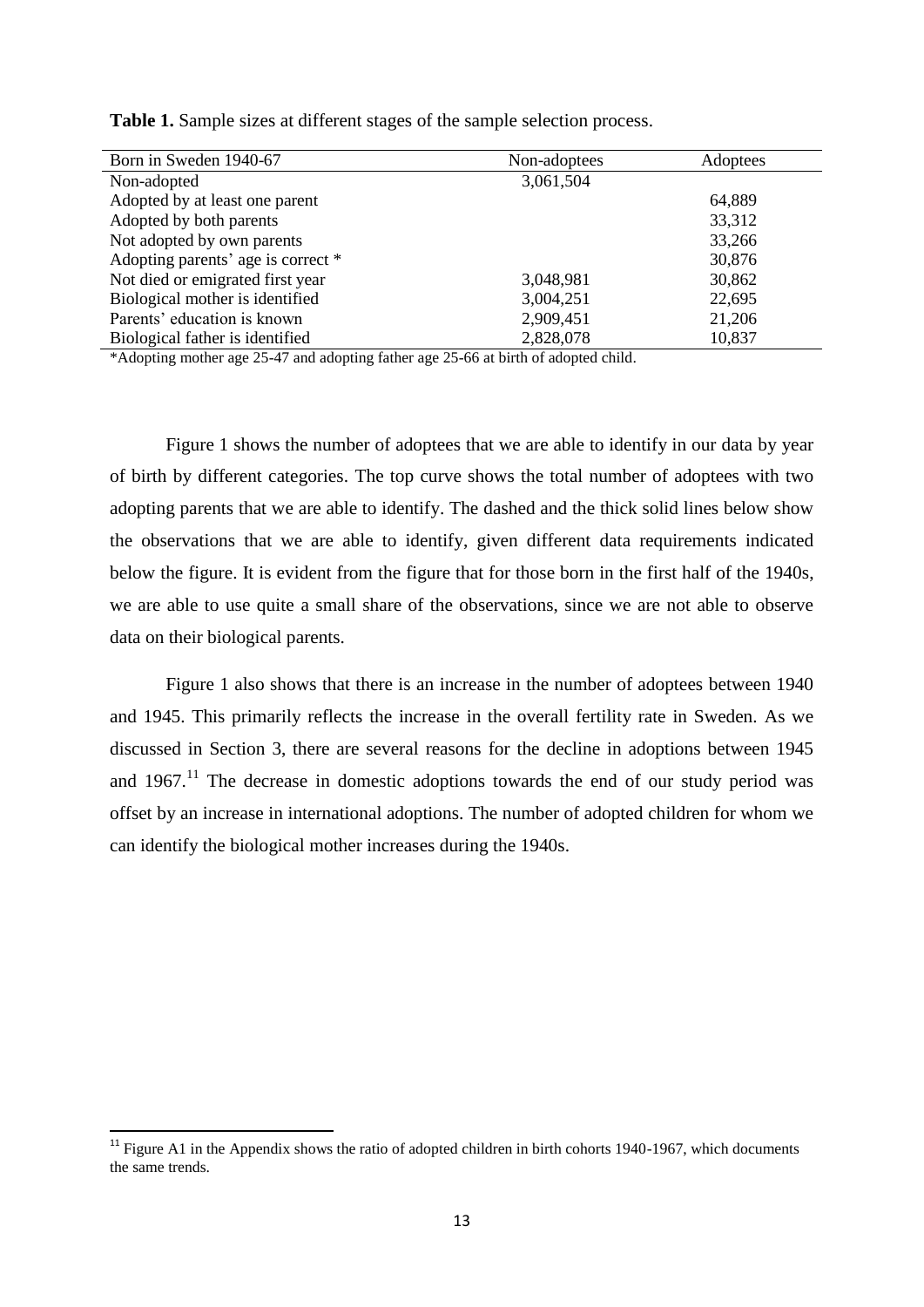

Figure 1. Swedish domestic adoptions by year of birth of the adoptees.

#### *4.2 Variable construction*

#### 4.2.1 Mortality and Life Expectancy

Data on date of death are used for constructing two of the three dependent variables that apply to the child generation. They are also used in constructing the independent variable that applies to the parent generation. Information on date of death is obtained from the national Cause of Death Register (see Statistics Sweden, 2009). The Cause of Death Register records dates and ICD codes for the underlying cause of death for all deaths in Sweden from 1952 and onwards. Our observation period stops on April 1, 2013. This implies that for the child generation, we can observe the oldest person in our sample until age 73 and the youngest until age 45.

Figure 2 shows the number of deaths by year of birth and broken down by the most common causes of death in our sample, which are circulatory diseases, cancer and all other causes of death. The left-hand panel corresponds to the sample of adoptees and the right-hand panel to the comparison group of non-adoptees. Comparing the death rates in the two panels, it can be seen that it is somewhat higher among adoptees and that the graphs for adoptees are quite noisy as a result of small sample sizes. The share of deaths is quite low for the younger age groups. For the parent generation, right censoring of date of death is less of a problem. As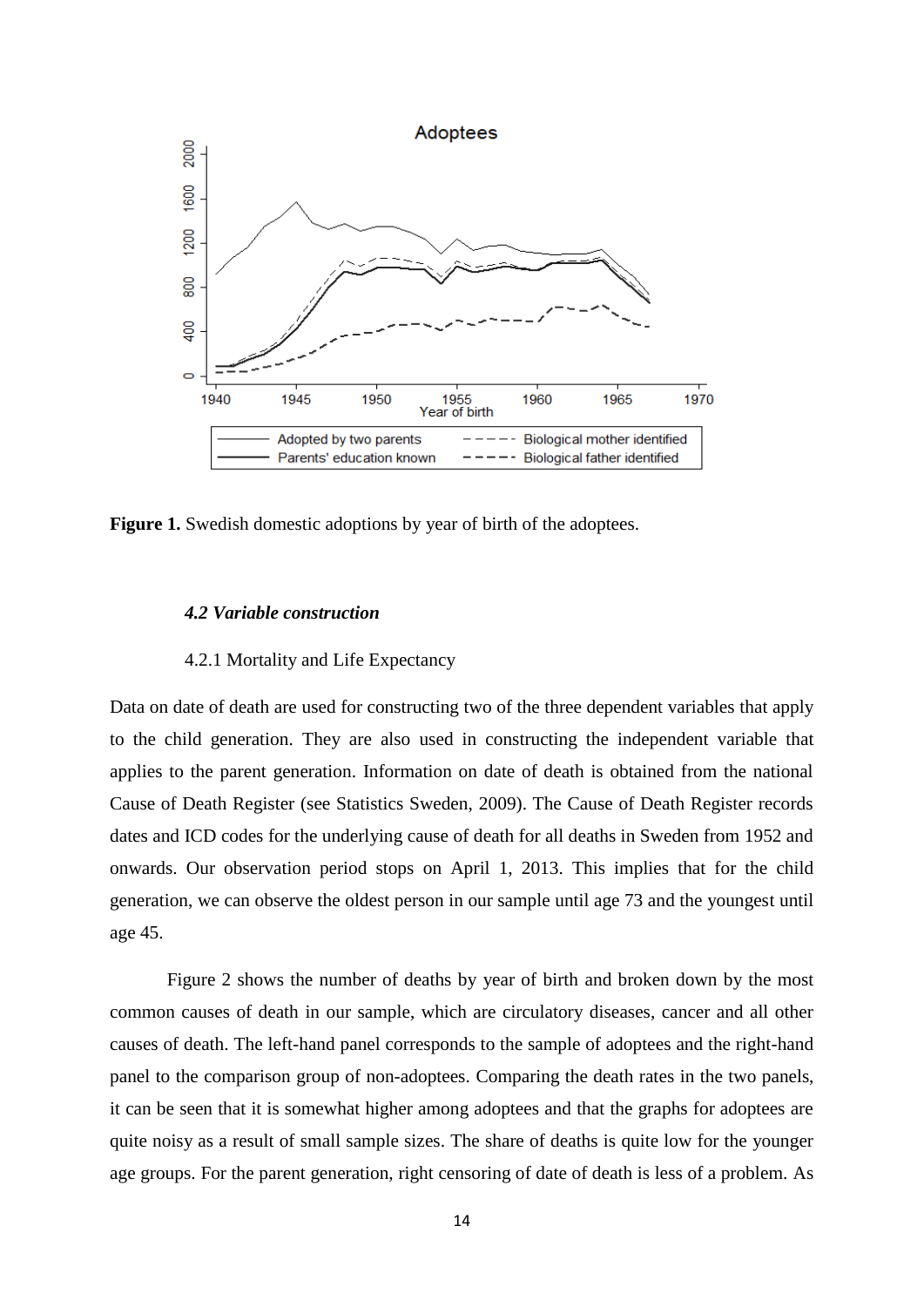we explain below, we use hospitalization data in order to predict the date of death for the parents for whom we are unable to observe age at death.



Figure 2. Share of individuals in the sample who died before April 1, 2013. Non-adoptees in the left-hand panel and adoptees in the right-hand panel.<sup>12</sup>

The top panel in Table 2 shows the distribution of all deaths by the main underlying cause of death observed in the sample of adoptees and the comparison group, respectively. The six most common causes of death according to the main chapter in the ICD 10 code are included together with a seventh category, "Other", corresponding to all causes not included in the six most common ones. The last column in Panel A of Table 2 shows the *p*-values for a test of equality between the shares of deaths in the two samples that can be attributed to each of the causes considered. The result is that the distributions are quite similar, although adoptees are somewhat less likely to die from cancer and more likely to die from diseases in the digestive organs and from mental disorders.<sup>13</sup>

 $\overline{\phantom{a}}$ 

 $12$  Note that the graphs with share of deaths among adoptees are less smooth than the corresponding graphs for non-adoptees. This is because of the much smaller sample size among adoptees, especially for the early cohorts (for the number of adoptees by birth cohort, see Figure 1).

<sup>&</sup>lt;sup>13</sup> The figures are not adjusted for educational attainment or other measure of SES, which could explain the differences. We also know from previous research that adoptees have worse mental health than non-adoptees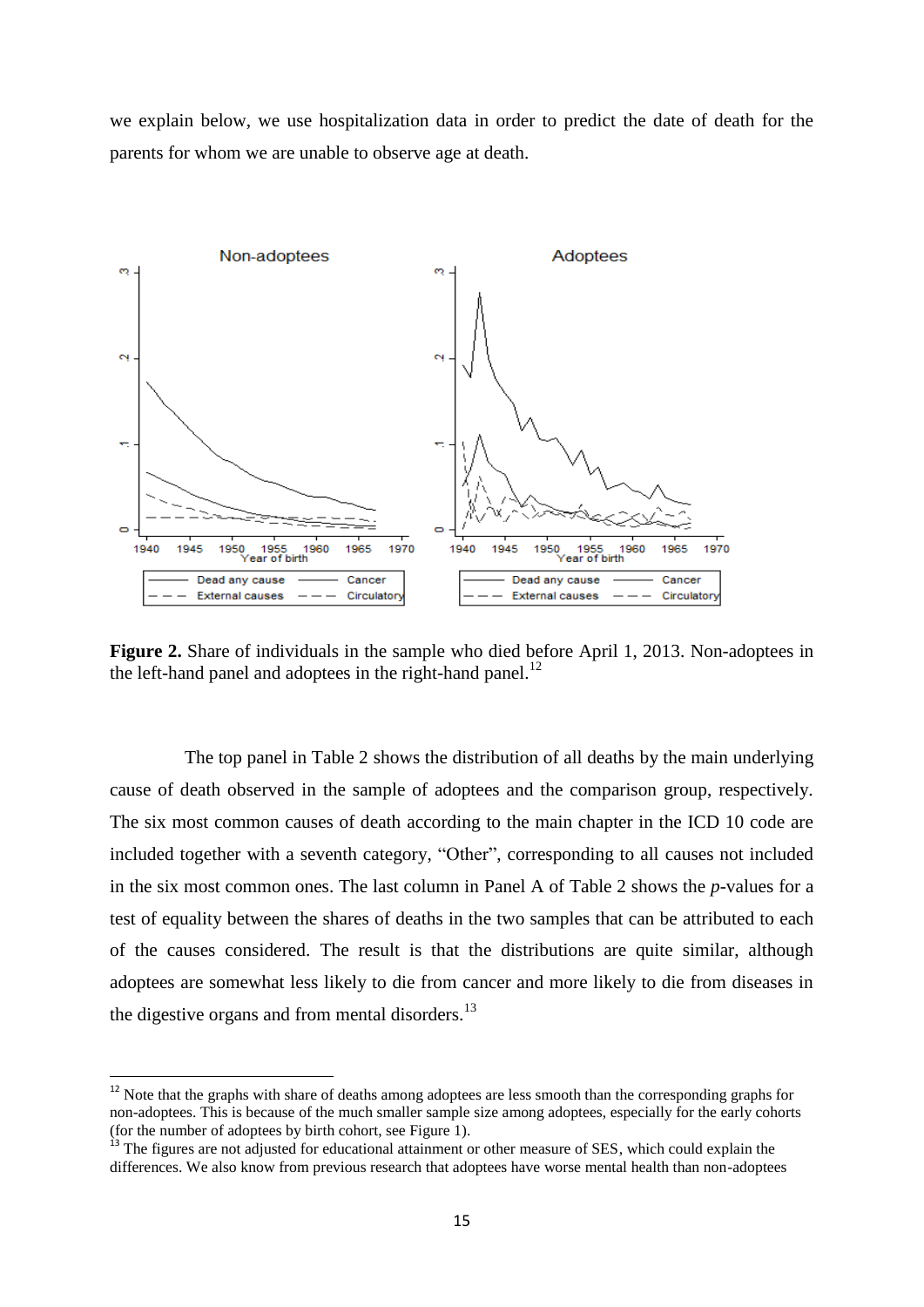|                                    | Non-adoptees | Adoptees       | $p$ -values |
|------------------------------------|--------------|----------------|-------------|
|                                    | (weighted)   | (large sample) | mean diff   |
| Panel A: Causes of death           |              |                |             |
| Cancer                             | 0.301        | 0.254          | 0.0000      |
| <b>External causes</b>             | 0.233        | 0.229          | 0.7064      |
| Circulatory                        | 0.165        | 0.181          | 0.0936      |
| Digestive                          | 0.039        | 0.059          | 0.0007      |
| Mental                             | 0.022        | 0.035          | 0.0048      |
| Respiratory                        | 0.030        | 0.032          | 0.6156      |
| Other                              | 0.210        | 0.209          | 0.9772      |
| Share of deaths                    | 0.058        | 0.077          | 0.0000      |
| Tot # of deaths                    | 200,350      | 1,634          |             |
| Panel B: Causes of hospitalization |              |                |             |
| Cancer                             | 0.095        | 0.071          | 0.0000      |
| <b>External causes</b>             | 0.097        | 0.099          | 0.1464      |
| Circulatory                        | 0.092        | 0.082          | 0.0000      |
| Digestive                          | 0.097        | 0.089          | 0.0000      |
| Mental                             | 0.142        | 0.202          | 0.0000      |
| Musculoskeletal                    | 0.065        | 0.060          | 0.0000      |
| Genitourinary                      | 0.066        | 0.057          | 0.0000      |
| Other                              | 0.346        | 0.341          | 0.0017      |
| Mean # hospitalizations/person     | 0.6037       | 0.6619         | 0.0000      |
| Tot # hospitalizations             | 7,536,949    | 75,389         |             |

**Table 2.** Share of deaths (Panel A) and hospitalization (Panel B) by cause and *p*-values of test for equal share in the group of adopted and non-adopted children. Non-adoptees are weighted by cohort size to be comparable with adoptees.

#### 4.2.2 Hospitalization

 $\overline{a}$ 

Data for our measures of hospitalization are obtained from the national In-patient Register (see Statistics Sweden, 2009). The national In-patient Register includes dates for all hospital stays at Swedish hospitals. This register has a national coverage starting in 1987, and we have access to data for the entire period until 2012. Since the first birth cohort included in our data was born in 1940, we observe all their hospital stays from age 47 and until age 72. The Inpatient Register includes ICD codes for the maximum of eight different medical causes of each hospital stay.

<sup>(</sup>see e.g. Miller et al., 2000). Included in digestive causes are K70 (ICD 10), which is alcohol-related liver disease. The mean of K70 is 0.027 among adoptees, and 0.016 among non-adoptees. This implies that about half of the adoptees' digestive death is alcohol related, and the figure is slightly lower for non-adoptees. This does not explain the entire difference, however.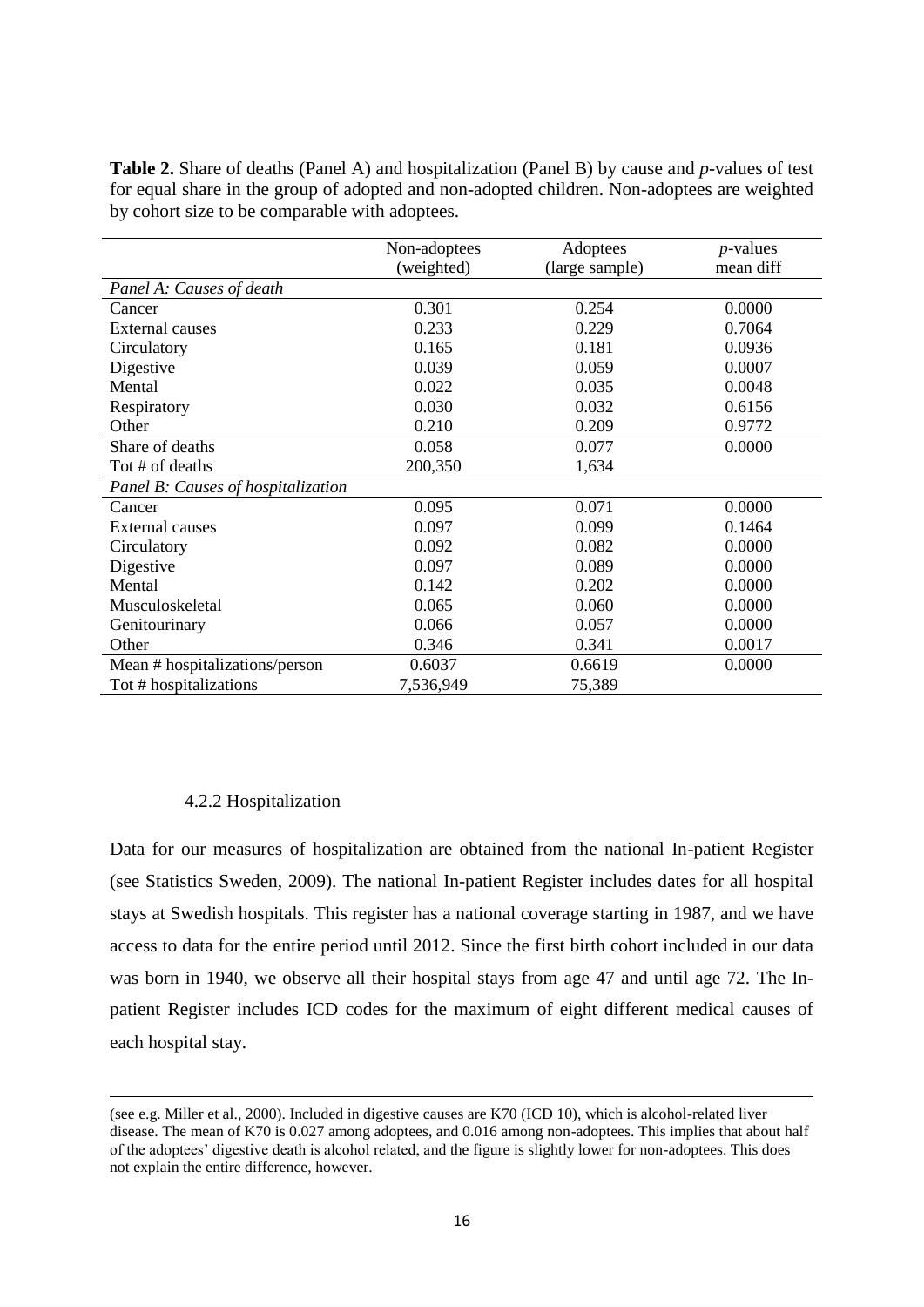We use two measures of health from the hospitalization data. The first, labeled "Hospitalization", is simply the residuals from a linear probability model regression of an indicator variable for whether or not the individual has been in hospital care for each year separately during the observation window on year and year of birth indicators. In a second step, we average the residuals for each individual to obtain the measure. This procedure accounts for differences in the probability of hospitalization over the life cycle and we may therefore interpret the resulting variable as a measure of lifetime hospitalization.

The second measure, labeled "Health index", is constructed in three steps.<sup>14</sup> First, for every year, we use a probit model to regress an indicator variable, equal to one if the individual has died within five years and zero otherwise, on the information from the inpatient register for that year (days, visits, diagnoses).<sup>15</sup> In a second step, we create a health index ranging between 0 and 1 by predicting the risk of dying within five years. Finally, repeating the procedure from the "Hospitalization" measure, we take out year and cohort effects by regressing the predictions on a full set of year and year of birth indicators. For each individual, we then average the residuals to obtain the index. Note that a high score on the health index, just as for the hospitalization measure, means *worse* health. The advantage of this measure compared to "Hospitalization" is that it weights the different diagnoses by "severity" based on how likely the person is to die within five years.

We use a two-step procedure to handle the problem of right censoring of date of death in the parental generation. We first use the actual date of death for those who were deceased before April 1, 2013 as a dependent variable in a censured OLS regression on days in hospital, number of hospital visits as well as indicators for diagnoses interacted with cohorts. In the second step, we use the estimates from the model to predict the date of death for those who are still alive in April 2013. We do this separately for men and women, since the health status and the probability of seeking care differ between the gender groups.

Panel B in Table 2 shows the shares of the most common causes of hospitalization by main ICD 10 chapter for the groups of adoptees and non-adoptees, respectively. Similarly to the causes of death, the largest differences are in the diagnoses related to problems in the digestive organs and mental disorders.

 $14$  The first two follow Cesarini et al. (2015).

<sup>&</sup>lt;sup>15</sup> We use the first two digits in the ICD10 diagnosis codes (one letter and one number), which constitutes about 200 different categories. We do this for the first two diagnoses for each hospital stay. In addition, we include linear variables for the number of hospital stays and the total number of days in hospital care.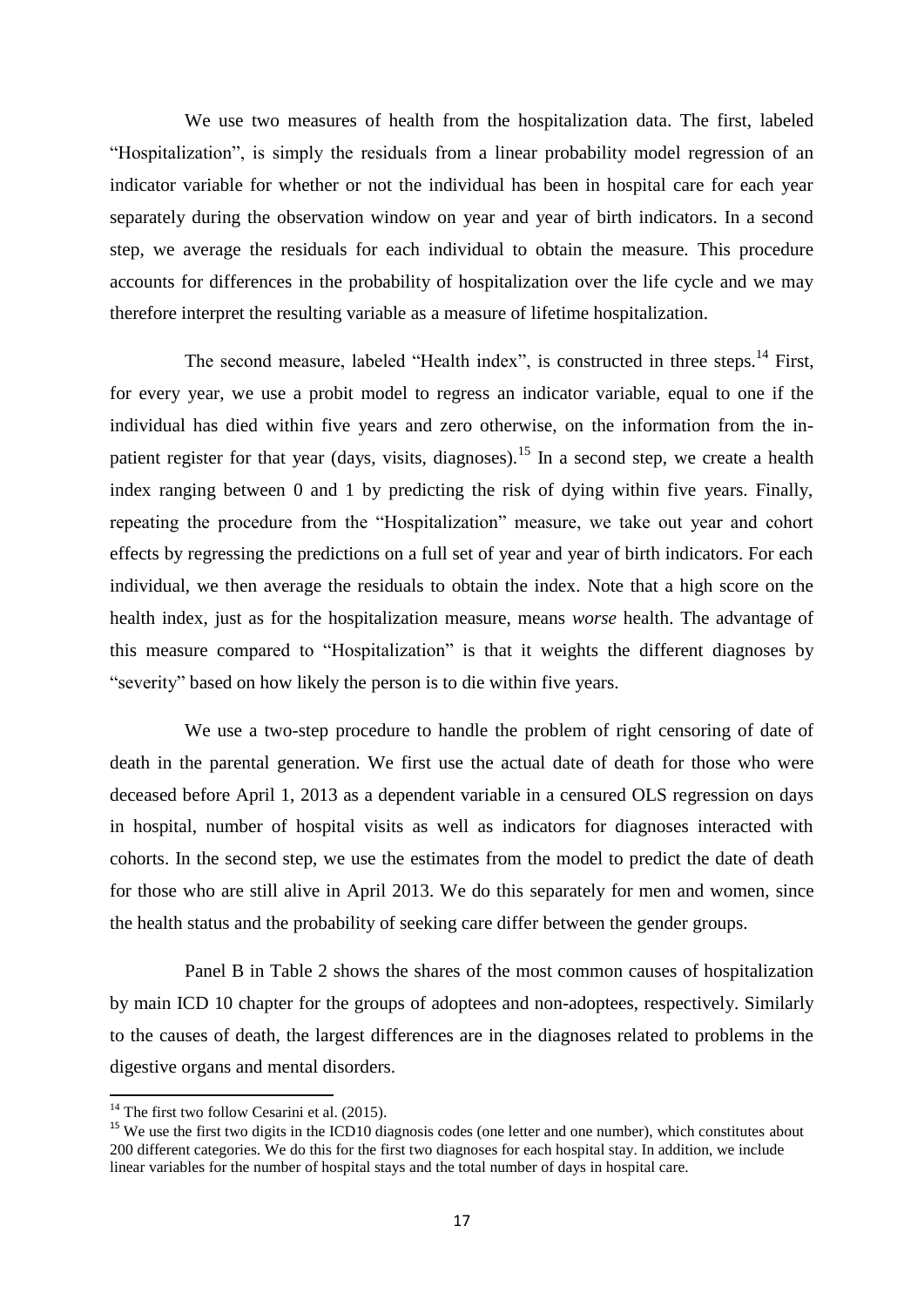#### 4.2.3 Measures Based on Birth Outcomes

Previous research has established that birth outcomes to a large extent reflect the health status of the mother (see e.g. Currie, 2011). Further, weight at birth, and in particular low birth weight (below 2500 gr) is very strongly correlated with health outcomes later in life. This relation enables us to use the birth outcomes of the children of the female adoptees included in our sample as a health measure. Our data source is the National Swedish Birth Register (see Statistics Sweden, 2009). This birth register contains a large amount of information on all births in Sweden from 1973 and onwards. Using the Multigeneration Register, we are able to link births to the adoptee included in our sample.

We use four different birth outcome measures: (1) An indicator for low birth weight, i.e. a birth weight below 2,500 grams; (2) Birth weight measured in grams; (3) An indicator of the APGAR score at five minutes after the birth being below the maximum score of 10; (4) The APGAR score after five minutes.<sup>16</sup>

#### 4.2.4 Educational Attainments

1

The number of years of obtained schooling in the parental generation is a key independent variable in our empirical analysis. Our main data source for this variable is the 1970 Census. If the information is missing in that Census year, we use data from the 1990 and 2004 waves of the Swedish Education register. As a third option for observations that are still missing, we use the 1960 Census.<sup>17</sup> Overall, we are able to identify educational attainment for 97 percent of the sample. Education in Swedish registries is recorded at seven different levels, which we translate into years of schooling.<sup>18</sup>

<sup>&</sup>lt;sup>16</sup> The APGAR score is a summary measure recorded by the midwife very shortly after birth and at given times, with the purpose of summarizing the health status of newborn children. It uses five different criteria: Complexion, Pulse rate, Reflex irritability grimace, Activity and Respiratory effort. It is named as a backronym of the included indicators (**A**ppearance, **P**ulse, **G**rimace, **A**ctivity, and **R**espiration) as well as after the anesthesiologist Virginia Apgar, who suggested the score in 1952.

<sup>&</sup>lt;sup>17</sup> A problem with the 1960 Census is that the coding of educational attainment is different from our other data sources. We therefore use data from individuals that are present is both the 1960 and 1970 census, and are 35-45 years old in 1960, to predict years of schooling from the 1960 census for those missing observations.

<sup>&</sup>lt;sup>18</sup> Pre-comprehensive school compulsory level = 7 years; 2 comprehensive school or junior secondary school = 9 years; vocational school = 10.39 years, secondary school = 12.19 years; secondary school + 1 or 2 years = 14; college or university = 16 years; and  $PhD = 20$  years.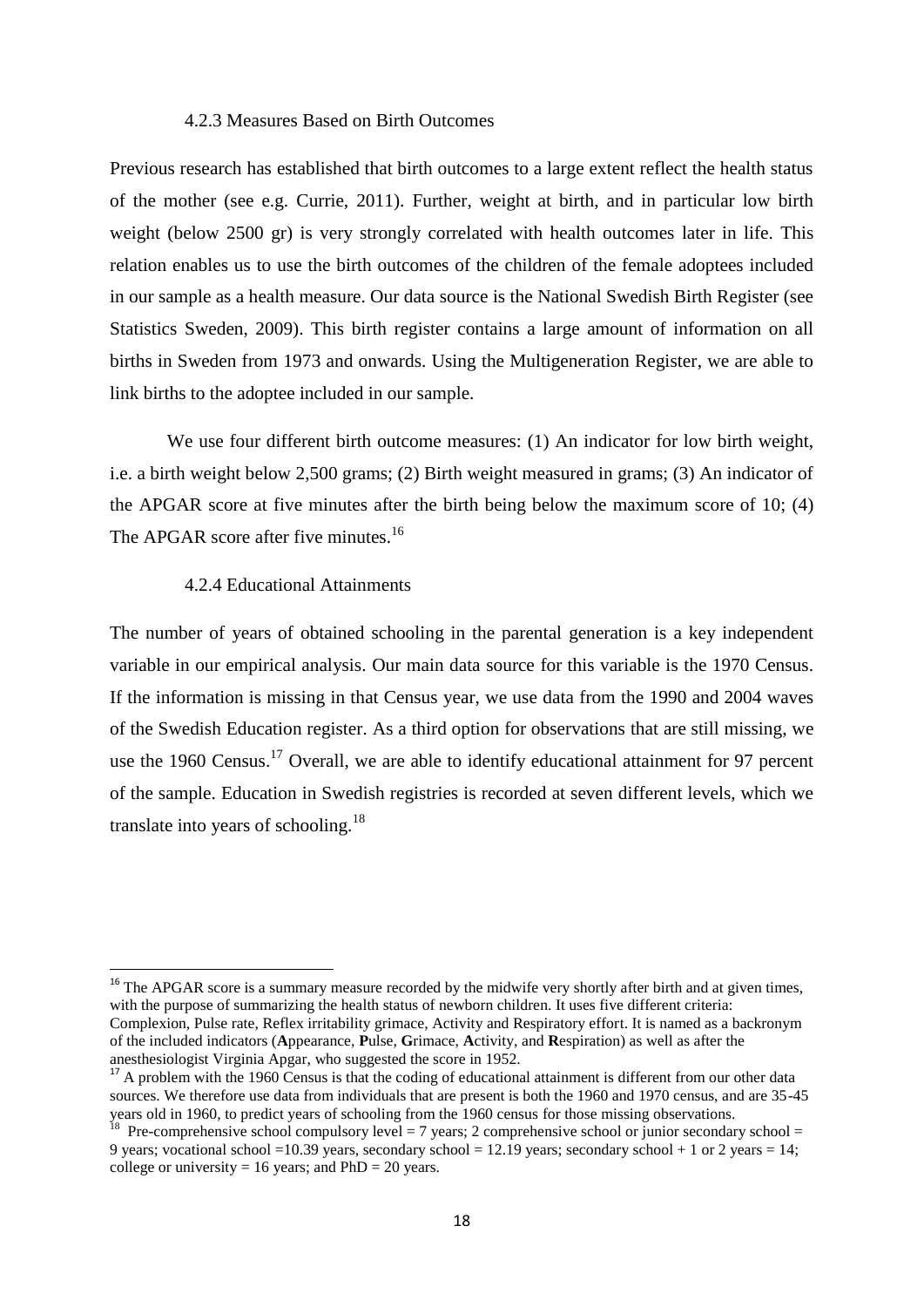#### *4.3 Descriptive Statistics*

Table 3 contains sample means and standard deviations (within parentheses) for the main outcome and control variables in the sample of adoptees and non-adoptees. Columns 3 and 5 show descriptive statistics for adoptees that are weighted by the size of the cohorts for non-adoptees. The first panel shows information on the children of the two samples. The second panel shows descriptive statistics for the biological parents. On average, the biological parents of the adopted children have slightly less education and a shorter life expectancy compared to those of the non-adopted. The third panel shows descriptive statistics of the adopting parents. Adopting fathers have almost one additional year of education compared to the biological fathers of the adopted children.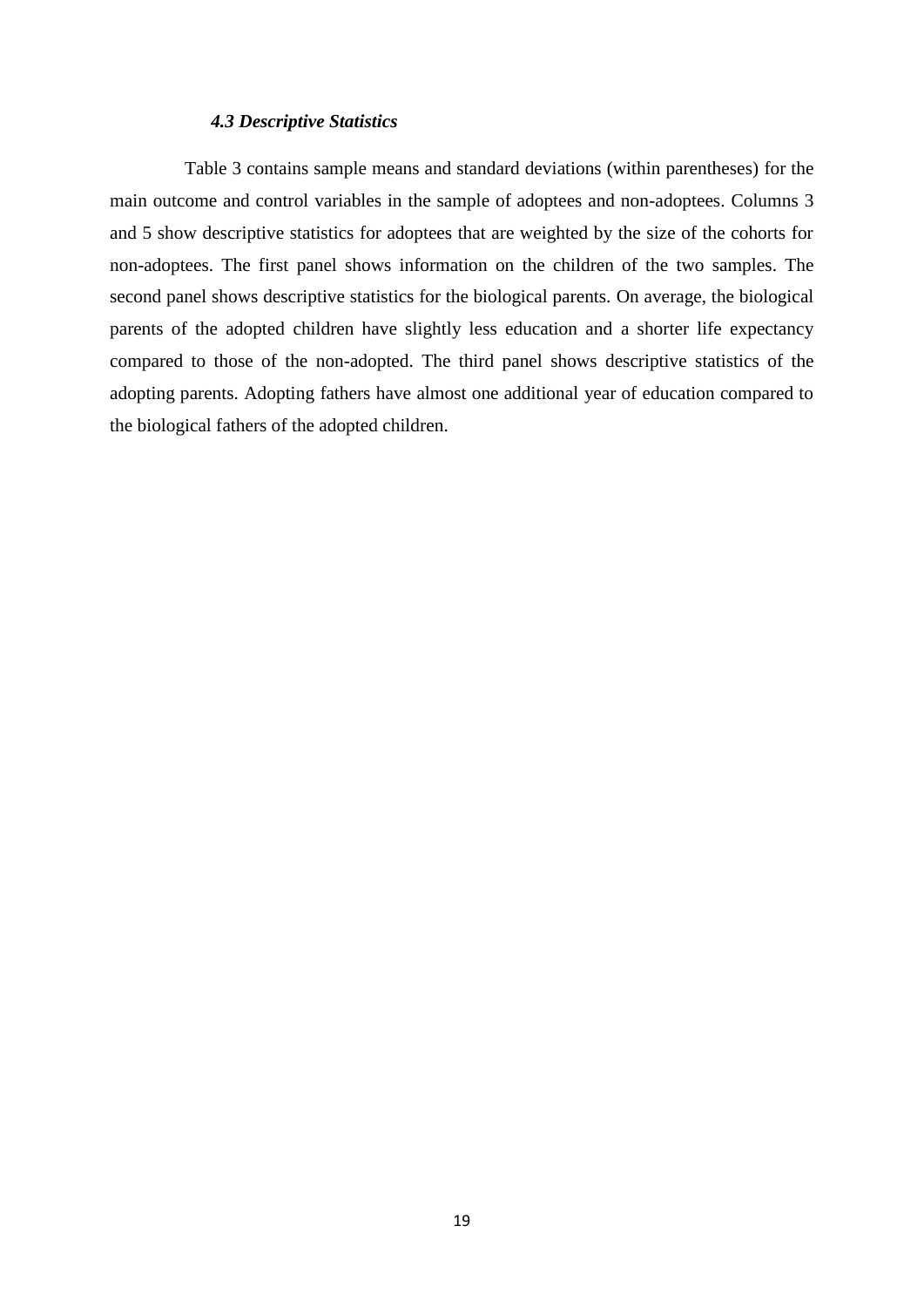|                                      | Non-adoptees     | Adoptees - Bio<br>father known | Adoptees - Bio<br>father known | Adoptees -<br>Large sample | Adoptees -<br>Large sample |
|--------------------------------------|------------------|--------------------------------|--------------------------------|----------------------------|----------------------------|
|                                      |                  | Children                       | (weighted)                     |                            | (weighted)                 |
| Female                               | 0.488            | 0.481                          | 0.477                          | 0.478                      | 0.476                      |
|                                      | (0.500)          | (0.500)                        | (0.500)                        | (0.500)                    | (0.499)                    |
| Dead by April 2013                   | 0.071            | 0.067                          | 0.086                          | 0.077                      | 0.095                      |
|                                      | (0.257)          | (0.250)                        | (0.281)                        | (0.267)                    | (0.294)                    |
| Hospitalization (mean residual)      | 0.009            | 0.029                          | 0.030                          | 0.029                      | 0.030                      |
|                                      | (0.104)          | (0.124)                        | (0.128)                        | (0.125)                    | (0.128)                    |
| Health index (mean residual)         | 0.001            | 0.002                          | 0.002                          | 0.002                      | 0.003                      |
|                                      | (0.015)          | (0.016)                        | (0.018)                        | (0.016)                    | (0.017)                    |
| Years of schooling                   | 11.718           | 11.533                         | 11.360                         | 11.537                     | 11.397                     |
|                                      | (2.776)          | (2.400)                        | (2.529)                        | (2.455)                    | (2.533)                    |
| Birth weight first own child (women) | 3417.149         | 3392.872                       | 3395.697                       | 3401.001                   | 3404.688                   |
|                                      | (566.315)        | (597.790)                      | (592.298)                      | (594.842)                  | (593.157)                  |
| Low birth weight own child (women)   | 0.052            | 0.066                          | 0.064                          | 0.063                      | 0.061                      |
|                                      | (0.223)          | (0.248)                        | (0.245)                        | (0.243)                    | (0.239)                    |
| APGAR 5 min                          | 9.526            | 9.510                          | 9.505                          | 9.492                      | 9.501                      |
|                                      | (0.960)          | (0.980)                        | (0.999)                        | (1.015)                    | (1.013)                    |
| Low APGAR 5 min                      | 0.336            | 0.343                          | 0.344                          | 0.352                      | 0.343                      |
|                                      | (0.472)          | (0.475)                        | (0.475)                        | (0.478)                    | (0.475)                    |
|                                      |                  |                                |                                |                            |                            |
|                                      |                  | <b>Biological parents</b>      |                                |                            |                            |
| Dead by April 2013, mother           | 0.568<br>(0.495) | 0.495<br>(0.500)               | 0.671<br>(0.470)               | 0.516<br>(0.500)           | 0.668<br>(0.471)           |
| Age at death, mother                 | 77.543           | 69.764                         | 75.018                         | 71.135                     | 75.503                     |
|                                      | (12.188)         | (13.730)                       | (12.539)                       | (13.235)                   | (12.327)                   |
| Predicted age at death, mother       | 81.241           | 76.967                         | 78.387                         | 77.509                     | 78.779                     |
|                                      | (10.586)         | (12.472)                       | (11.690)                       | (12.048)                   | (11.448)                   |
| Years of schooling, mother           | 8.235            | 8.095                          | 7.837                          | 8.128                      | 7.895                      |
|                                      | (2.140)          | (1.754)                        | (1.584)                        | (1.816)                    | (1.666)                    |
|                                      |                  |                                |                                |                            |                            |
| Dead by April 2013, father           | 0.741            | 0.682                          | 0.812                          |                            |                            |
|                                      | (0.438)          | (0.466)                        | (0.391)                        |                            |                            |
| Age at death, father                 | 74.513           | 70.534                         | 73.879                         |                            |                            |
|                                      | (11.820)         | (11.562)                       | (11.058)                       |                            |                            |
| Predicted age at death, father       | 77.004           | 74.278                         | 75.667                         |                            |                            |
|                                      | (11.257)         | (11.310)                       | (10.830)                       |                            |                            |
| Years of schooling, father           | 8.781            | 8.384                          | 8.120                          |                            |                            |
|                                      | (2.774)          | (2.173)                        | (2.045)                        |                            |                            |
|                                      |                  |                                |                                |                            |                            |
|                                      |                  | <i>Adoptive parents</i>        |                                |                            |                            |
| Dead by April 2013, mother           |                  | 0.650                          | 0.596                          | 0.682                      | 0.598                      |
|                                      |                  | (0.477)                        | (0.491)                        | (0.466)                    | (0.490)                    |
| Age at death, mother                 |                  | 79.068                         | 78.501                         | 79.568                     | 78.425                     |
|                                      |                  | (11.234)                       | (11.571)                       | (11.166)                   | (11.685)                   |
| Predicted age at death, mother       |                  | 82.178                         | 81.890                         | 82.320                     | 81.855                     |
|                                      |                  | (10.271)                       | (10.208)                       | (10.311)                   | (10.319)                   |
| Years of schooling, mother           |                  | 8.528                          | 8.639                          | 8.509                      | 8.695                      |
|                                      |                  | (2.429)                        | (2.493)                        | (2.415)                    | (2.518)                    |
| Dead by April 2013, father           |                  | 0.789                          | 0.727                          | 0.811                      | 0.723                      |
|                                      |                  | (0.408)                        | (0.446)                        | (0.392)                    | (0.447)                    |
| Age at death, father                 |                  | 76.548                         | 76.121                         | 76.995                     | 76.342                     |
|                                      |                  | (10.815)                       | (10.916)                       | (10.711)                   | (10.886)                   |
| Predicted age at death, father       |                  | 78.638                         | 78.545                         | 78.817                     | 78.704                     |
|                                      |                  | (10.592)                       | (10.344)                       | (10.521)                   | (10.261)                   |
| Years of schooling, father           |                  | 9.323                          | 9.394                          | 9.306                      | 9.492                      |
|                                      |                  | (3.098)                        | (3.103)                        | (3.125)                    | (3.158)                    |
| Observations                         | 2,828,078        | 10,837                         | 10,837                         | 21,206                     | 21,206                     |

### **Table 3.** Summary statistics of main outcome and control variables

*Note:* standard deviations in parentheses. The summary statistics for non-adoptees and the smaller adoptee sample are weighted by the size of the cohorts for non-adoptees. The weighting is done separately for mothers and fathers, meaning that the biological mothers are comparable to the biological and adopting mothers in the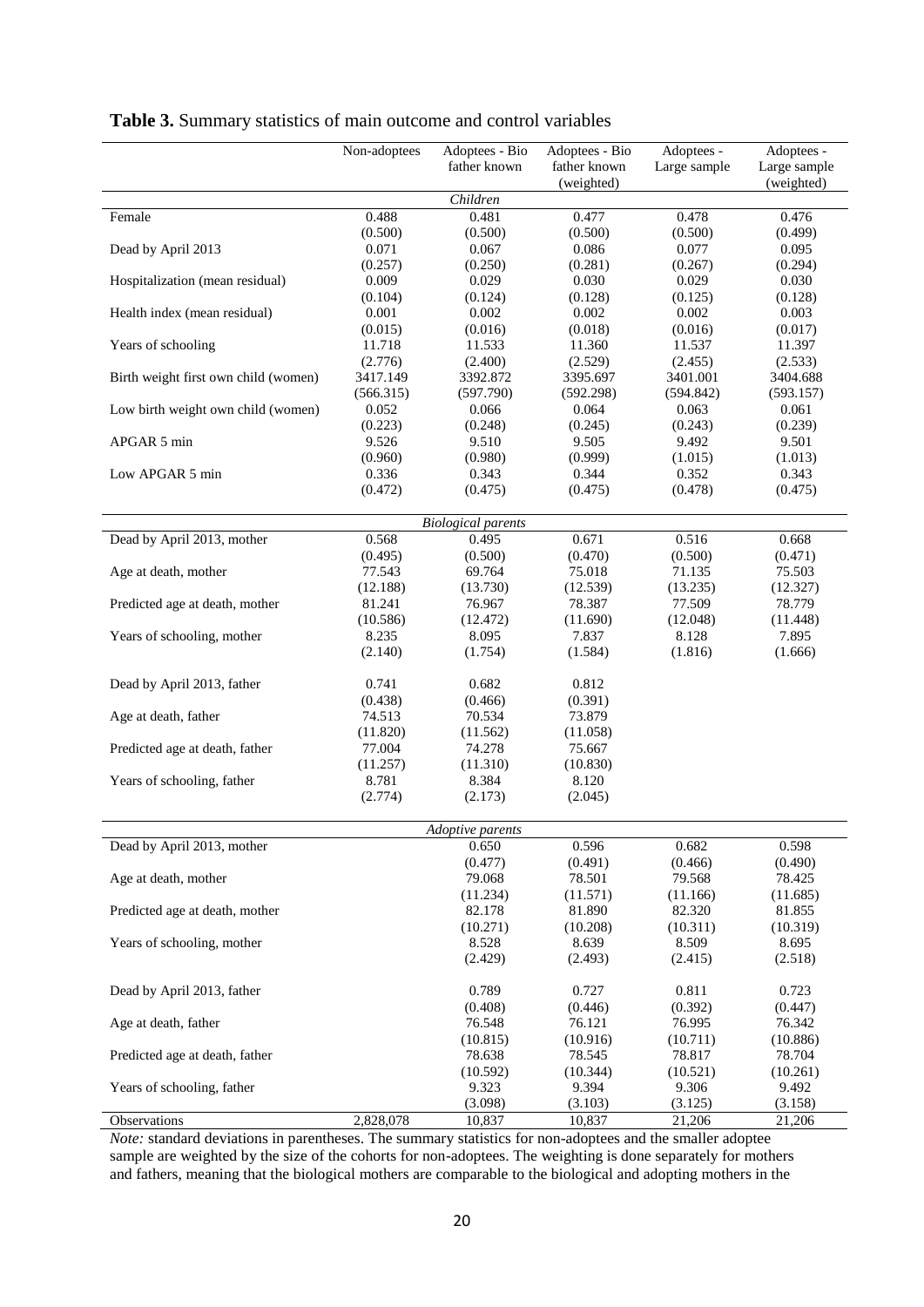adoptee samples. Since the biological fathers of adopted children are known only for a smaller sample, these are missing in the larger sample of adoptees.<sup>19</sup>

#### *4.4 The Association between Biological and Adopting Parent Characteristics*

A concern discussed in relation to the interpretation of the coefficient estimates in Section 2, and indicated as being important in our discussion of the institutions of adoption in Sweden in Section 3.5, is that of selective placement of adoptees. Table 4 illustrates the correlation between adopting and biological parents of adoptees by showing correlation coefficients between years of schooling and predicted age of death for the adoptive and biological parents of the adoptees. The estimates are standardized by birth cohorts.

**Table 4.** Correlation between biological and adoptive parents (mothers and fathers respectively), standardized by cohort.

| <b>VARIABLES</b>       | Mothers Fathers |        |  |
|------------------------|-----------------|--------|--|
| Years of schooling     | 0.1684 0.1763   |        |  |
| Predicted age at death | 0.0306          | 0.0533 |  |

*Note: p*-values for significance of all estimates below 0.1 percent.

The correlation for years of schooling is quite similar to the one reported by Björklund et al. (2006) for children in cohorts born 1962-1966. It is well known that adoptees are not randomly assigned to families. The correlation in predicted age of death is positive as well, but much lower. This finding is very important for the purpose of this study, since it suggests that selective placement is less likely to generate biased estimates of the health/mortality correlations using adoption data. However, as these correlations are not zero and because we also investigate the importance of educational attainment, we cannot completely disregard the issue.

1

<sup>&</sup>lt;sup>19</sup> We have chosen non-adopted children and their parents as the reference category when weighting to be able to display the differences among the different categories in a way that is as transparent as possible. Choosing adoptees as the reference would have made the weighting of parents more difficult as we would not be able to compare the biological and adoptive parents of adoptees internally without including another column. In other parts of the paper when we weight the cohorts to compare non-adoptees and adoptees, we weight non-adoptees (adoptees are used as "reference"). The reason is that there are very few adoptees in each year at the beginning of the period and we are reluctant to increase the weight of the cause of death or diagnoses at hospitalization for this sample.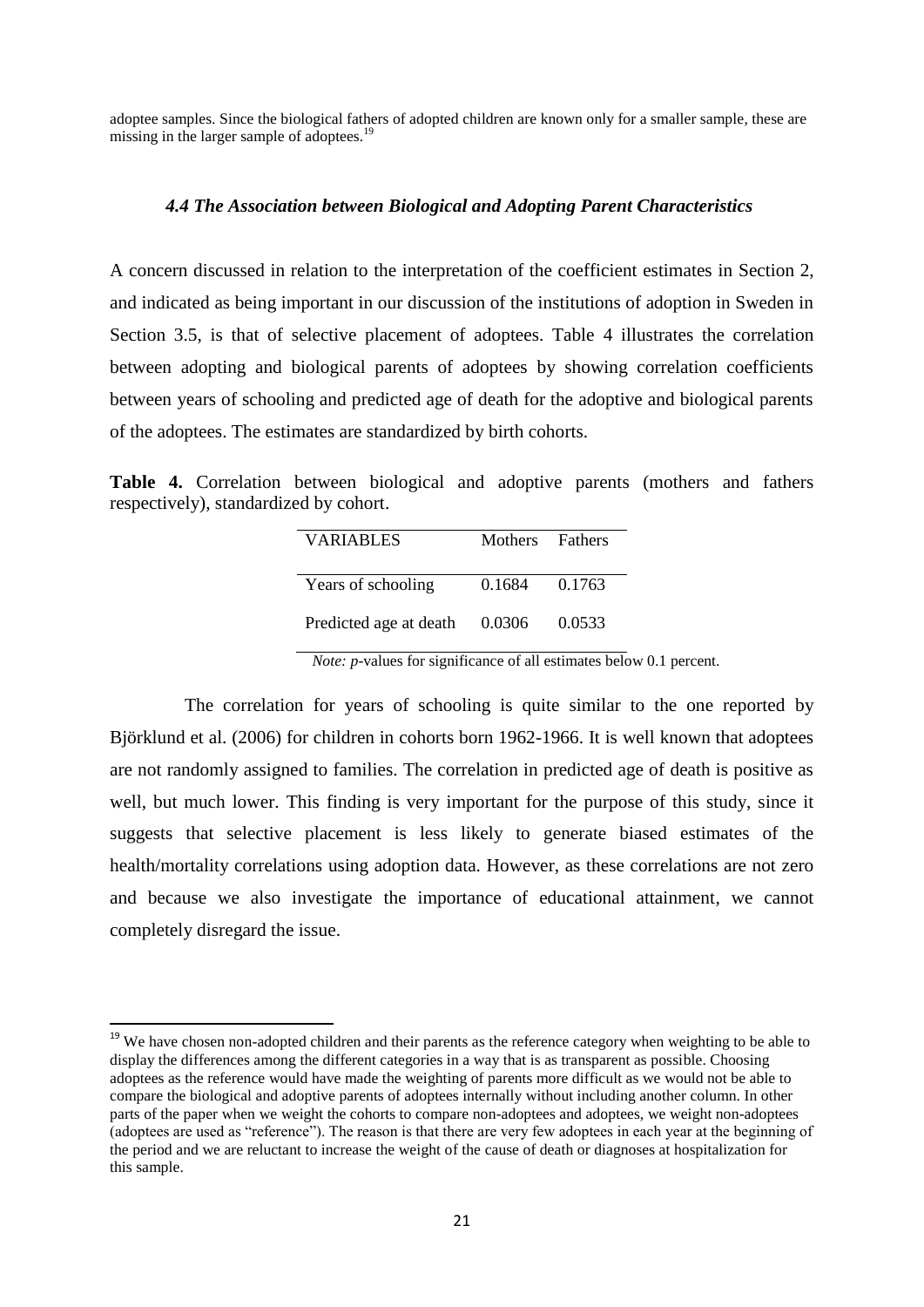There are at least two reasons why we would observe a positive correlation for characteristics of biological and adoptive parents. First, this could happen if some adoptions are made by relatives of one of the biological parents. Second, there could be matching on characteristics known to the adoption agency, either because of the demand of parents, or because of a view that an adopted child would be better off in an adoptive family with similar characteristics as the biological parents.

As discussed in Section 3.4, the empirical importance of the first reason - adoptions by relatives - is likely to be very limited since the rule of not allowing people with own biological children to adopt to a large extent precluded parents and siblings of the biological parents from doing that. Nordlöf (2001) estimated these adoptions to be around 1 percent of the total number of adoptions in the Stockholm area. Brandén, Lindahl and Öckert (2015) confirm this conclusion, although their estimate of the share of adoptions by close relatives is slightly higher at 5.4 percent, applying to the whole country. They are also able to eliminate those adopted by close relatives from their sample and find that the correlation in years of schooling between (unrelated) adoptive and biological parents of adoptees remains virtually unchanged.

The second reason, matching, is likely to be a more important mechanism. If this matching is made on characteristics observable in the data (such as educational attainment or health characteristics), we are able to control for this in the estimations. In a sensitivity analysis, we will investigate this further by including more detailed health and education data of the biological (adoptive) parents and see what happens to the estimate for the characteristics of adoptive (biological) parents (a similar test was made in Björklund, Lindahl and Plug, 2006). If we do not see a change, which is what happens (see Section 5.4), we can rule out matching on observable characteristics as affecting our conclusions.

The remaining reason would then be matching on characteristics that are unobservable in the data. Björklund et al. (2006) investigate this issue by deriving the magnitude of the bias (modeled as a combination of selective placement and measurement error), finding evidence that the bias accounts for at most 13 percent of the estimated impact of the adoptive and biological parents' characteristics on adoptees' educational attainment. Given the low correlations in *age at death* among parents in Table 4, we have no reason to believe that this should be a more severe problem in this setting. Nevertheless, we return to and further examine this issue in Section 5.4.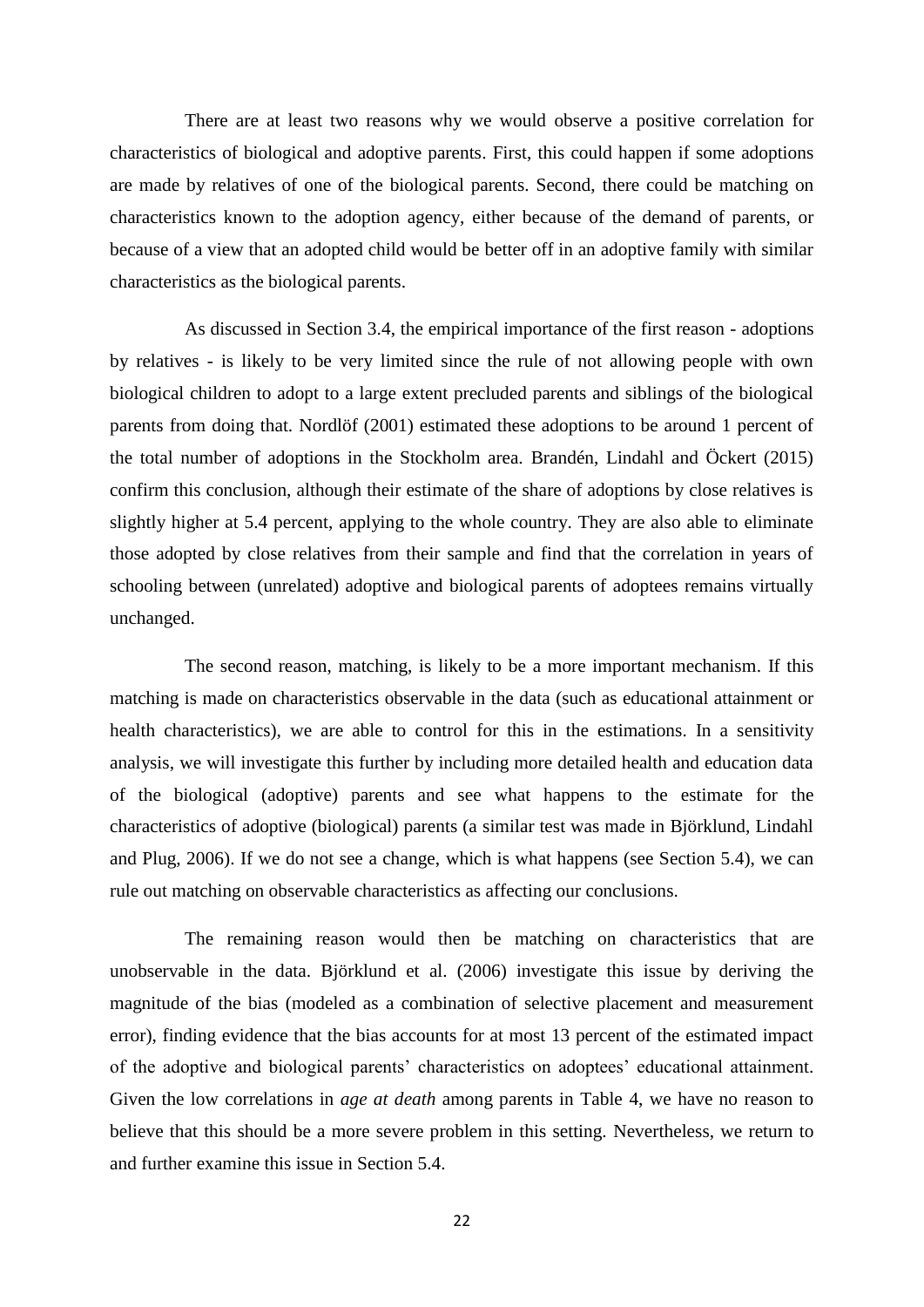### **5. Results**

We first present results using mortality as a health outcome of the adopted children. We proceed by showing results for our other two types of health outcomes: hospitalization-based measures for adoptees and the birth outcomes for children of the female adoptees. For each of these outcomes, we study the association with parental mortality and educational attainments.

#### *5.1. Mortality*

Table 5 shows results from Cox proportional hazard regression models for mortality of individuals born in Sweden between 1940 and 1967 on parental health. We use two measures of parental health. First, the actual age at death for the parent and a dummy variable indicating whether the parent was still alive in 2013 (parents still alive in 2013 are coded as having died at their age in 2013). Second, we use the predicted age at death of the parents.<sup>20</sup>

The first two columns show the results for non-adoptees. The results are strongly significant and indicate that an extra year of life for (one of) the biological parents is associated with a decrease in the risk of death by about one percent for the biological child. For both measures, the association is slightly stronger for the mother's life expectancy than for that of the father.

Columns 3 and 4 show the results for adoptees when we are able to observe information on both adopting parents and Columns 5 and 6 for the extended sample where we also include those for whom we have no information on their biological father. The results for both biological parents' mortality are highly significant and very similar in magnitudes to those reported in the first two columns for the children raised by their biological parent, or even somewhat stronger. An additional year in predicted life expectancy of the biological mother is associated with a 1.4 percent reduction in the mortality risk of the adopted child. The corresponding number for children raised by their biological parents is 1.1. The numbers for biological fathers are similar. None of the estimates for the adopting parents are significantly different from zero – the hazard ratio at one – in any of the samples.

Since we predict age at death for a sizeable part of the parents, we need to worry about measurement error bias leading to downward bias in the estimates presented in Table 5.

 $20$  See Section 3 for a detailed description for how these predictions were obtained.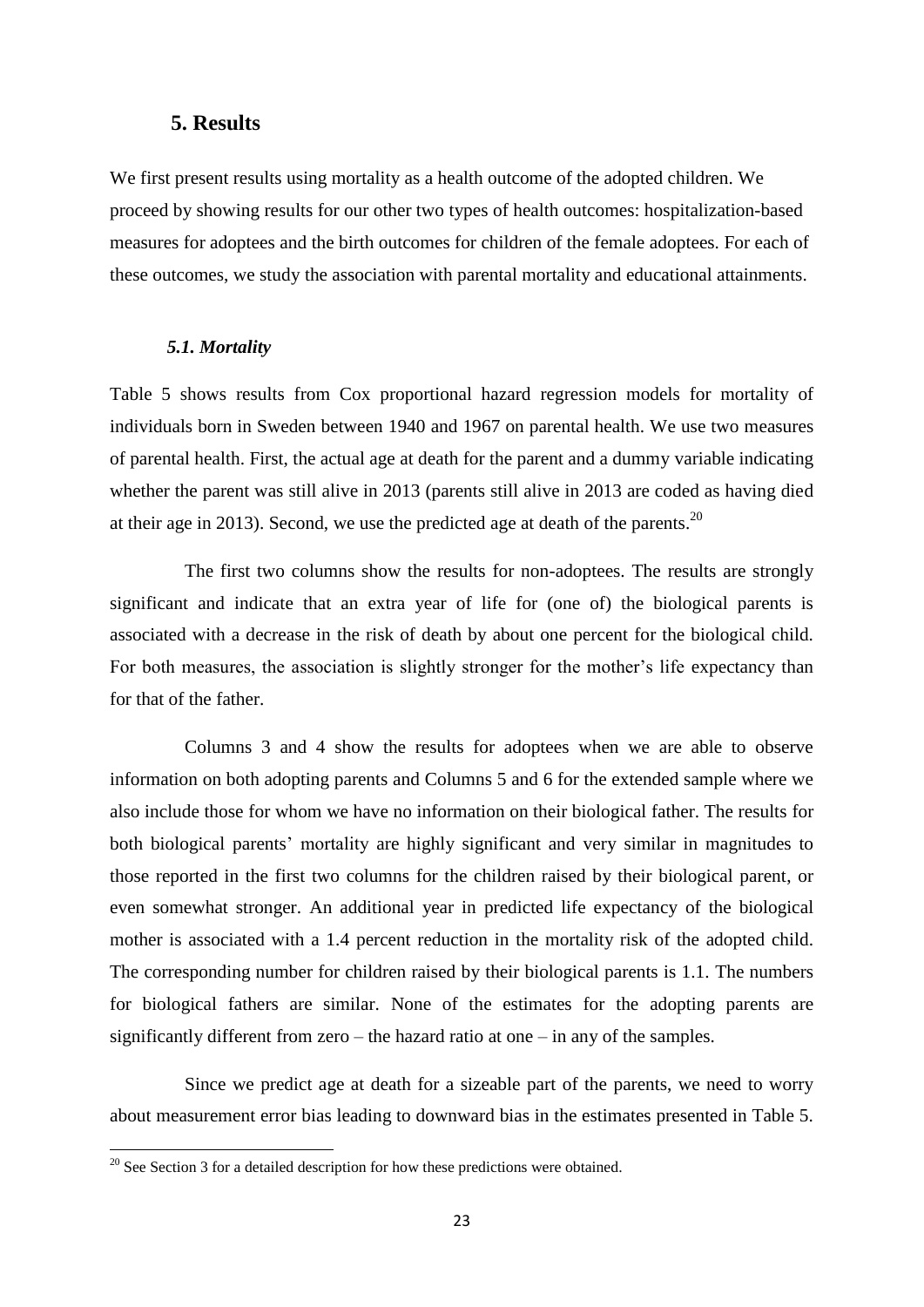However, if we only use older cohorts of parents (born prior to 1955), for whom we can observe actual age at death for a much larger fraction of the parents, we obtain almost identical estimates (see Appendix Table A5). Hence, we conclude that measurement error bias is unlikely to impact our results in a way that affects our conclusions. $^{21}$ 

|                            | Non-adoptees            |             |             | $Adoptees - Bio father$ | $Adoptees-Large$ |           |  |  |
|----------------------------|-------------------------|-------------|-------------|-------------------------|------------------|-----------|--|--|
|                            |                         |             |             | known                   | sample           |           |  |  |
|                            | (1)                     | (2)         | (3)         | (4)                     | (5)              | (6)       |  |  |
|                            | Actual                  | Predicted   | Actual      | Predicted               | Actual           | Predicted |  |  |
| Age at death, Bio Mother   | $0.9916***$             | $0.9888***$ | $0.9829***$ | $0.9861***$             | $0.9865***$      | 0.9876    |  |  |
|                            | (0.0002)                | (0.0002)    | (0.0041)    | (0.0031)                | (0.0028)         | (0.0021)  |  |  |
| Age at death, Bio Father   | $0.9929***$             | $0.9912***$ | $0.9872***$ | $0.9853***$             |                  |           |  |  |
|                            | (0.0002)                | (0.0002)    | (0.0039)    | (0.0031)                |                  |           |  |  |
| Alive 2013, Bio Mother     | $0.7742^{\ast\ast\ast}$ |             | 0.8850      |                         | $0.8810***$      |           |  |  |
|                            | (0.0050)                |             | (0.0754)    |                         | (0.0503)         |           |  |  |
| Alive 2013, Bio Father     | $0.7943***$             |             | $0.7733***$ |                         |                  |           |  |  |
|                            | (0.0066)                |             | (0.0814)    |                         |                  |           |  |  |
| Age at death, Ad Mother    |                         |             | 0.9990      | 0.9972                  | 0.9989           | 0.9979    |  |  |
|                            |                         |             | (0.0042)    | (0.0036)                | (0.0027)         | (0.0023)  |  |  |
| Age at death, Ad Father    |                         |             | 1.0003      | 1.0010                  | 1.0010           | 1.0000    |  |  |
|                            |                         |             | (0.0039)    | (0.0036)                | (0.0025)         | (0.0023)  |  |  |
| Alive 2013, Ad Mother      |                         |             | 0.9016      |                         | 0.9694           |           |  |  |
|                            |                         |             | (0.0987)    |                         | (0.0731)         |           |  |  |
| Alive 2013, Ad Father      |                         |             | 1.0751      |                         | 0.9199           |           |  |  |
|                            |                         |             | (0.1458)    |                         | (0.0883)         |           |  |  |
| P-value joint significance |                         |             |             |                         |                  |           |  |  |
| <b>Biological parents</b>  | 0.0000                  | 0.0000      | 0.0000      | 0.0000                  | 0.0000           | 0.0000    |  |  |
| Adoptive parents           |                         |             | 0.8779      | 0.7055                  | 0.8522           | 0.6673    |  |  |
| <b>Observations</b>        | 2,828,078               | 2,828,078   | 10,837      | 10,837                  | 21,206           | 21,206    |  |  |
|                            |                         |             |             |                         |                  |           |  |  |

**Table 5.** Associations between parental mortality/life expectancy and child mortality

*Note:* Results from Cox proportional hazard models. Standard errors in parentheses; \*\*\* significant at 1%, \*\* at 5%, \* at 10%. . Each column represents a separate regression and all regressions include indicators for gender and birth cohort of children, and five-year intervals for parental cohorts. Columns (1)-(2) are based on a sample of non-adopted children, columns (3)-(4) on adoptees for whom we have information on all parents, and in columns  $(5)-(6)$  we add adoptees with unknown biological fathers. Results in columns  $(1)$ ,  $(3)$ , and  $(5)$  are estimated using observed parental age at death, and an indicator of whether death is censured in the end of our period of study. In columns (2), (4), and (6), we show results using predicted age at death for censured parents

 $21$  For the cohorts of children born prior to 1955, the fraction of parents that are deceased at the end of our observational window are: For the population of non-adoptees, 79.9% of mothers and 93.0% of fathers. For the adopted children these fractions are 90.2% of adoptive mothers, 97.7% of adoptive fathers, 68.6% for biological mothers and 74.5% for biological fathers. Hence, measurement error bias in our estimates is likely to be almost non-existent for adoptive parents for these cohorts. For biological parents, it still likely has an impact, meaning that the positive and statistically significant estimates of the association between biological parent's life expectance and adopted children's mortality risk are slightly underestimated.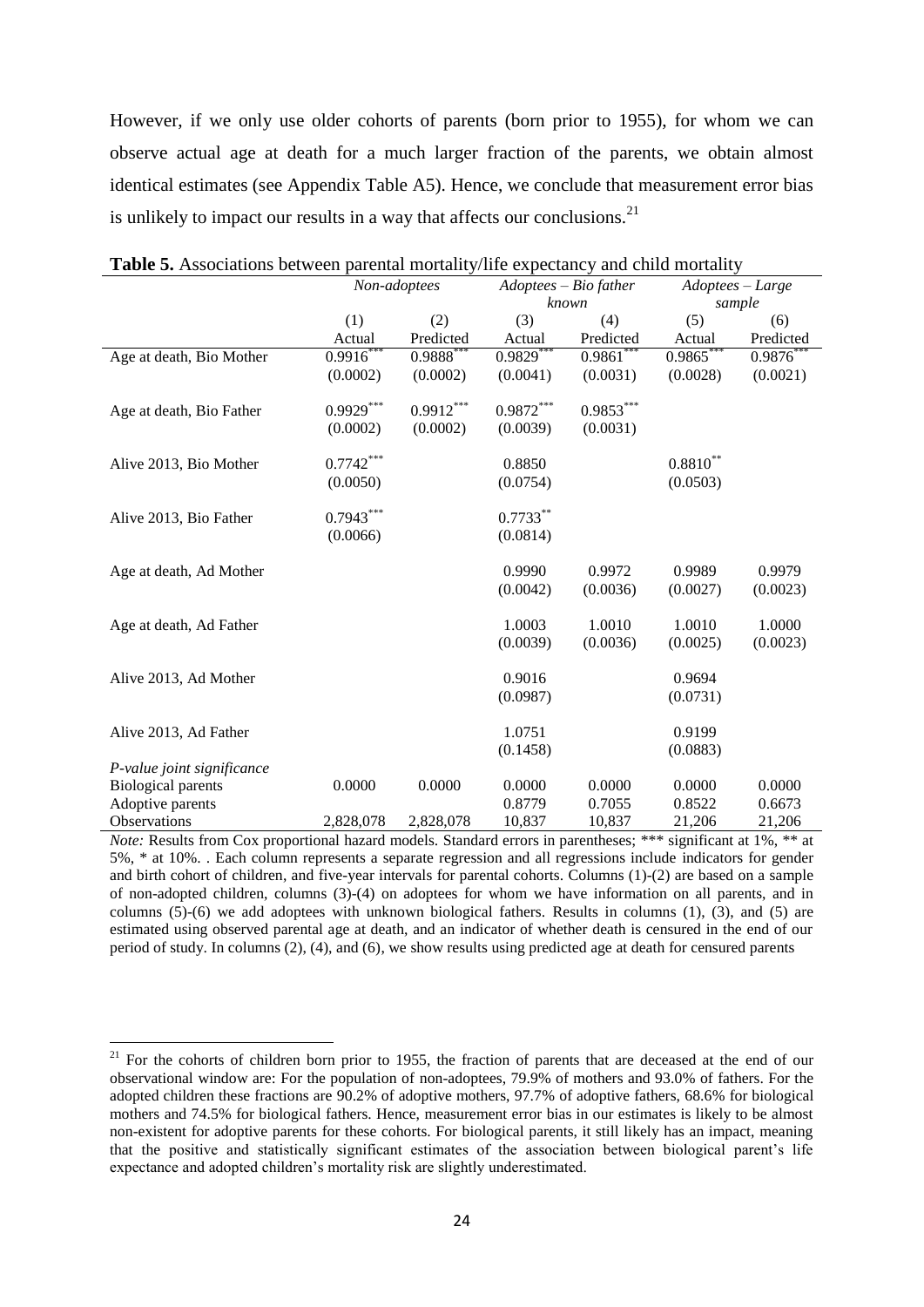In the first column of Table 6, we report the correlation between parental years of education and the longevity of children raised by their biological parents. An additional year of maternal or paternal schooling decreases the risk of dying for own children by about 2.5 percent. Comparing these effects to those reported in Table 5 above, we note that an extra year of schooling has more than twice the effect of an extra year of life expectancy.

A different picture emerges when we consider the set of adoptees in columns (2) and (3). For these children, the education of the biological parents is less significant, while the education of the adoptive mother in particular plays a much more important role. We see that the point estimate suggests that an extra year of education for the adopting mother decreases the mortality probability by 2.9-4.6 percent. The effect for the adopting parents is not significantly different from the corresponding one for parents of children raised by their biological parents, which is reported in column (1).

If we compare the estimates for the biological mother and father of the adopted children, we see that they are now marginally statistically different (which was not the case for parents' health, reported in Table 5). The estimate for years of education for the biological mother is now *positive*, predicting a higher mortality risk. However, there are two reasons why we do not want to emphasize this result. First, when we consider the results from the larger adoption sample in column (3), there is no evidence of such an adverse effect for biological mothers. Second, we find no supporting evidence for this adverse effect in the other health outcomes reported later in the paper.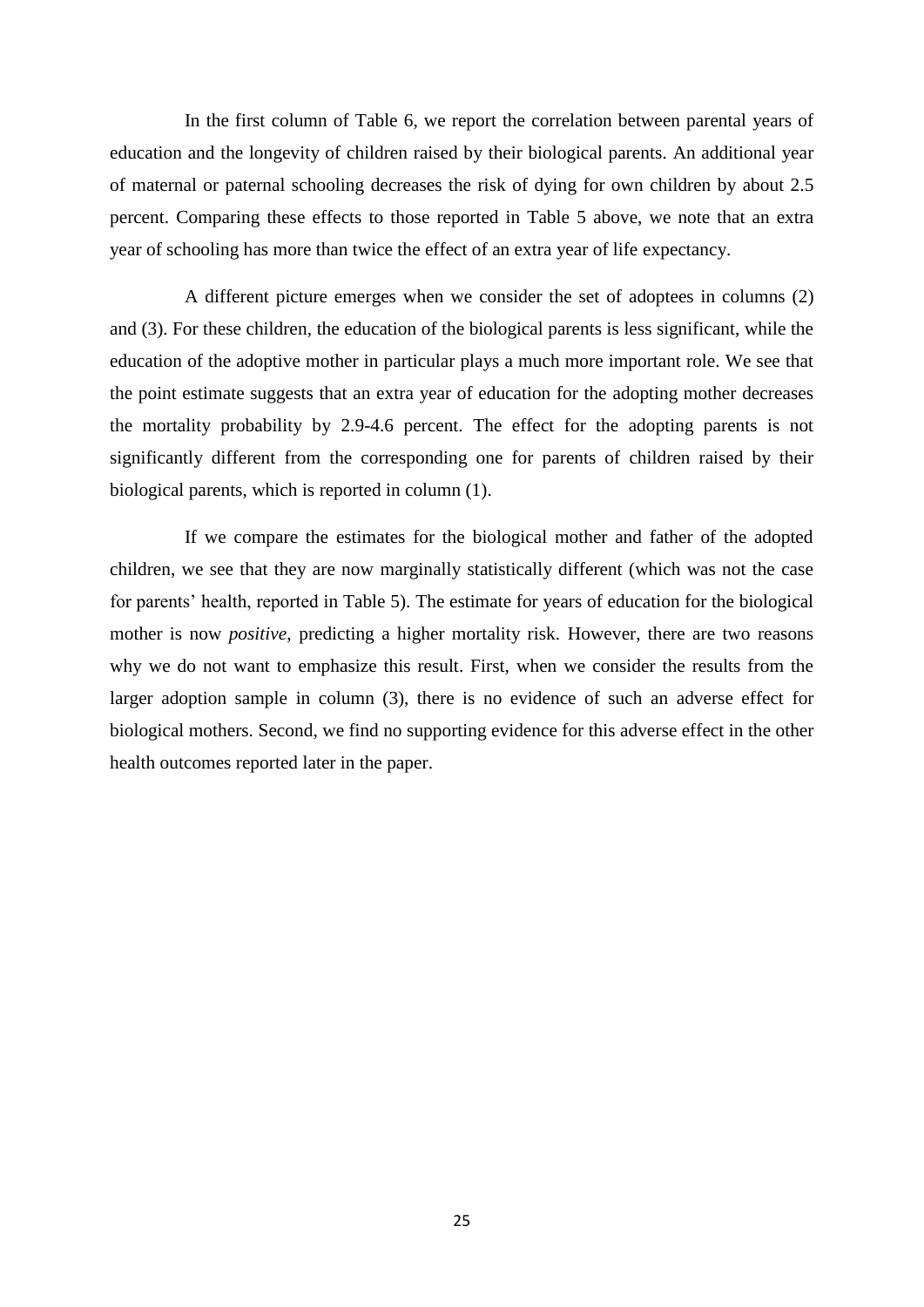|                                | (1)          | (2)                   | (3)              |
|--------------------------------|--------------|-----------------------|------------------|
|                                | Non-adoptees | Adoptees - Bio        | Adoptees - Large |
|                                |              | father known          | sample           |
| Years of education, Bio Mother | $0.9769***$  | $1.0453$ <sup>*</sup> | 0.9901           |
|                                | (0.0015)     | (0.0243)              | (0.0150)         |
| Years of education, Bio Father | $0.9747***$  | 0.9887                |                  |
|                                | (0.0011)     | (0.0180)              |                  |
| Years of education, Ad Mother  |              | $0.9536$ **           | $0.9707***$      |
|                                |              | (0.0208)              | (0.0138)         |
| Years of education, Ad Father  |              | 0.9926                | 0.9981           |
|                                |              | (0.0159)              | (0.0102)         |
| P-value joint significance     |              |                       |                  |
| <b>Biological parents</b>      | 0.0000       | 0.1569                | 0.5119           |
| Adoptive parents               |              | 0.0171                | 0.0456           |
| <b>Observations</b>            | 2,828,078    | 10,837                | 21,206           |

**Table 6.** Associations between parental years of schooling and child mortality

*Note:* Results from Cox proportional hazard models. Standard errors in parentheses; \*\*\* significant at 1%, \*\* at 5%, \* at 10%. . Each column represents a separate regression and all regressions include indicators for gender and birth cohort of children, and five-year intervals for parental cohorts. Columns (1)-(2) are based on a sample of non-adopted children, columns (3)-(4) on adoptees for whom we have information on all parents, and in columns (5)-(6) we add adoptees with unknown biological fathers.

The hazard rate is likely to be different for women and men, as we know that gender is a strong predictor for longevity. We therefore split the sample by gender and study the associations between child mortality and biological and adoptive parents' longevity and years of schooling. Results are reported in the Appendix (Table A1-2), and show that the overall associations are robust, but also that there are differences between gender groups in the influence of parental characteristics. For male adoptees, longevity of biological fathers is more important than longevity of biological mothers. In contrast, the association between female adoptees and their biological mothers' longevity is stronger. Turning to the role of parental schooling, we still find support for a stronger association within gender groups, although the precision is inferior for adoptees.

To sum up, we find a strong association between the health measures of the biological parents and the mortality of the children. The magnitudes of the point estimates are very similar for those raised with their biological parents and for those raised by adopting parents. We find no significant associations between the health of adopting parents and the mortality of the adopted child. A different picture emerges when we consider educational attainments. We find a significant relation between the educational attainment of the adopting mother and the mortality of the child. We can therefore conclude that the intergenerational association in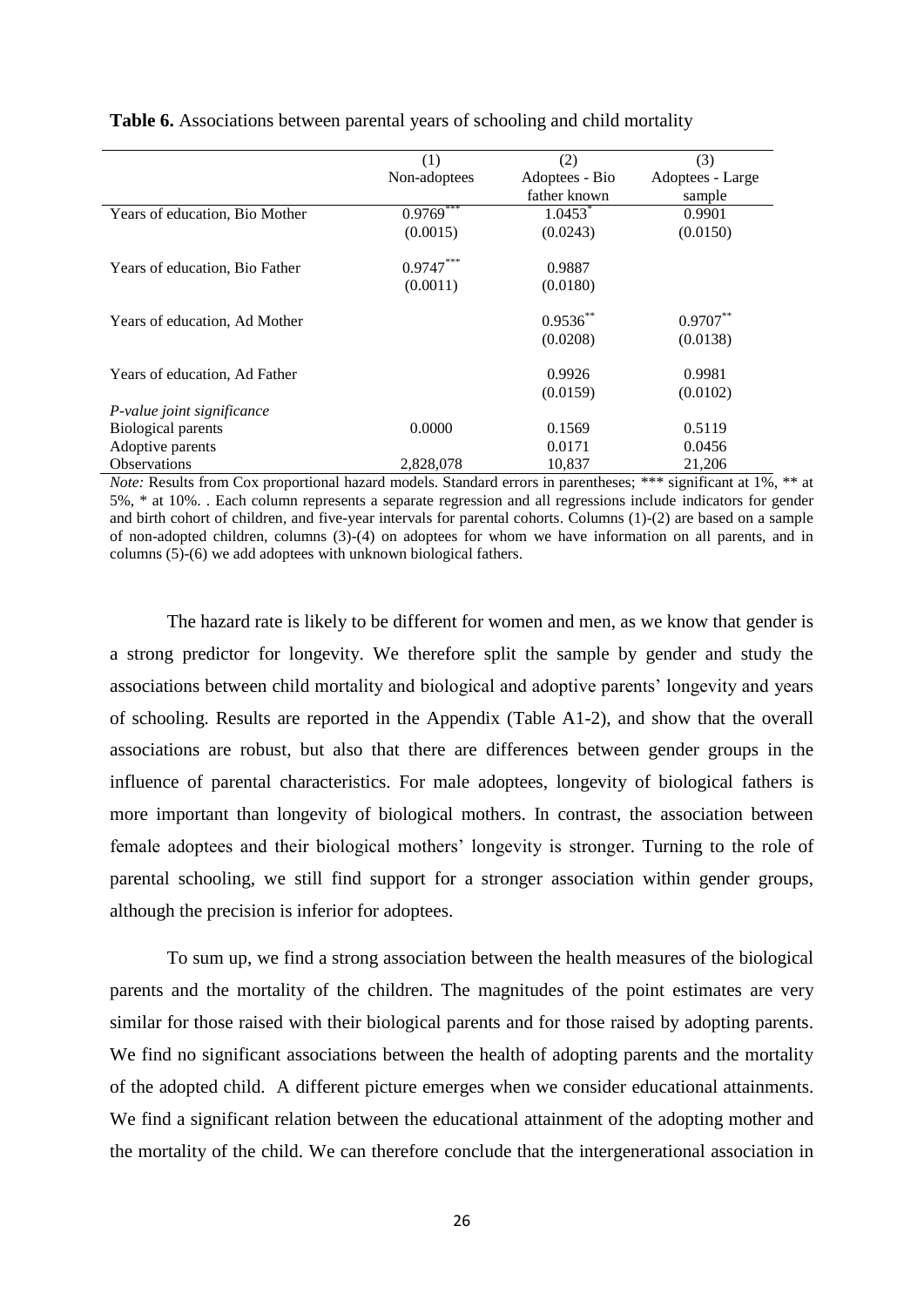mortality is driven by pre-birth factors, whereas the association between mortality in the child generation and parents' education is driven by post-birth factors.

So far, we have estimated specifications using either parental health or parental education as explanatory variables. This is a reasonable approach, since both of these variables are highly interrelated and since our main focus is on estimating associations. However, by extending the model to include measures of both life expectancy *and* educational attainments of biological and adopting parents in the same model, we can potentially learn something about mechanisms underlying the observed associations. Is the intergenerational association in mortality driven by the intergenerational transmission of education? Is the finding that pre-birth factors are the driving force in this association due to the fact that we have not adjusted for differences in pre-birth factors related to education? Is the strong association between mortality in the child generation and adoptive parents' education due to not controlling for health related pre-birth factors? An obvious problem with this approach is that it introduces a bias in our estimates by including endogenous regressors (mediating factors) into the model. Hence, these results should be interpreted with caution.

The first column in Table 7 shows that, for the sample of non-adoptees, the inverse effect of parental education is robust to the inclusion of controls for parental health. Hence, the predicted life length of the parents is not a mediating factor in the relationship between educational attainment of parents and children's mortality. This is true also for the results for adoptees shown in Columns 3 and 5. The estimates remain very similar as compared to the specifications with health and educational attainment of parents included separately. Thus, we find that the strong association with the biological parents' health is stable, and that the health of the parents is not a mediating factor in the association between children's mortality and parents' education.

 From previous research, we know that there is a strong association between education and health for individuals in the same generation, as well as between parental and child educational attainments. This means that the effect of adopting parents' education on child health can be indirect, going through children's educational attainments (the so-called pathway hypothesis), $^{22}$  rather than direct through influences during childhood and adolescence. Therefore, we also show results in an extended model where we include

 $22$  See e.g. Marmot et al. (2001).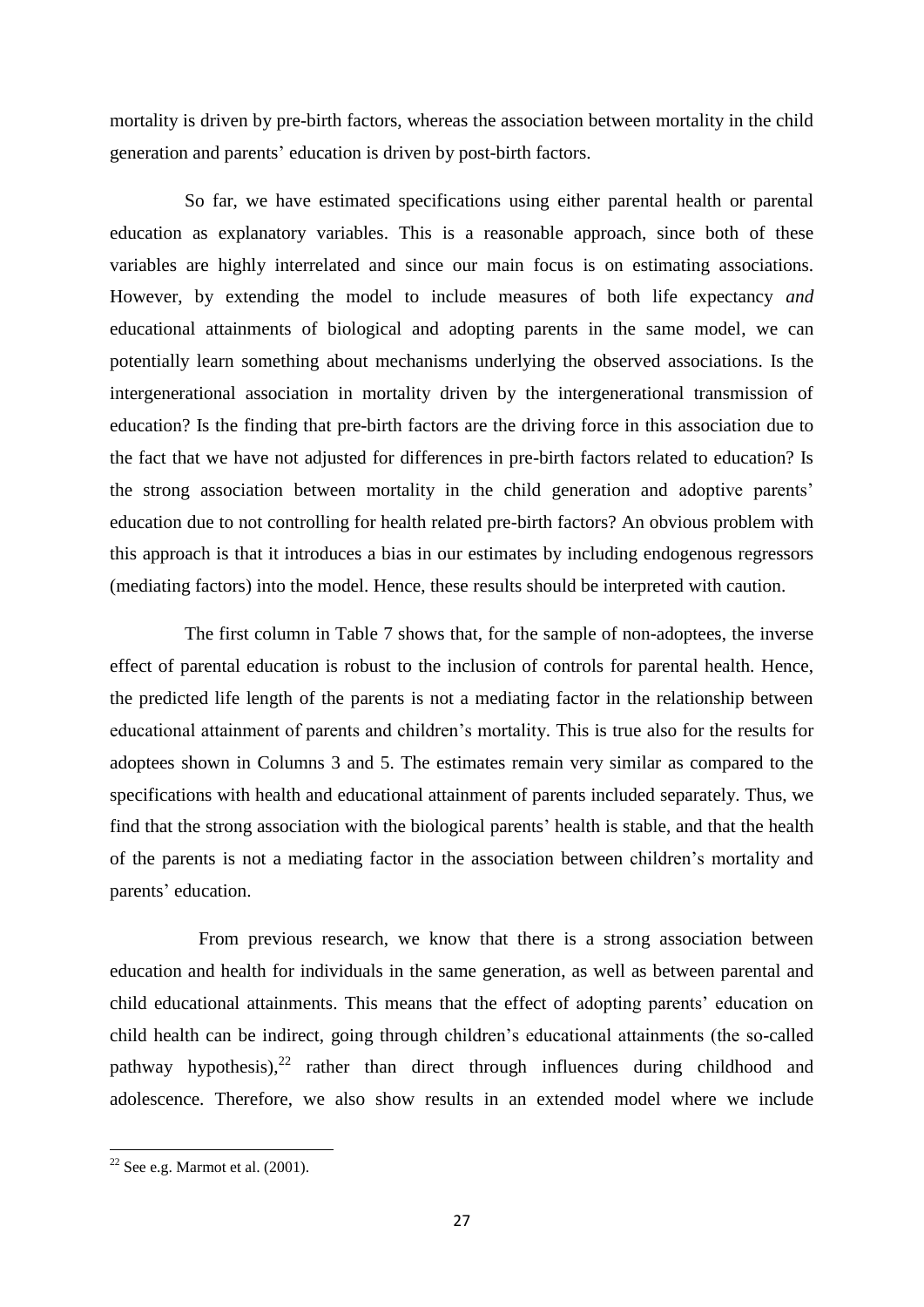children's education in the specification. The estimates for parental health should now be interpreted as the intergenerational association in health that is not driven by the intergenerational association in education.<sup>23</sup> Estimates from this specification are shown in columns 2, 4 and 6 in Table 7.

In column 2, for the sample of non-adoptees, we see that when we also include a control for the child's educational attainment, the estimates for parents' health are virtually unchanged, showing that the intergenerational association in mortality is not driven by the intergenerational association in education. Turning to the estimates for parental education, we see that the effect of parental education is wiped out and the coefficient even changes sign. This result supports the pathway hypothesis of no direct effect of parental SES on children's health status as adult health, but only through the children's own educational attainment.

Columns 4 and 6 show the corresponding results for adoptees. The result in these columns differs somewhat for those obtained from the sample of non-adoptees. The estimates for adopting parents' education are now insignificant.<sup>24</sup> However, this is most likely due to inferior precision in this set of estimates.

 $^{23}$  See Halphen Boserup et al. (2014) for a discussion of the assumptions underlying this interpretation.

 $^{24}$  The number of observations is slightly lower in the columns where we control for education of the child since we do not have educational attainment for all children.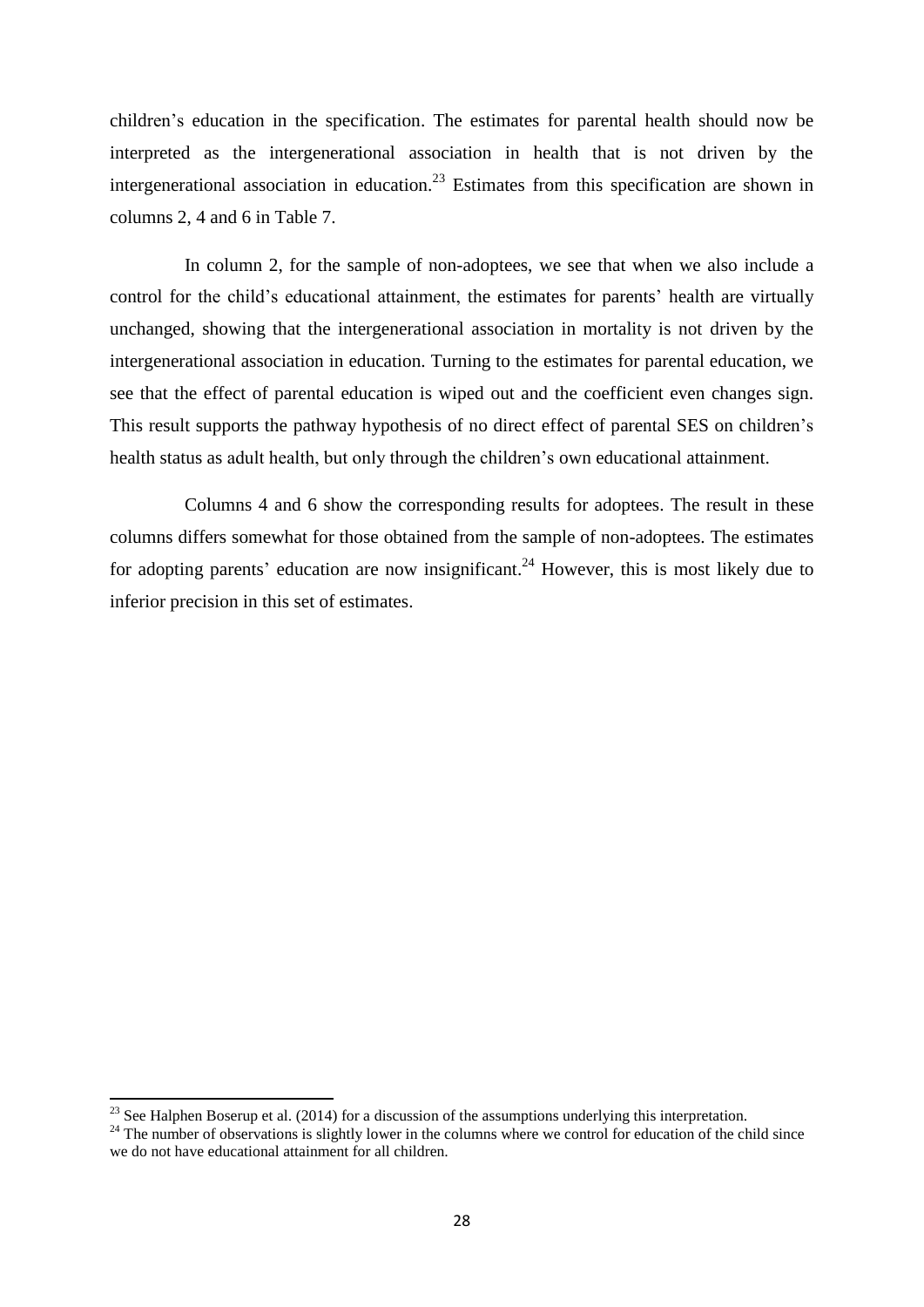|                                | (1)                      | (2)                     | (3)                     | (4)                         | (5)                     | (6)          |
|--------------------------------|--------------------------|-------------------------|-------------------------|-----------------------------|-------------------------|--------------|
|                                | Non-adoptees             |                         |                         | Adoptees - Bio father known | Adoptees - Large sample |              |
| Age at death, Bio Mother       | $0.9893$ <sup>**</sup>   | $0.9898***$             | $0.9857***$             | $0.9851***$                 | $0.9879$ <sup>*</sup>   | $0.9867$ *** |
|                                | (0.0002)                 | (0.0002)                | (0.0031)                | (0.0032)                    | (0.0021)                | (0.0022)     |
| Age at death, Bio Father       | $0.9917***$              | $0.9912***$             | $0.9854^{\ast\ast\ast}$ | $0.9873***$                 |                         |              |
|                                | (0.0002)                 | (0.0002)                | (0.0031)                | (0.0033)                    |                         |              |
|                                |                          |                         |                         |                             |                         |              |
| Age at death, Ad Mother        |                          |                         | 0.9976                  | 0.9968                      | 0.9982                  | 0.9981       |
|                                |                          |                         | (0.0036)                | (0.0037)                    | (0.0023)                | (0.0025)     |
| Age at death, Ad Father        |                          |                         | 1.0013                  | 1.0000                      | 1.0001                  | 0.9996       |
|                                |                          |                         | (0.0036)                | (0.0037)                    | (0.0023)                | (0.0025)     |
|                                |                          |                         |                         |                             |                         |              |
| Years of education, Bio Mother | $0.98 10^{\ast\ast\ast}$ | $1.0053^{***}$          | $1.0582**$              | $1.0765^{\ast\ast\ast}$     | 0.9971                  | 1.0151       |
|                                | (0.0015)                 | (0.0017)                | (0.0245)                | (0.0265)                    | (0.0151)                | (0.0163)     |
|                                |                          |                         |                         |                             |                         |              |
| Years of education, Bio Father | $0.9795***$              | $1.0108^{\ast\ast\ast}$ | 0.9978                  | 1.0149                      |                         |              |
|                                | (0.0011)                 | (0.0012)                | (0.0182)                | (0.0193)                    |                         |              |
| Years of education, Ad Mother  |                          |                         | $0.9567**$              | 0.9624                      | $0.9731$ <sup>*</sup>   | 0.9754       |
|                                |                          |                         | (0.0209)                | (0.0225)                    | (0.0139)                | (0.0152)     |
|                                |                          |                         |                         |                             |                         |              |
| Years of education, Ad Father  |                          |                         | 0.9973                  | 1.0170                      | 1.0002                  | $1.0248$ **  |
|                                |                          |                         | (0.0160)                | (0.0174)                    | (0.0103)                | (0.0116)     |
| Years of education, Child      |                          | $0.8997***$             |                         | $0.8567^{\ast\ast\ast}$     |                         | $0.8746***$  |
|                                |                          | (0.0009)                |                         | (0.0155)                    |                         | (0.0103)     |
| P-value joint significance     |                          |                         |                         |                             |                         |              |
| <b>Biological parents</b>      | 0.0000                   | 0.0000                  | 0.0000                  | 0.0000                      | 0.0000                  | 0.0000       |
| Adoptive parents               |                          |                         | 0.1475                  | 0.4582                      | 0.2413                  | 0.2109       |
| <b>Observations</b>            | 2,828,078                | 2,771,831               | 10,837                  | 10,697                      | 21,206                  | 20,893       |

**Table 7.** Associations between parental life expectancy, years of schooling and child mortality

*Note:* Results from Cox proportional hazard models. Standard errors in parentheses; \*\*\* significant at 1%, \*\* at 5%, \* at 10%. . Each column represents a separate regression and all regressions include indicators for gender and birth cohort of children, and five-year intervals for parental cohorts. Columns (1)-(2) are based on a sample of non-adopted children, columns (3)-(4) on adoptees for whom we have information on all parents, and in columns (5)-(6) we add adoptees with unknown biological fathers. Adding children's years of schooling in column (2), (4) and (6) reduces the number of observations slightly because we do not have educational attainment for all children.

#### *5.2 Health Measures Based on Hospitalization Data*

Table 8 reports OLS regression results for two additional measures for health of the child generation: Hospitalization and Health index. The construction of both these measures is described in Section 3. Both indices are inversely related to lifetime health. To save space, we only report results from specifications using the predicted age at death for the parents.<sup>25</sup>

Columns 1 and 4 report the results for non-adoptees. As expected, the coefficient estimates for this sample are significantly negative. The relation between the estimates for mothers and fathers is the same as for the results reported for mortality in Table 5. The effects of one additional year of life expectancy for the mother (father), conditional on the other

 $25$  Results from the omitted specifications are available from the authors upon request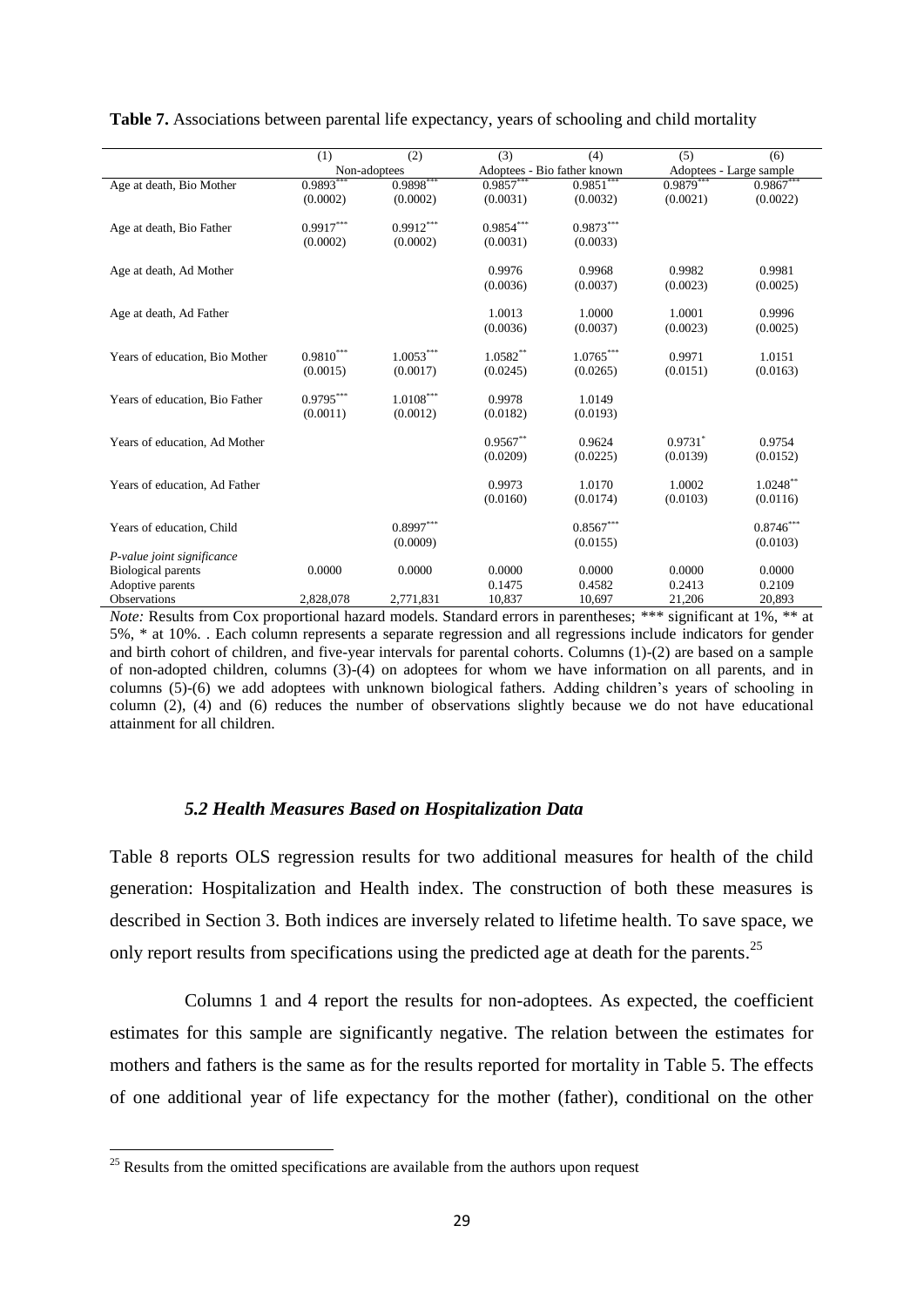parent, are  $-0.0046$  ( $-0.0038$ ) S.D. units for hospitalization.<sup>26</sup> This is equivalent to effect sizes of about -0.057 for mothers and -0.043 for fathers. Hence, if both biological parents have one S.D. unit higher life expectancy, relative to the mean, their children are expected to have about one-tenth of a S.D. better health.<sup>27</sup> Hence, we find that the intergenerational transmission of health in the population is positive and non-trivial, although smaller than what is typically found for outcomes such as education and income (see Black and Devereux,  $2010$ ).<sup>28</sup>

The results for adoptees – reported in Columns 2, 3, 5 and  $6$  – are again very similar to the non-adoptees for the biological parents, i.e., qualitatively similar to those reported on mortality. As opposed to the estimates reported for mortality, the measures of the life expectancy of the adopting parents are jointly statistically significantly different from zero for the Hospitalization measure. However, the magnitude of the estimates is still smaller for adoptive parents than for the biological ones.

For the Health index, we see that the adoptive parents are no longer jointly significant. As this measure uses information on both hospitalization and date of death, it is perhaps not surprising that the results are somewhere in between the ones for mortality and hospitalization.<sup>29</sup>

1

<sup>&</sup>lt;sup>26</sup> Means are around zero for both measures and the standard deviation is 0.124 for the hospitalization measure and 0.016 for the health index for the biological children raised by their biological parents. Hence, multiplying the estimates in columns 1-3 by 8, and the estimates in columns 4-6 by 62, produces effects that are interpretable as the S.D. unit change in poor health from one additional year of life expectancy for one of the parents.

 $^{27}$  The numbers are slightly lower for the health index, resulting in an effect size from both biological parents having one S.D. unit higher life expectancy of their children being expected to have about 0.07 of a S.D. lower health.

<sup>&</sup>lt;sup>28</sup> This is in line with the finding in Mazumder (2011) of smaller sibling correlations in health status than for education and family income.

<sup>&</sup>lt;sup>29</sup> We find that the intergenerational transmission of health in the population is lower than for outcomes such as education and income and driven mainly by pre-birth factors. This finding is consistent with a story where prebirth factors are similarly important for intergenerational mobility of health, education and income, whereas post-birth factors are more important for intergenerational mobility of education and income (Björklund, Lindahl and Plug, 2006).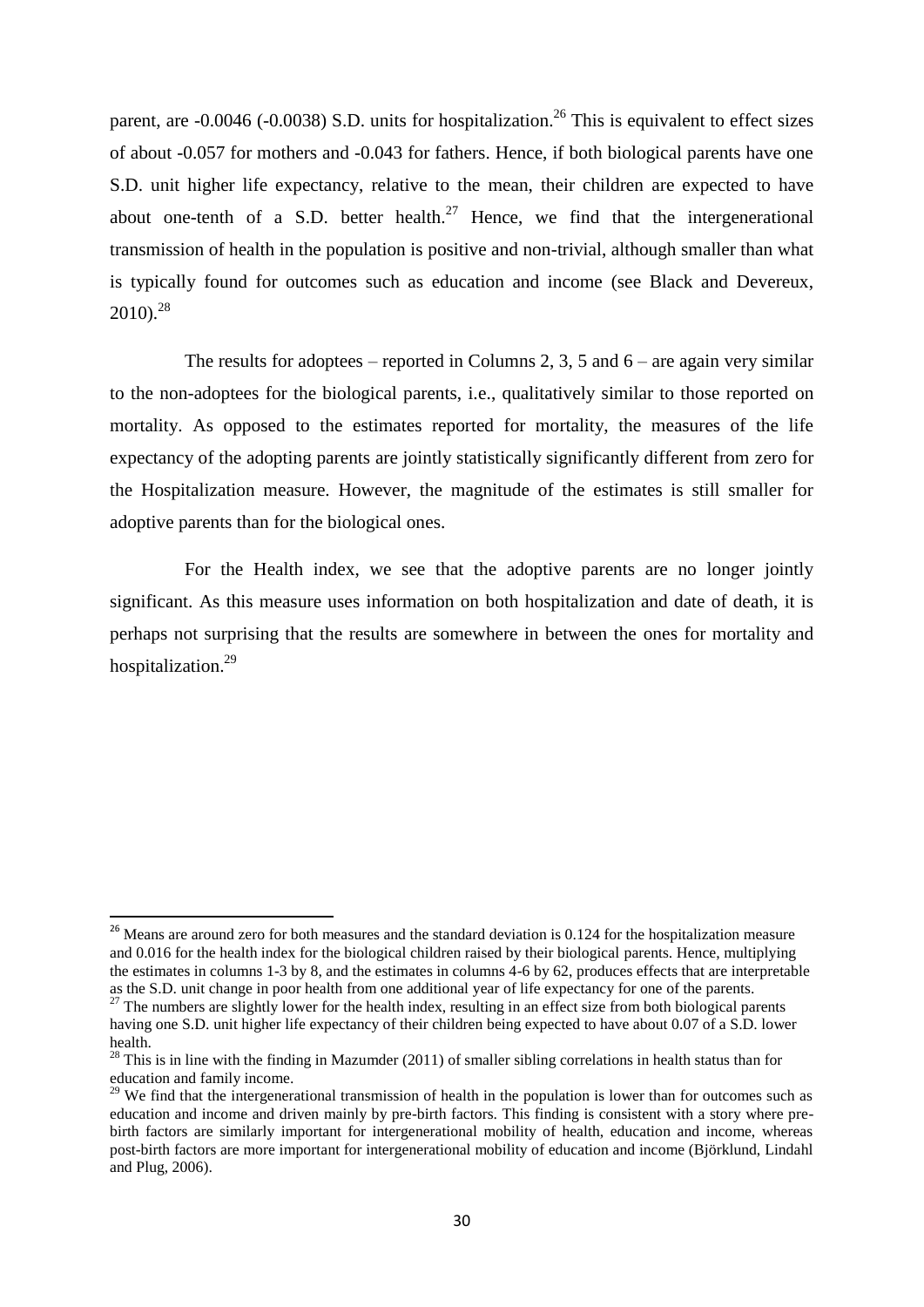|                            |               | Hospitalization |                         |               | Health index  |                         |
|----------------------------|---------------|-----------------|-------------------------|---------------|---------------|-------------------------|
|                            | (1)           | (2)             | (3)                     | (4)           | (5)           | (6)                     |
|                            | Non-adoptees  | Adoptees -      | Adoptees -              | Non-adoptees  | Adoptees -    | Adoptees -              |
|                            |               | Bio father      | Large sample            |               | Bio father    | Large sample            |
|                            |               | known           |                         |               | known         |                         |
| Age at death, Bio Mother   | $-0.00057***$ | $-0.00060***$   | $-0.00067***$           | $-0.00005***$ | $-0.00007***$ | $-0.00007***$           |
|                            | (0.00001)     | (0.00011)       | (0.00008)               | (0.00000)     | (0.00002)     | (0.00001)               |
| Age at death, Bio Father   | $-0.00047***$ | $-0.00034***$   |                         | $-0.00004***$ | $-0.00004$ ** |                         |
|                            | (0.00001)     | (0.00011)       |                         | (0.00000)     | (0.00002)     |                         |
| Age at death, Ad Mother    |               | $-0.00010$      | $-0.00015$ <sup>*</sup> |               | 0.00000       | $-0.00000$              |
|                            |               | (0.00012)       | (0.00009)               |               | (0.00002)     | (0.00001)               |
| Age at death, Ad Father    |               | $-0.00034***$   | $-0.00026$ ***          |               | $-0.00002$    | $-0.00002$ <sup>*</sup> |
|                            |               | (0.00012)       | (0.00008)               |               | (0.00002)     | (0.00001)               |
| P-value joint significance |               |                 |                         |               |               |                         |
| <b>Biological parents</b>  | 0.0000        | 0.0000          | 0.0000                  | 0.0000        | 0.0000        | 0.0000                  |
| Adoptive parents           |               | 0.0107          | 0.0021                  |               | 0.3341        | 0.1805                  |
| Observations               | 2,802,697     | 10,798          | 21,059                  | 2,802,697     | 10,798        | 21,059                  |

**Table 8.** Associations between parental life expectancy and child lifetime health

*Note:* Results from OLS regressions. Standard errors in parentheses; \*\*\* significant at 1%, \*\* at 5%, \* at 10%.. Each column represents a separate regression and all regressions include indicators for gender and birth cohort of children, and five-year intervals for parental cohorts. Columns (1) and (4) are based on a sample of non-adopted children, columns (2) and (5) on adoptees for whom we have information on all parents, and in columns (3) and (6) we add adoptees with unknown biological fathers. The dependent variable in columns (1)-(3) is a measure of hospitalizations, and the dependent variable in columns  $(4)-(6)$  is a health index.

Table 9 shows the corresponding results for parental educational attainments. The results for non-adoptees, shown in columns (1) and (4), reveal a highly significant inverse relation between the two measures of child health and the educational attainments of the parents. Moreover, the results for adoptees in general confirm those obtained for mortality in Table 6. However, as opposed to the previous results, we note that the educational attainments of the biological parents are now jointly significant. The results for the Health index, shown in columns 5 and 6, do, in general, have a lower precision than those obtained for the Hospitalization and show no significant results, although adoptive parents' education is jointly marginally significant in the smaller sample shown in column 5.

In the Appendix (Table A3) we show results from a specification including health and educational attainment of all parents simultaneously. The results from this exercise are very similar to the corresponding specification for mortality. As for mortality, the conditional estimates are not very different from the unconditional ones. When we also control for children's education, the association between child hospitalization and parental education disappears (again supporting the pathway hypothesis). As we point out in the discussion of the mortality results, we interpret the fact that the estimate for biological parents' health is virtually unchanged as indicating that the intergenerational association in health is not explained by the intergenerational association in education.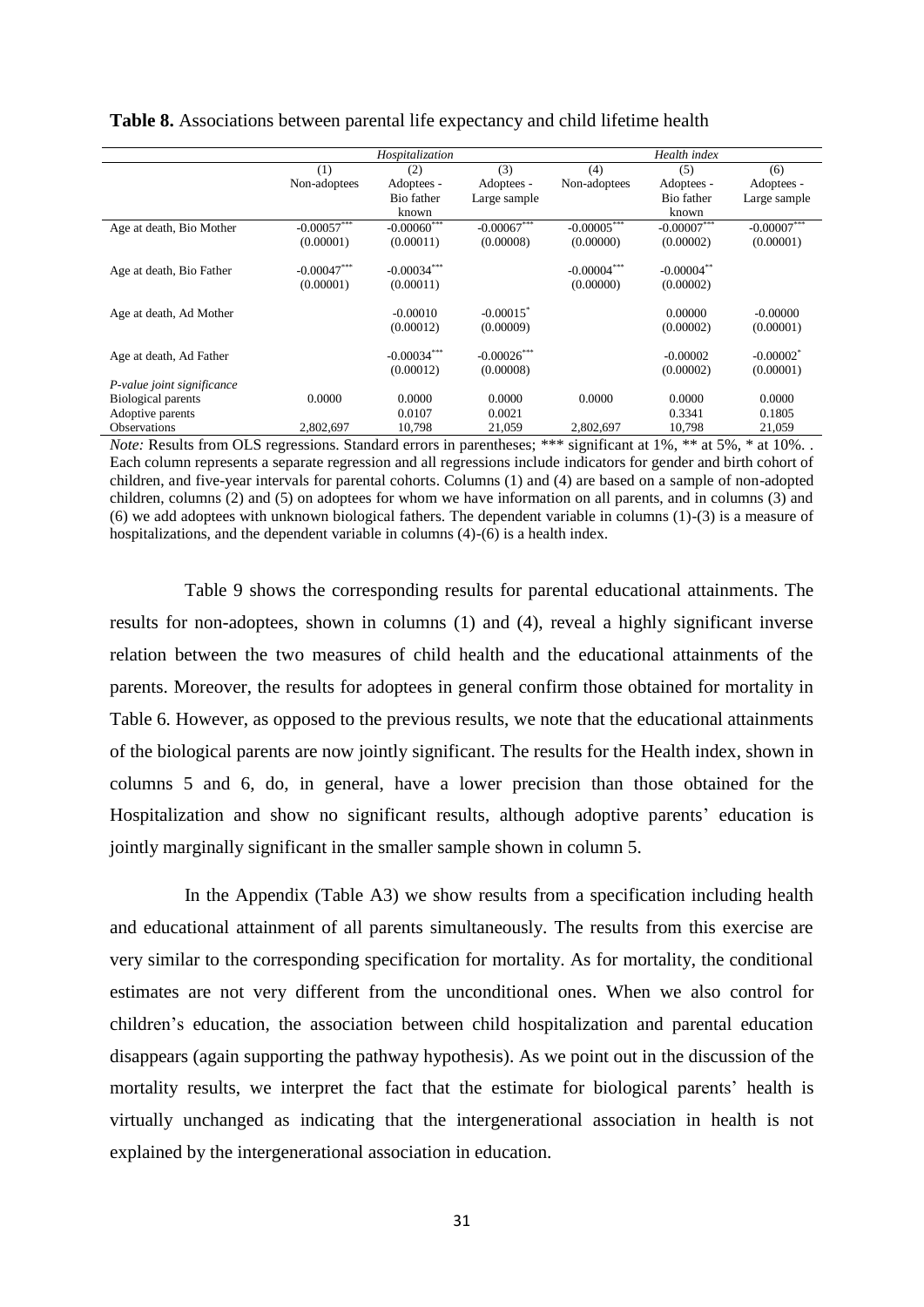|                                | Hospitalization |                         |                             | Health index   |            |              |
|--------------------------------|-----------------|-------------------------|-----------------------------|----------------|------------|--------------|
|                                | (1)             | (2)                     | (3)                         | (4)            | (5)        | (6)          |
|                                | Non-            | Adoptees -              | Adoptees -                  | Non-           | Adoptees - | Adoptees -   |
|                                | adoptees        | Bio father              | Large sample                | adoptees       | Bio father | Large sample |
|                                |                 | known                   |                             |                | known      |              |
| Years of education, Bio Mother | $-0.00115$ ***  | $-0.00102$              | $-0.00\overline{175}^{***}$ | $-0.00006***$  | 0.00006    | $-0.00008$   |
|                                | (0.00003)       | (0.00069)               | (0.00047)                   | (0.00000)      | (0.00010)  | (0.00006)    |
| Years of education, Bio Father | $-0.00144***$   | $-0.00152***$           |                             | $-0.00009$ *** | $-0.00009$ |              |
|                                | (0.00003)       | (0.00056)               |                             | (0.00000)      | (0.00008)  |              |
| Years of education, Ad Mother  |                 | $-0.00104$ <sup>*</sup> | $-0.00082$ **               |                | $-0.00011$ | $-0.00007$   |
|                                |                 | (0.00058)               | (0.00041)                   |                | (0.00007)  | (0.00006)    |
| Years of education, Ad Father  |                 | $-0.00073$              | $-0.00123***$               |                | $-0.00001$ | $-0.00001$   |
|                                |                 | (0.00047)               | (0.00032)                   |                | (0.00006)  | (0.00004)    |
| P-value joint significance     |                 |                         |                             |                |            |              |
| <b>Biological parents</b>      | 0.0000          | 0.0035                  | 0.0002                      | 0.0000         | 0.4638     | 0.1864       |
| Adoptive parents               |                 | 0.0017                  | 0.0000                      |                | 0.1137     | 0.2718       |
| <b>Observations</b>            | 2,802,697       | 10,798                  | 21,059                      | 2,802,697      | 10,798     | 21,059       |

**Table 9.** Associations between parental years of schooling and child lifetime health

*Note:* Results from OLS regressions. Standard errors in parentheses; \*\*\* significant at 1%, \*\* at 5%, \* at 10%.. Each column represents a separate regression and all regressions include indicators for gender and birth cohort of children, and five-year intervals for parental cohorts. Columns (1) and (4) are based on a sample of non-adopted children, columns (2) and (5) on adoptees for whom we have information on all parents, and in columns (3) and (6) we add adoptees with unknown biological fathers. The dependent variable in columns (1)-(3) is a measure of hospitalizations, and the dependent variable in columns (4)-(6) is a health index.

To sum up, the results from the regressions based on hospitalization as a health outcome measure generally support the main results obtained on mortality. The life expectancy of the biological parents has an impact of the same magnitude as the one obtained for children raised by their biological parents and the educational attainments of the adopting parents significantly affect the probability of being hospitalized. However, we also see that the life expectancy of the adopting parents and the educational attainments of the biological parents are significant for our hospitalization measure.

How can the differences in the results for mortality and hospitalization be reconciled? One possible explanation is that these two measures capture different aspects of health and that the channels through which parents' education and health affect these outcomes are different. Hospitalization reflects both objectively poor health and the propensity to consume health services at a given health status. These channels are expected to be counteracting with respect to socioeconomic background. High SES families have better health, but consume more health services conditional on health status. The fact that the adoptive parents' health is associated with hospitalization, but not with mortality, may reflect this distinction between the two health measures.

Another possible explanation of the difference could be that the measures reflect different margins of the health distribution. Hospitalization and the Health index are measures that vary over the whole distribution of health status (as almost everybody has been to the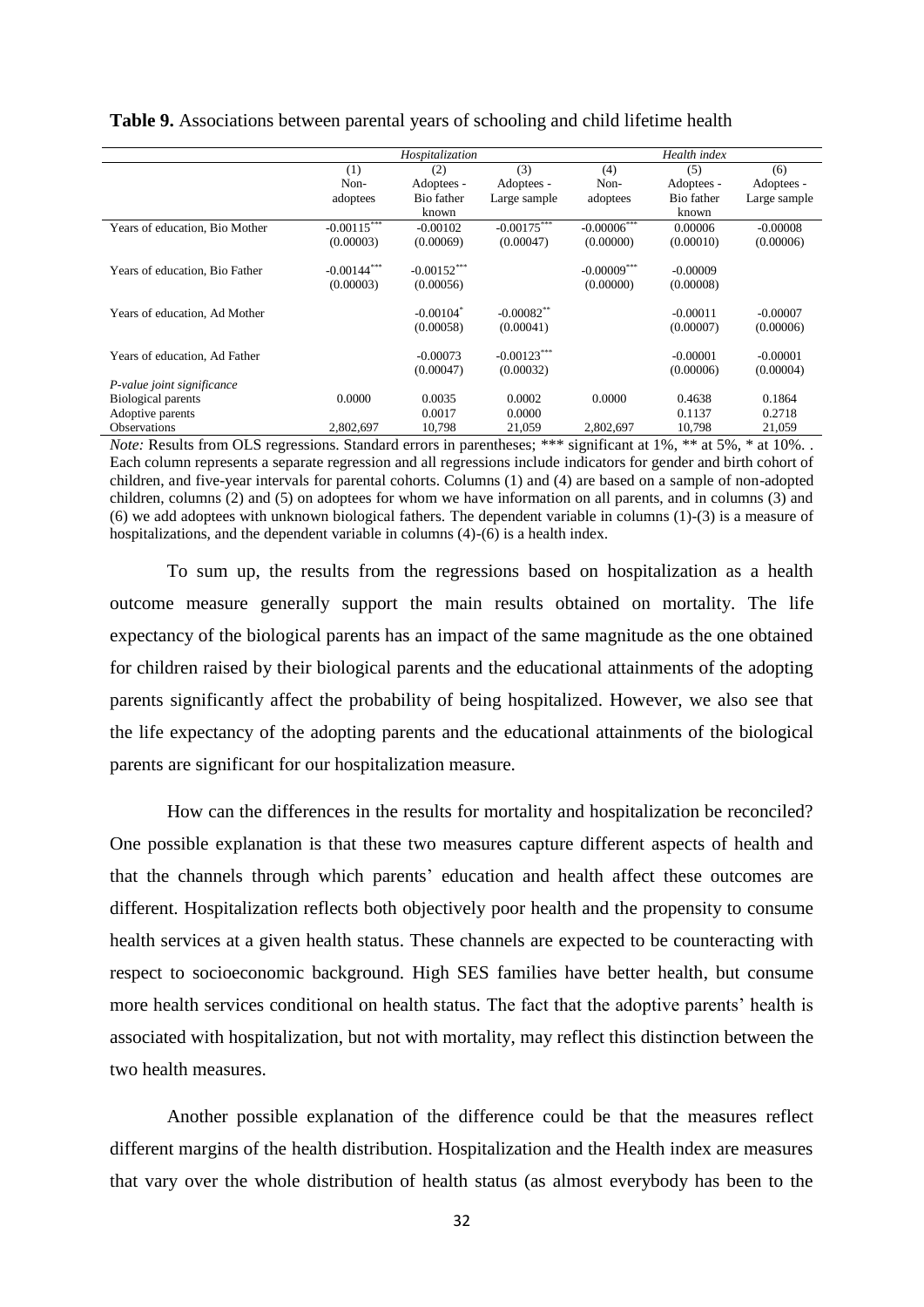hospital at least once) whereas only roughly 7-8 percent (of those in the child generation) have died in our sampled period. Thus, the variation in our mortality measure is driven by those who died at relatively early ages.

To check if this can explain the difference in the results, we split the sample into those birth cohorts born prior to 1955 (11.7% of the children in this sample have died) and those born 1955 and later (4.7 % have died). Estimates are shown in Appendix Tables A5 through A7. The results reveal some evidence suggesting that the results for Hospitalization in the older sample are indeed qualitatively more similar to those for mortality. For instance, the *Age of death* for adoptive parents and *Years of schooling* for biological parents are not jointly significant in the sample born before 1955.

#### *5.3 Birth Outcomes*

 $\overline{\phantom{a}}$ 

As described in Section 4, the mother's health is reflected in the birth weights of her children. Perhaps even more importantly, weight at birth is a good predictor of adult life health and labor market outcomes. This motivates our use of birth weight of the children of the female adoptees as a proxy for the health of these women and as an additional measure of the intergenerational transmission of health going into the third generation. An important caveat is that selection into giving birth is likely driven by maternal health status, so that healthier women are more likely to deliver live children. That is why we expect that our estimates are biased downwards.

Panel A in Table 10 shows results from intergenerational regressions where we use two measures of the birth weight of the first-born child as a health measure of the mother: the probability of low birth weight (<2,500gr) and actual (continuous) birth weight for the first born child. Panel B shows the results when we instead use the APGAR at five minutes below 10 and the continuous measure of the APGAR score as health measures. Since we have to restrict the sample to females only for these regressions, the sample sizes are about halved as compared to the regressions shown in the previous tables.

We find highly significant positive effects of the longevity of both biological parents on the birth weight of their grandchildren in the sample of non-adoptees.<sup>30</sup> For adoptees, the

 $30$  This finding relates to a small but growing literature on multigenerational associations, although estimates of the transmission of health across multiple generations are almost absent in the literature (two exceptions are Johnston et al., 2013, and Piraino et al., 2014). Although birth weight obviously is a non-perfect indicator of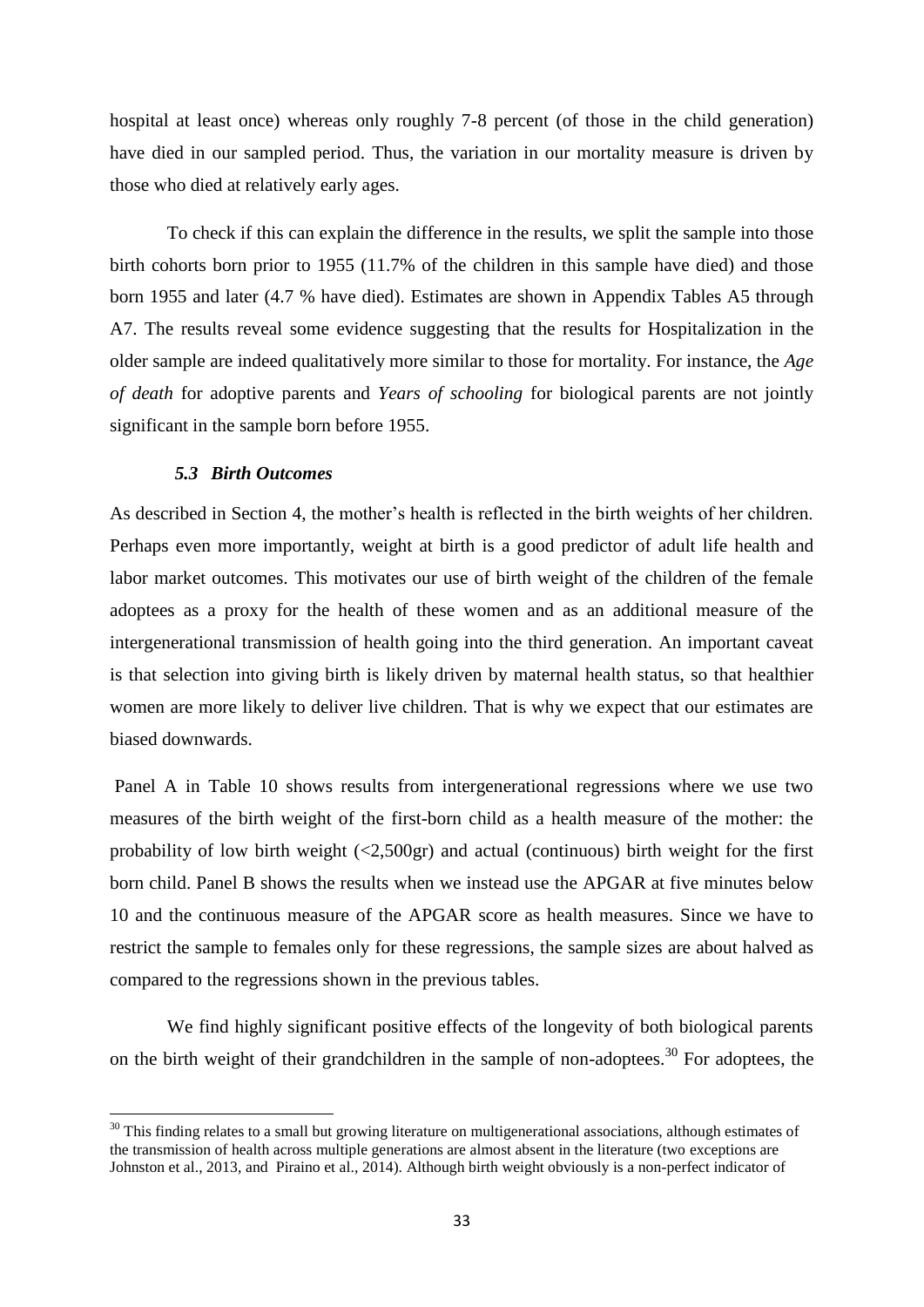significant effect of the longevity of the biological parents remains in both samples and in three out of four birth outcome measures. For the two measures based on the APGAR score, there is also a significant effect for the longevity measure for the adopting mother.

|                            | (1)                     | (2)                         | (3)                     | (4)               | (5)            | (6)            |
|----------------------------|-------------------------|-----------------------------|-------------------------|-------------------|----------------|----------------|
|                            | Non-adoptees            | Adoptees - Bio              | Adoptees -              | Non-adoptees      | Adoptees - Bio | Adoptees -     |
|                            |                         | father known                | Large sample            |                   | father known   | Large sample   |
| Panel A                    |                         | Low birth weight <2,500 $g$ |                         |                   | Birth weight   |                |
| Age at death, Bio Mother   | $-0.00018$ <sup>*</sup> | $-0.00050$                  | $-0.00030$              | $0.65756*$        | 1.79747**      | 1.37878        |
|                            | (0.00002)               | (0.00036)                   | (0.00026)               | (0.06239)         | (0.82784)      | (0.62894)      |
|                            |                         |                             |                         |                   |                |                |
| Age at death, Bio Father   | $-0.00026***$           | $-0.00042$                  |                         | 1.18192***        | $-0.24153$     |                |
|                            | (0.00002)               | (0.00038)                   |                         | (0.05698)         | (0.88269)      |                |
| Age at death, Ad Mother    |                         | $-0.00002$                  | $-0.00007$              |                   | 0.41496        | 0.91839        |
|                            |                         | (0.00042)                   | (0.00030)               |                   | (1.00028)      | (0.74060)      |
|                            |                         |                             |                         |                   |                |                |
| Age at death, Ad Father    |                         | $0.00063$ <sup>*</sup>      | $0.00049$ *             |                   | $-1.69671$ *   | $-0.85651$     |
|                            |                         | (0.00037)                   | (0.00028)               |                   | (0.93997)      | (0.69848)      |
| P-value joint significance |                         |                             |                         |                   |                |                |
| <b>Biological parents</b>  | 0.0000                  | 0.2184                      | 0.2615                  | 0.0000            | 0.0933         | 0.0284         |
| Adoptive parents           |                         | 0.2409                      | 0.2141                  |                   | 0.1773         | 0.2209         |
|                            |                         |                             |                         |                   |                |                |
| Mean                       | 0.052                   | 0.066                       | 0.063                   | 3417.149          | 3392.872       | 3401.001       |
| Observations               | 790,124                 | 3,469                       | 6,399                   | 790,124           | 3,469          | 6,399          |
| Panel B                    |                         | APGAR5 < 10                 |                         |                   | APGAR5         |                |
| Age at death, Bio Mother   | $-0.00041***$           | $-0.00147$ **               | $-0.00116$ <sup>*</sup> | $0.00064***$      | $0.00533***$   | $0.00310^{**}$ |
|                            | (0.00005)               | (0.00067)                   | (0.00051)               | (0.00011)         | (0.00183)      | (0.00129)      |
|                            |                         |                             |                         |                   |                |                |
| Age at death, Bio Father   | $-0.00044***$           | 0.00047                     |                         | $0.00074^{***}\,$ | $-0.00185$     |                |
|                            | (0.00005)               | (0.00074)                   |                         | (0.00010)         | (0.00145)      |                |
|                            |                         |                             |                         |                   |                |                |
| Age at death, Ad Mother    |                         | $-0.00218$ **               | $-0.00020$              |                   | $0.00466$ ***  | 0.00120        |
|                            |                         | (0.00085)                   | (0.00062)               |                   | (0.00179)      | (0.00127)      |
|                            |                         |                             |                         |                   |                |                |
| Age at death, Ad Father    |                         | 0.00014                     | 0.00062                 |                   | $-0.00110$     | $-0.00135$     |
|                            |                         | (0.00081)                   | (0.00060)               |                   | (0.00164)      | (0.00129)      |
| P-value joint significance |                         |                             |                         |                   |                |                |
| <b>Biological parents</b>  | 0.0000                  | 0.0741                      | 0.0238                  | 0.0000            | 0.0081         | 0.0159         |
| Adoptive parents           |                         | 0.0377                      | 0.5556                  |                   | 0.0248         | 0.3602         |
|                            |                         |                             |                         |                   |                |                |
| Mean                       | 0.336                   | 0.343                       | 0.344                   | 9.526             | 9.510          | 9.492          |
| Observations               | 715.669                 | 3.154                       | 5.764                   | 715,669           | 3.154          | 5.764          |

*Note:* Results from OLS regressions. Standard errors in parentheses; \*\*\* significant at 1%, \*\* at 5%, \* at 10%. Each column represents a separate regression and all regressions include indicators for gender and birth cohort of children, and five-year intervals for parental cohorts. Columns (1) and (4) are based on a sample of non-adopted children, columns (2) and (5) on adoptees for whom we have information on all parents, and in columns (3) and (6) we add adoptees with unknown biological fathers. The dependent variable in columns (1)-(3) in Panel A and B is binary. The dependent variable in columns (4)-(6) in Panel A is birth weight measured in grams, and in Panel B, the APGAR measure at five minutes ranges from 0-10.

Table 11 shows associations between parental educational attainments and grandchildren's birth outcomes. Once more, Panel A shows the results for the two measures based on birth weight and Panel B the ones on APGAR scores. The educational attainment of the biological parents has a significant effect on the health endowment at birth of

 $\ddot{\phantom{a}}$ 

adult health it is known to causally impact many adult outcomes including height (see Black, Devereux and Salvanes, 2007).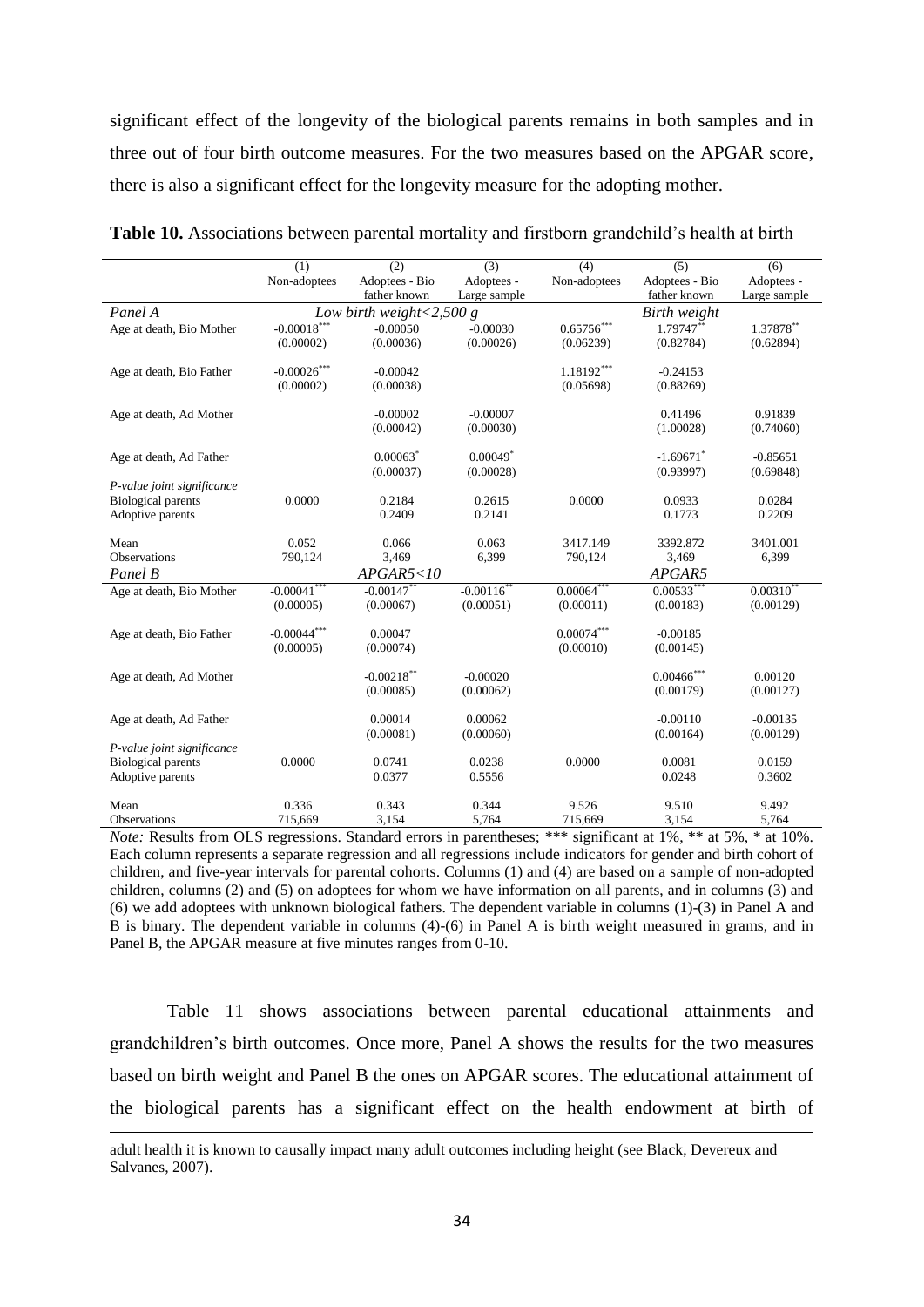grandchildren for all four measures among no-adoptees. An extra year of education among biological mothers is associated with a reduction in the probability of a biological grandchild of low-birth-weight by 1.3 percent (1.6 for the biological father) and increasing the actual birth weight by 4 grams (3 grams for the biological grandfather).

For adoptees, the results in Table 11 are in general too imprecise to generate any significant results. However, the educational attainment of the adopting parents is marginally significant (*p*-values 6.4 and 8.6 percent) for the two measures based on birth weight in the large adoptee sample.

|                                | (1)                       | (2)         | (3)                     | (4)          | (5)          | (6)          |  |
|--------------------------------|---------------------------|-------------|-------------------------|--------------|--------------|--------------|--|
|                                |                           |             |                         |              |              |              |  |
|                                | Non-adoptees              | Adoptees -  | Adoptees -              | Non-adoptees | Adoptees -   | Adoptees -   |  |
|                                |                           | Bio father  | Large sample            |              | Bio father   | Large sample |  |
|                                |                           | known       |                         |              | known        |              |  |
| Panel A                        | Low birth weight <2,500 g |             |                         |              | Birth weight |              |  |
| Years of education, Bio Mother | $-0.00068$ **             | 0.00213     | 0.00199                 | $4.08262***$ | 8.01955      | 4.87120      |  |
|                                | (0.00013)                 | (0.00241)   | (0.00171)               | (0.33498)    | (6.09612)    | (4.14228)    |  |
|                                |                           |             |                         |              |              |              |  |
| Years of education, Bio Father | $-0.00081***$             | $-0.00100$  |                         | $2.81047***$ | $-4.82113$   |              |  |
|                                | (0.00010)                 | (0.00208)   |                         | (0.26578)    | (5.07571)    |              |  |
| Years of education, Ad Mother  |                           | $-0.00067$  | $-0.00054$              |              | 0.68611      | $-4.01067$   |  |
|                                |                           | (0.00201)   | (0.00138)               |              | (4.91057)    | (3.48883)    |  |
|                                |                           |             |                         |              |              |              |  |
| Years of education, Ad Father  |                           | $-0.00155$  | $-0.00194$ <sup>*</sup> |              | 5.27417      | $6.18421***$ |  |
|                                |                           | (0.00156)   | (0.00111)               |              | (3.84956)    | (2.79315)    |  |
| P-value joint significance     |                           |             |                         |              |              |              |  |
| <b>Biological parents</b>      | 0.0000                    | 0.6354      | 0.2441                  | 0.0000       | 0.3173       | 0.2397       |  |
| Adoptive parents               |                           | 0.3773      | 0.0641                  |              | 0.2447       | 0.0863       |  |
|                                |                           |             |                         |              |              |              |  |
| Mean                           | 0.052                     | 0.066       | 0.063                   | 3417.149     | 3392.872     | 3401.001     |  |
| <b>Observations</b>            | 790,128                   | 3,469       | 6,399                   | 790,128      | 3,469        | 6,399        |  |
| Panel B                        |                           | APGAR5 < 10 |                         | APGAR5       |              |              |  |
| Years of education, Bio Mother | $-0.00295$ **             | $-0.00259$  | $-0.00369$              | $0.00390***$ | 0.00743      | 0.00982      |  |
|                                | (0.00028)                 | (0.00494)   | (0.00344)               | (0.00057)    | (0.00930)    | (0.00642)    |  |
|                                |                           |             |                         |              |              |              |  |
| Years of education, Bio Father | $-0.00272***$             | $-0.00189$  |                         | $0.00325***$ | 0.00584      |              |  |
|                                | (0.00023)                 | (0.00420)   |                         | (0.00047)    | (0.00848)    |              |  |
|                                |                           |             |                         |              |              |              |  |
| Years of education, Ad Mother  |                           | $-0.00052$  | $-0.00391$              |              | $-0.01258$   | $-0.00252$   |  |
|                                |                           | (0.00407)   | (0.00299)               |              | (0.00949)    | (0.00635)    |  |
|                                |                           |             |                         |              |              |              |  |
| Years of education, Ad Father  |                           | $-0.00298$  | $-0.00126$              |              | 0.01029      | 0.00739      |  |
|                                |                           | (0.00323)   | (0.00239)               |              | (0.00647)    | (0.00456)    |  |
| P-value joint significance     |                           |             |                         |              |              |              |  |
| <b>Biological parents</b>      | 0.0000                    | 0.7442      | 0.2832                  | 0.0000       | 0.5284       | 0.1261       |  |
| Adoptive parents               |                           | 0.4992      | 0.1397                  |              | 0.2410       | 0.2422       |  |
|                                |                           |             |                         |              |              |              |  |
| Mean                           | 0.336                     | 0.343       | 0.344                   | 9.526        | 9.510        | 9.492        |  |
| <b>Observations</b>            | 715,672                   | 3,154       | 5,764                   | 715,672      | 3,154        | 5.764        |  |

**Table 11.** Associations between parental years of schooling and firstborn grandchild's health at birth

*Note:* Results from OLS regressions. Standard errors in parentheses; \*\*\* significant at 1%, \*\* at 5%, \* at 10%. Each column represents a separate regression and all regressions include indicators for gender and birth cohort of children, and five-year intervals for parental cohorts. Columns (1) and (4) are based on a sample of non-adopted children, columns (2) and (5) on adoptees for whom we have information on all parents, and in columns (3) and (6) we add adoptees with unknown biological fathers. The dependent variable in columns (1)-(3) in Panel A and B is binary. The dependent variable in columns (4)-(6) in Panel A is birth weight measured in grams, and in Panel B, the APGAR measure at five minutes ranges from 0-10.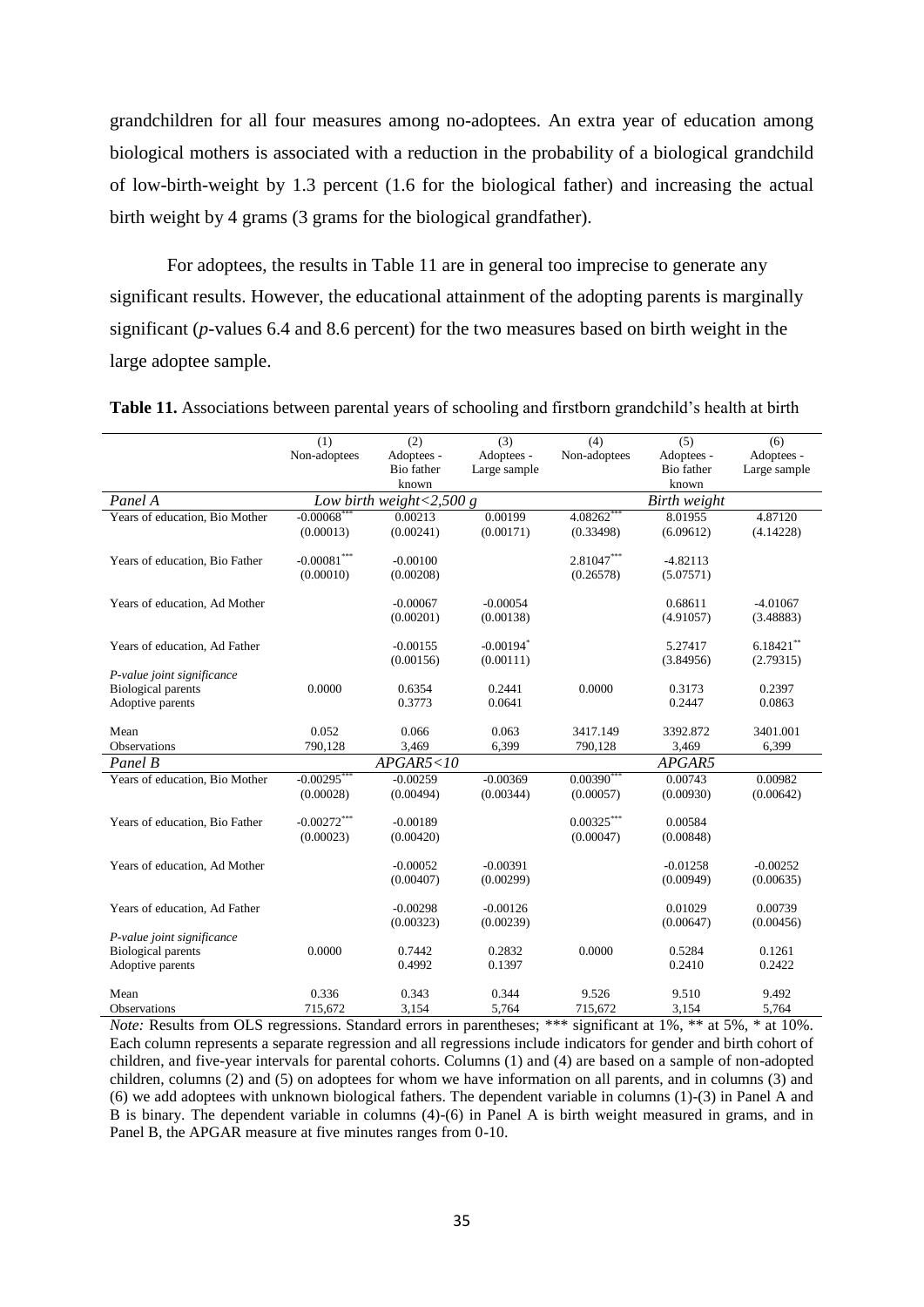To summarize, the results obtained for the birth outcome measures, just as those obtained for the hospitalization measures, in general support those obtained for mortality. The biological parents have a strong effect on the birth weight measure and the two measures based on the APGAR score; the adopting parents' educational attainments significantly affect the two measures based on birth weight at the 10 percent level. It is also notable that the transmission of health can span at least three generations.

#### *5.4. Sensitivity Analyses*

#### 5.4.1 Parameter Robustness and the Altonji-Elder-Taber Test

As we described in Section 2, our strategy to identify the influence of pre- and post-birth factors on adult health depends on the assumption that the pre-birth parental characteristics are unrelated to the post-birth parental characteristics. More specifically, conditional on the observed parental characteristics, we assume that unobservable characteristics of the biological parents are uncorrelated with those of the adopting parents. A simple, and informal, way of testing this assumption empirically is to include and exclude the observable parental characteristics to check the stability of the coefficient estimates of main interest.

Table 12 reports results from a robustness check for the two key results obtained in Section 5.1. Panel A shows the results for the life expectancy and Panel B those for educational attainments. Column 1 shows the results for the biological mother when we include no other parental controls except indicators for the birth cohort of the biological mother and columns 2 and 3 report the results when we successively add variables for the observable characteristics of the adopting parents. Column 4 shows the results for the adopting parents when we only include indicators for year of birth of the adopting mother in the model. Columns 5 and 6 show the results when we successively add variables measuring the characteristics of the biological mother.

The estimates show that the key results – the estimates for the variables *Age at death of the biological mother* in Panel A and *Years of schooling of the adopting mother* – are both remarkably robust with respect to different specifications. They also show that the small and statistically insignificant estimates for the *Age at death of the adopting mother* and the *Educational attainments of the biological mother* are very stable with respect to different specifications.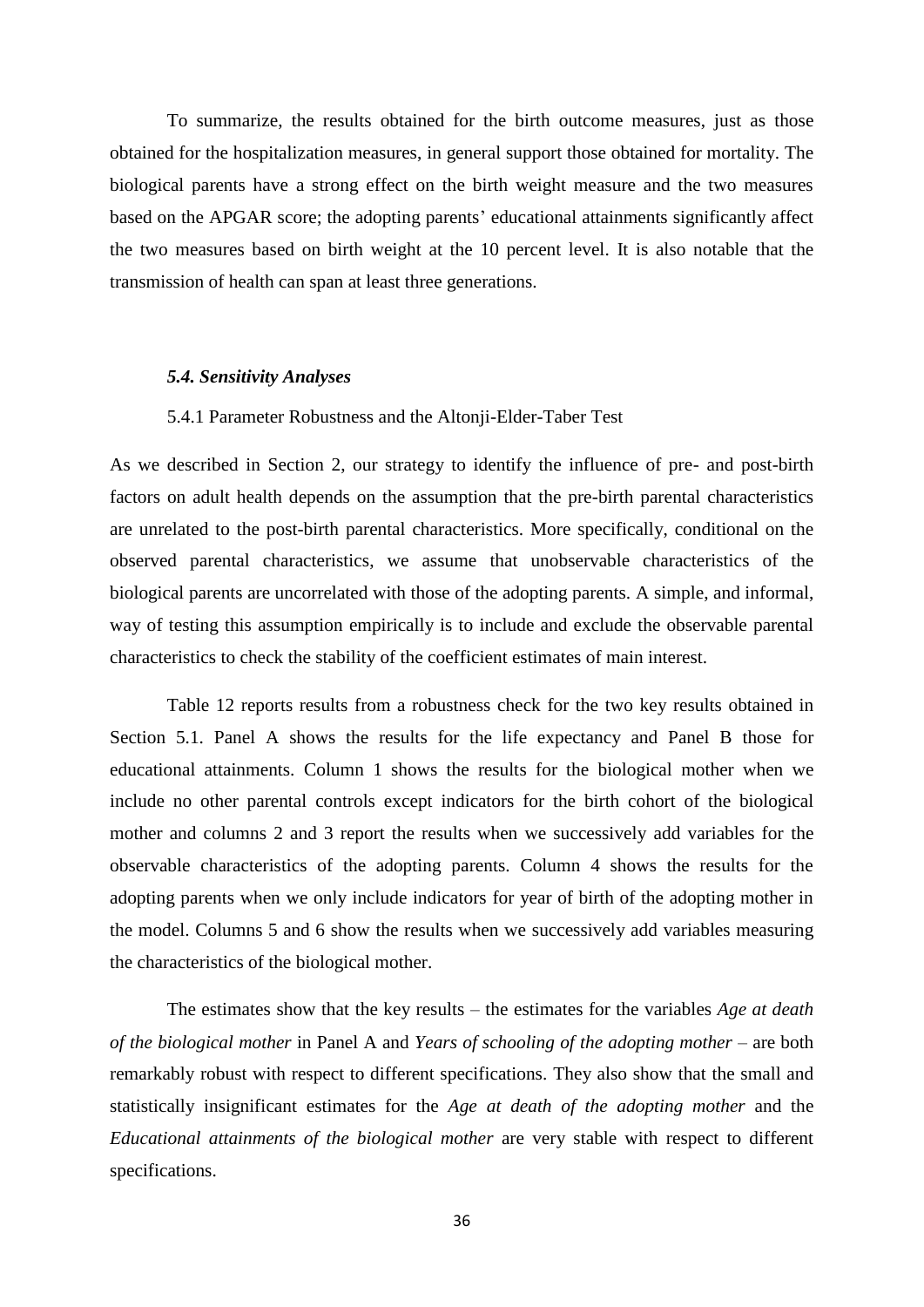|                                      | (1)                 | (2)                   | (3)                    | (4)            | (5)                   | (6)                |
|--------------------------------------|---------------------|-----------------------|------------------------|----------------|-----------------------|--------------------|
| Panel A: Parental life expectancy    |                     |                       |                        |                |                       |                    |
| Age at death, Bio Mother             | 0.9877              | 0.9879                | 0.9878                 |                | 0.9877                | 0.9853             |
|                                      | (0.0021)            | (0.0021)              | (0.0021)               |                | (0.0021)              | (0.0031)           |
| Age at death, Ad Mother              |                     | 0.9982                | 0.9973                 | 0.9973         | 0.9979                | 0.9979             |
|                                      |                     | (0.0023)              | (0.0030)               | (0.0023)       | (0.0023)              | (0.0023)           |
| Age at death, Ad Father              |                     | 1.0001                | 0.9993                 | 0.9995         | 1.0001                | 0.9998             |
|                                      |                     | (0.0023)              | (0.0027)               | (0.0023)       | (0.0023)              | (0.0023)           |
| Years of education, Ad Mother        |                     | $0.9729$ <sup>*</sup> | 0.9706                 |                |                       |                    |
|                                      |                     | (0.0138)              | (0.0139)               |                |                       |                    |
| Years of education, Ad Father        |                     | 1.0000                | 0.9973                 |                |                       |                    |
|                                      |                     | (0.0102)              | (0.0104)               |                |                       |                    |
| Years of education, Bio Mother       |                     |                       |                        |                | 0.9924                | 0.9926             |
|                                      |                     |                       |                        |                | (0.0147)              | (0.0149)           |
| Cohorts, Bio mother                  | Yes                 | <b>Yes</b>            | Yes                    | N <sub>o</sub> | Yes                   | Yes                |
| Cohorts, Ad parents                  | N <sub>o</sub>      | Yes                   | Yes                    | Yes            | Yes                   | Yes                |
| Cause of death, Bio mother           | N <sub>o</sub>      | N <sub>o</sub>        | N <sub>o</sub>         | N <sub>o</sub> | N <sub>o</sub>        | Yes                |
| Municipality, Bio mother             | No                  | No                    | N <sub>0</sub>         | N <sub>o</sub> | N <sub>0</sub>        | Yes                |
| Cause of death, Ad parents           | No                  | N <sub>o</sub>        | Yes                    | N <sub>o</sub> | N <sub>o</sub>        | No                 |
| Municipality, Ad parents             | N <sub>0</sub>      | No                    | Yes                    | No             | No                    | No                 |
| Observations                         | $\overline{21,206}$ | 21,206                | 21,206                 | 21,206         | 21,206                | 21,206             |
| Panel B: Parental years of schooling |                     |                       |                        |                |                       |                    |
| Years of education, Bio Mother       | 0.9841              | 0.9902                | 0.9892                 |                | 0.9971                | 0.9975             |
|                                      | (0.0145)            | (0.0150)              |                        |                |                       |                    |
| Years of education, Ad Mother        |                     | $0.9714***$           | (0.0151)<br>$0.9690**$ | $0.9703***$    | (0.0151)<br>$0.9726*$ | (0.0152)<br>0.9735 |
|                                      |                     |                       |                        |                |                       |                    |
|                                      |                     | (0.0138)              | (0.0140)               | (0.0137)       | (0.0138)              | (0.0139)           |
| Years of education, Ad Father        |                     | 0.9983                | 0.9959                 | 0.9969         | 1.0002                | 0.9984             |
|                                      |                     | (0.0103)              | (0.0104)               | (0.0101)       | (0.0103)              | (0.0103)           |
| Age at death, Ad Mother              |                     | 0.9977                | 0.9967                 |                |                       |                    |
|                                      |                     | (0.0023)              | (0.0030)               |                |                       |                    |
| Age at death, Ad Father              |                     | 0.9996                | 0.9987                 |                |                       |                    |
|                                      |                     | (0.0023)              | (0.0027)               |                |                       |                    |
| Age at death, Bio Mother             |                     |                       |                        |                | $0.9879***$           | $0.9853***$        |
|                                      |                     |                       |                        |                | (0.0021)              | (0.0031)           |
| Cohorts, Bio mother                  | Yes                 | Yes                   | Yes                    | No             | Yes                   | Yes                |
| Cohorts, Ad parents                  | N <sub>o</sub>      | Yes                   | Yes                    | Yes            | Yes                   | Yes                |
| Cause of death, Bio mother           | No                  | No                    | No                     | $\rm No$       | No                    | Yes                |
| Municipality, Bio mother             | N <sub>o</sub>      | No                    | N <sub>o</sub>         | N <sub>o</sub> | N <sub>o</sub>        | Yes                |
| Cause of death, Ad parents           | No                  | No                    | Yes                    | N <sub>o</sub> | N <sub>o</sub>        | N <sub>o</sub>     |
| Municipality, Ad parents             | No                  | No                    | Yes                    | N <sub>o</sub> | No                    | No                 |
| Observations                         | 21,206              | 21,206                | 21,206                 | 21,206         | 21,206                | 21,206             |

Table 12. Sensitivity analyses of mortality among adoptees.

*Note:* Results from Cox proportional hazard models using the large sample of adoptees. Standard errors in parentheses; \*\*\* significant at 1%, \*\* at 5%, \* at 10%. Each column represents a separate regression and all regressions include indicators for gender and birth cohort of children. Each column is adding parental characteristics.

Altonji et al. (2005) suggest a framework for measuring the potential effect of an omitted variable bias relative to that avoided by the included confounders. This framework requires that the three assumptions stated in their paper are fulfilled. Most importantly, it requires that the included confounders are "randomly selected" from a larger pool of possible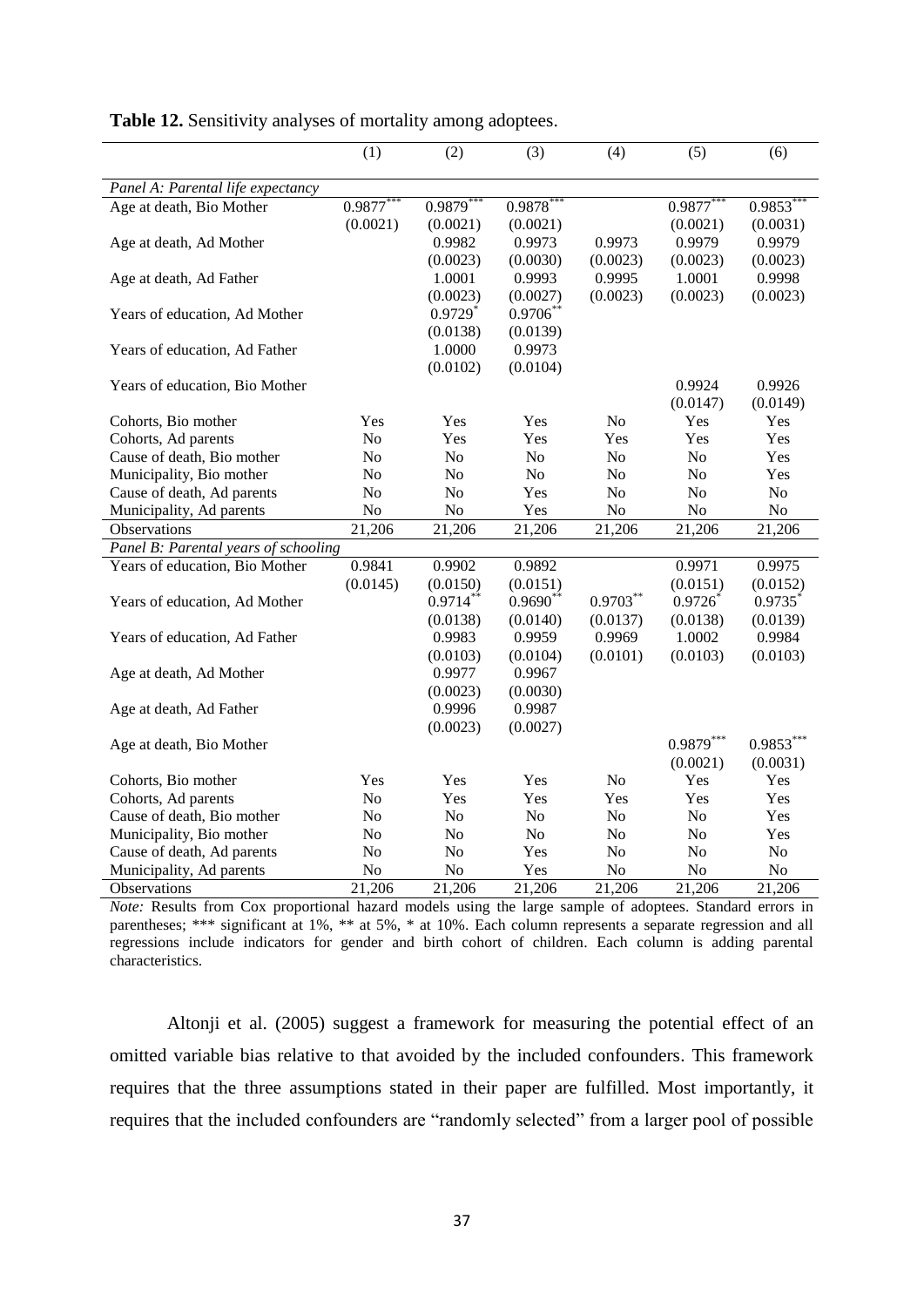confounders.<sup>31</sup> Building on this framework, Bellows and Miguel (2009) show that the ratio  $\widehat{\alpha}_O$  $\frac{u_{OLS,C}}{\hat{\alpha}_{OLS,NC} - \hat{\alpha}_{OLS,C}}$ , where  $\hat{\alpha}_{OLS,C}$  is the coefficient estimate when confounders are included in the specification and  $\hat{\alpha}_{OLS,NC}$  is the coefficient estimate when confounders are not included, measures how much the omitted variables must affect the key estimates, relative to the included confounders, in order to "explain away" these results.

To use this measure, we need to obtain OLS estimates corresponding to the Cox proportional hazard model results shown in Table 12. For this purpose, we estimate a linear probability model with an indicator variable that equals one if the individual has died before the end of the period we are able to observe in the data as the dependent variable. In the model with no confounders, we only include indicators for year of birth for the adopted child along with the variable under study and cohort controls (corresponding to columns 1 and 4 in Table 12). In the model with confounders, we include all variables included in the specifications corresponding to Columns 3 and 6 in Table 12, respectively. The results from this linear probability model are presented in Appendix Table A10.

In the model where we estimate the association with the age at death of the biological mother, we get an estimate of -0.00087 (s.e. 0.00016) in the model with no confounders and - 0.00086 (s.e. 0.00016) when confounders are included. The corresponding estimates for the adopting mothers' years of schooling are -0.00183 (s.e. 0.00065) and -0.00210 (s.e. 0.00067), respectively. These estimates give a value of 86.0 for the ratio corresponding to the age at death of the biological mother and 7.8 for the years of schooling of the adopting mother.

Given the very high quality of the confounders that we are able to use in the regression, it is very unlikely that the unobservables would be 8.0 times stronger than the included ones. As a comparison, we note that Altonji et al. (2005) famously rejected the possibility that unobservable characteristics could account for 3.55 times what the included confounders make up for in the context of the effect of Catholic schools on the probability of high school graduation.

<sup>&</sup>lt;sup>31</sup> "Randomly" should be interpreted as an approximation.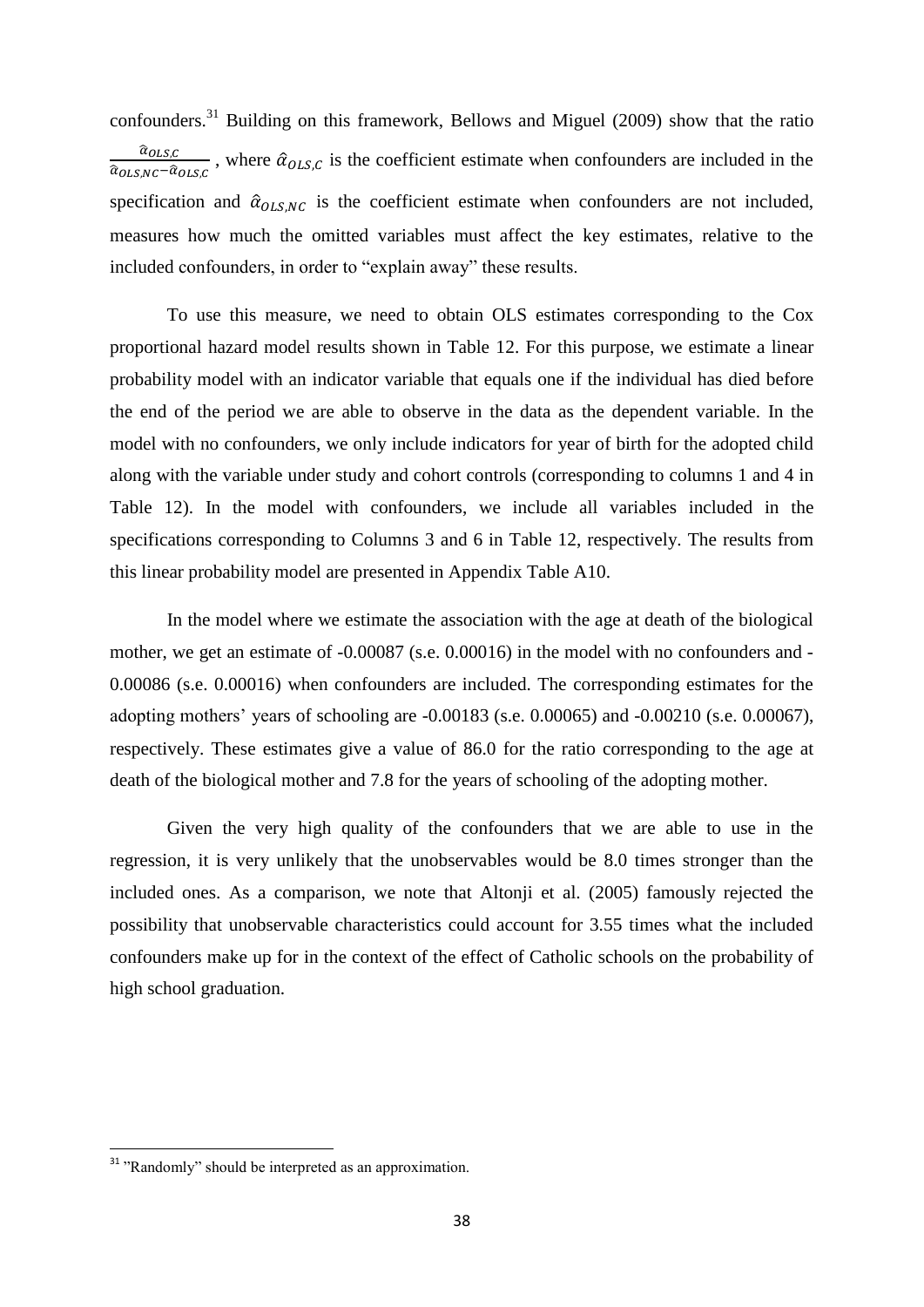### 5.4.2 Is there any Evidence of "Nature-Nurture Interactions"?

An advantage with the regression-based approach to decomposing pre- and post-birth associations is that the model can very easily be extended to allow for interactions between pre- and post-birth characteristics ("nature-nurture interactions"). This is simply done by adding interaction terms between adoptive and biological parents' characteristics. The results are reported in Appendix Table A11 for child's mortality, hospitalization and health index. In Columns 1, 3 and 5 we interact the life expectancy of the adoptive parents with the life expectancy of the biological mother and in columns 2, 4 and 6 interact years of schooling of the adoptive parents with years of schooling of the biological mother. All models also include main effects.

It is evident that interaction effects are largely non-existent. Only one interaction estimate, out of 12, is statistically significant. In the bottom row, we report the p-value of a test of the interaction effects being jointly zero in each of the models. In column 3 we are close to rejecting no interaction effects, but since both interaction effects have different signs (and none is significant), we do not make too much out of this. We also investigate whether there were "cross-interaction" between parents' life expectancy and schooling, by including 4 additional interaction terms in a model with main effects for both life expectancy and years of schooling for the parents, finding no evidence of such interaction effects (p-value=0.58: not shown here).

#### 5.4.3 Adoptees that Move from their Municipality of Birth

A concern discussed in Section 2 is that the adoptee might still maintain significant contact with the biological parents even after adoption and thus, the characteristics of the biological parents would have effects above and beyond the in utero period. A related concern is that the biological parents may have pre-adoption contact with the adopting parents and are thereby able to intervene in the adoption process.

One way of limiting the effect of this concern is to restrict the sample to only include those adoptees who move out from their municipality of birth after the adoption. The results from Cox proportional hazard models on a sample restricted to movers are presented in Appendix table A12. As is evident from these results, the estimates are very robust to this sample restriction and the key results are still highly significant.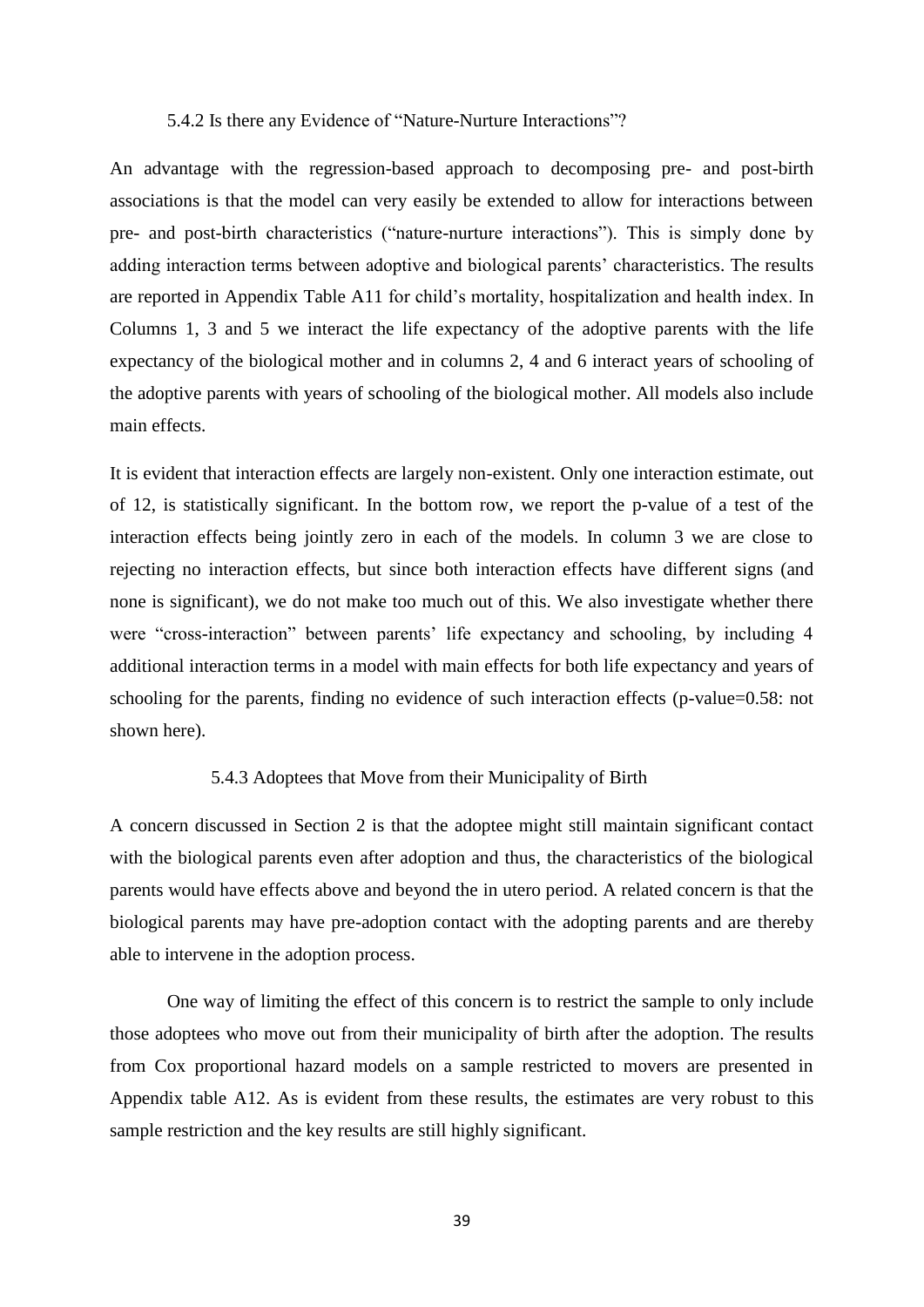#### 5.4.4 First Born Adoptees

In the final sensitivity analysis, we restrict the sample to include first born adoptees only. As discussed in Section 2, it is more likely that first-born children are adopted away simply because they were not planned by their biological parents and they are less likely to have any contact with their biological parents. The Cox proportional hazard estimates on this sample are reported in Appendix table A13. Once more, it is apparent that the main results are remarkably robust.

### **6. Discussion and Conclusions**

We find that the life expectancy of the biological parents and the educational attainment of the adopting parents are significantly associated with the mortality of the adopted children. These results are supported by findings on the health measures of adoptees based on hospitalization as well as the birth outcomes of their children. There is a statistically significant, but fairly small, positive intergenerational association in health in the population. For instance, regressing hospitalization of the child on life expectance for both biological parents, we find effect sizes of about -0.057 for mothers and -0.043 for fathers. The implication is that, if both biological parents have one S.D. unit higher life expectancy, relative to the mean, their children are expected to have about one-tenth of a S.D. better health.

The association between the health of the biological mother and the health of the adopted child stands out as the strongest and most robust one across different measures of child health. The magnitudes of the coefficients are in general very similar to what we obtain for the children raised by their biological parents. The second main result is that the educational attainment of the adopting mother is related to the mortality of the adopted child. Once more, the magnitude of the estimate is quite similar to the one obtained on the sample of non-adoptees for the biological mother. To our knowledge, this result is new. It is important since it speaks to the literature on the relation between parental resources and the formation of child health.

Although we find that there is a significant correlation between observable characteristics of the biological and the adopting parents, it is unlikely that the correlation between unobservable characteristics of the biological and the adopting parents make up for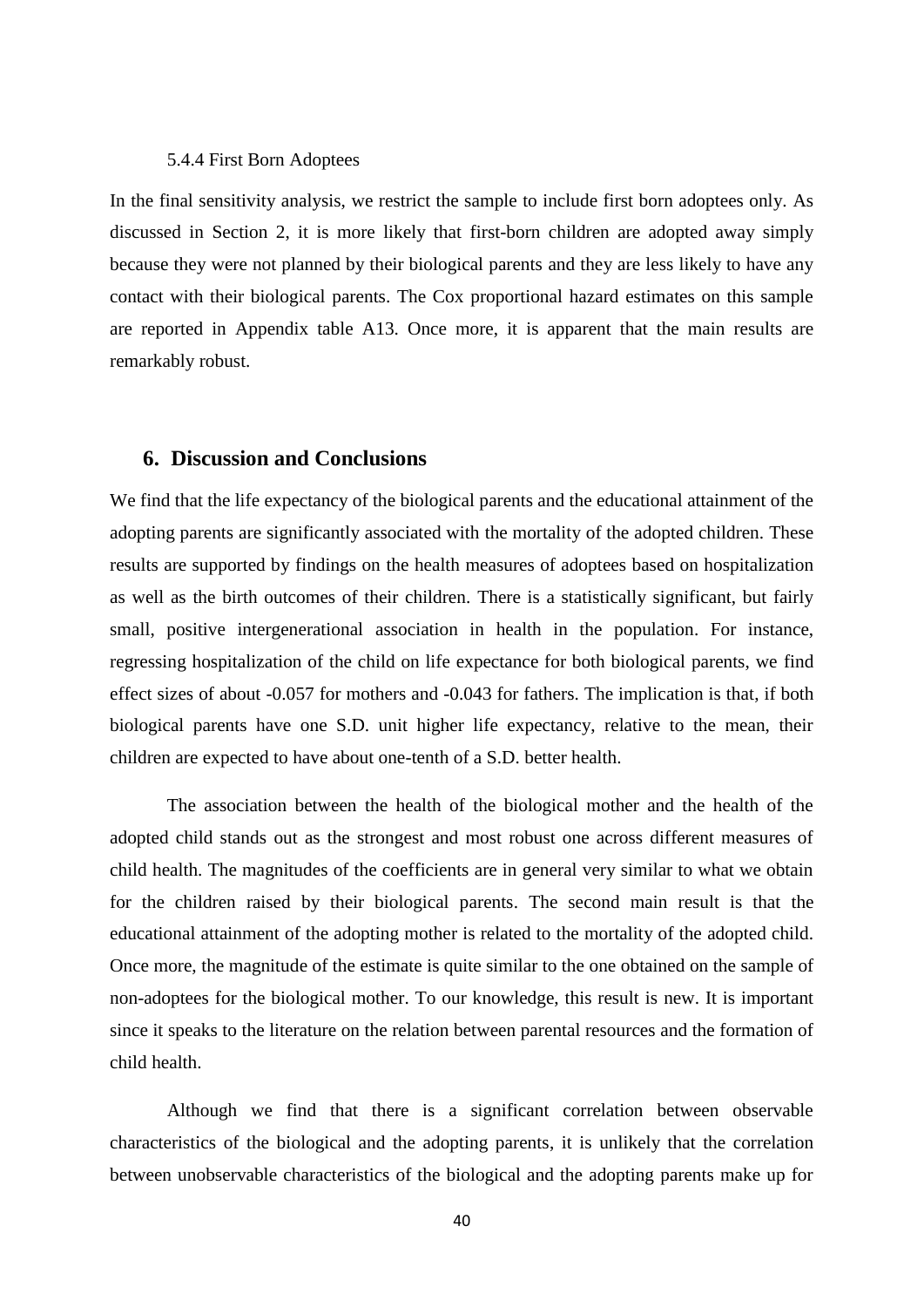our two main results mentioned above. Our sensitivity analysis shows that the results are remarkably robust with respect to inclusion and exclusion of confounding parental characteristics as well as changes in the definition of the sample. The results from the Altonji-Elder-Taber analysis suggest that the effect of the unobserved characteristics needs to be 44.6 and 8.0 times as strong as the included parental characteristics in order to explain away the associations for the biological mother's age of death and the adopting mother's education, respectively, which is very unlikely.

The relation between the adopting parents' educational attainments and the mortality of the child can be attributed to, for example, more parental resources in the formative years of the child's health. Alternatively, parents' educational attainment may be important for the adopted child's own educational attainment, which, in turn, may affect his or her health. Our extended analysis when we include the adopted child's own educational attainment in the model suggests that the latter mechanism may be very important. However, since it relies on a model with endogenous regressors included, we interpret these finding as no more than suggestive. More conclusive evidence would require sources of exogenous variation in educational attainments. This important research question is left to further research.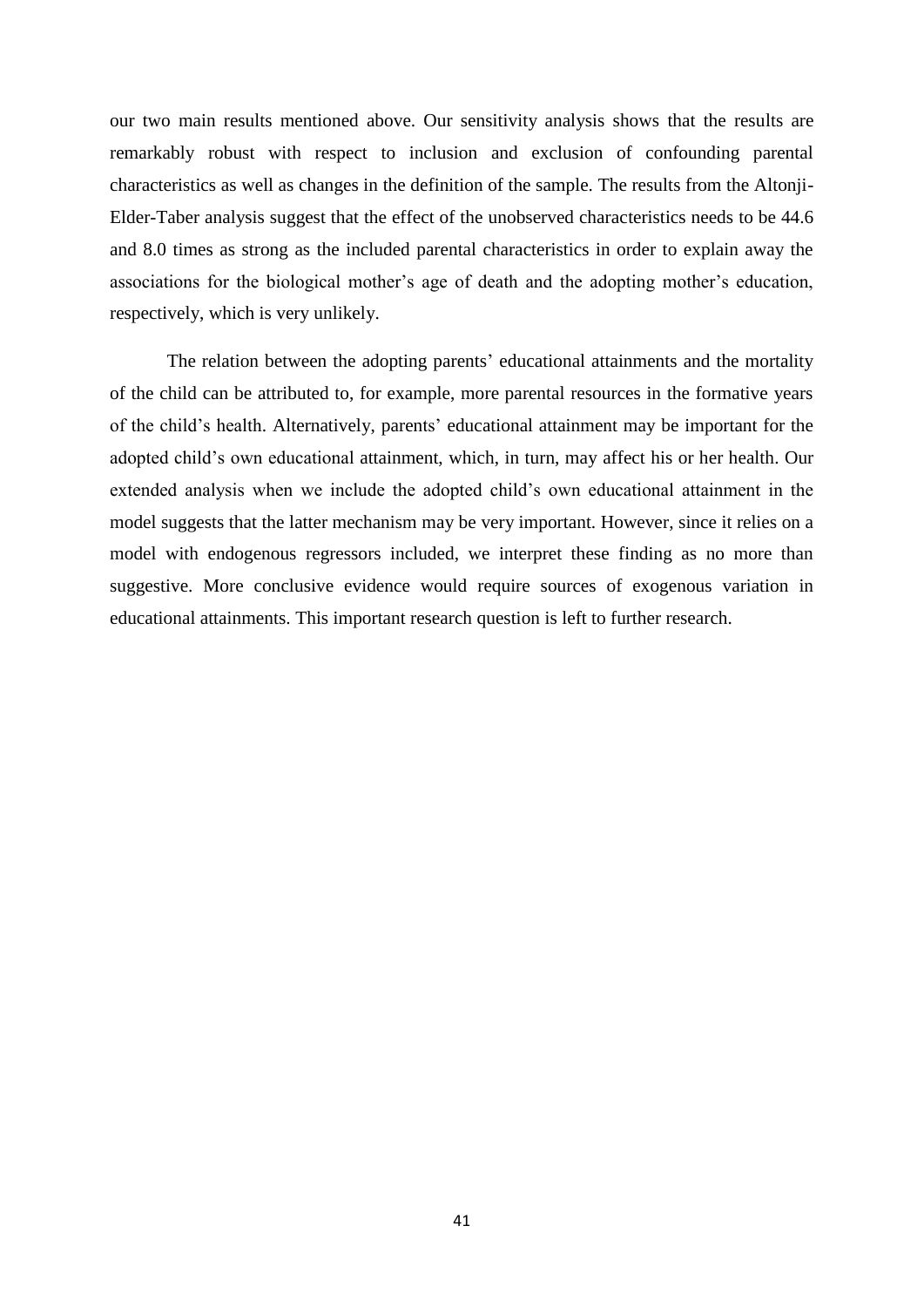# **References**

Allmänna barnhuset (1955), *Adoption. Handbook for social workers and authorities responsible for adoption issues*. Stockholm.

Allmänna barnhuset (1969) *Adoption. Handbook for social workers and authorities responsible for adoption issues*. Stockholm.

Almond, D. and J. Currie (2011) "Human capital development before age five" in David Card and Orley Ashenfelter (eds.) *Handbook of Labor Economics*, *4*, 1315-1486.

Altonii, J. G., T. E. Elder, and C. R. Taber (2005) "Selection on Observed and Unobserved Variables: Assessing the Effectiveness of Catholic Schools" *Journal of Political Economy* 113(1), 151-184.

Bhalotra, S. and S. Rawlings (2013) "Gradients of the Intergenerational Transmission of Health in Developing Countries" *Review of Economics and Statistics* 95(2), 660-672.

Bellows, J. and E. Miguel (2009) "War and local collective action in Sierra Leone" *Journal of Public Economics* 93(11), 1144-1157.

Björklund, A., M. Jäntti, and G. Solon, "Influences of Nature and Nurture on Earnings Variation: A Report on a Study of Sibling Types in Sweden," in Samuel Bowles, Herbert Gintis, and Melissa Osborne, eds., *Unequal Chances: Family Background and Economic Success* (New York: Russell Sage Foundation, 2005).

Björklund, A., M.Lindahl, and E. Plug (2004) "Intergenerational Effects in Sweden: What Can We Learn from Adoption Data?" IZA, Discussion Paper 1194.

Björklund, A., M. Lindahl, and E. Plug (2006) "The Origins of Intergenerational Associations: Lessons from Swedish adoption data" *The Quarterly Journal of Economics*, 999-1028.

Black, S. E. and P. J. Devereux (2011) "Recent Developments in the Study of Intergenerational Mobility" in David Card and Orley Ashenfelter (eds.) *Handbook of Labor Economics*, 4, 1487-1541.

Black, S.E., P. J. Devereux, P. Lundborg, and K. Majlesi (2015) *Poor Little Rich Kids? The Determinants of the Intergenerational Transmission of Wealth* (No. w21409). National Bureau of Economic Research.

Black, S.E., P. J. Devereux and K. G. Salvanes (2007) "From the Cradle to the Job Market? The Effect of Birth Weight on Adult Outcomes of Children" *[The Quarterly Journal of](https://ideas.repec.org/s/oup/qjecon.html)  [Economics](https://ideas.repec.org/s/oup/qjecon.html)* 122(1), 409-439.

Bohman, M.(1970) *Adopted Children and their Families.* Stockholm: Proprius.

Brandén, G., M. Lindahl and B. Öckert (2015) "The importance of nature-nurture interactions for behavioral and economic outcomes: Evidence from a large sample of Swedish adoptees", Mimeo, Uppsala Universitet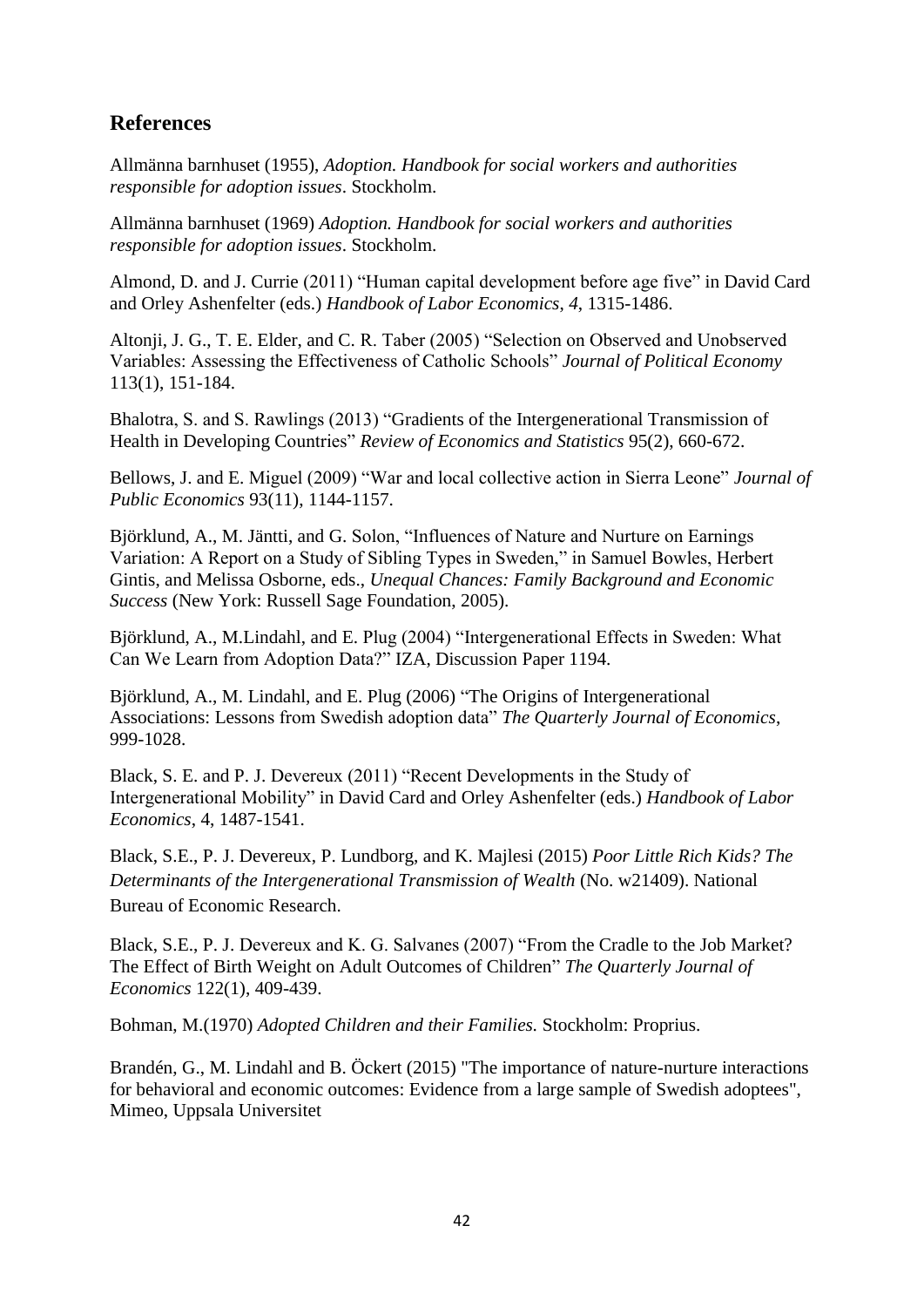Case, A., A. Fertig and C. Paxson (2003) "From Cradle to Grave? The Lasting Impact of Childhood Health and Circumstance" Working Paper w9788. National Bureau of Economic Research.

Case, A., D. Lubotsky and C. Paxson (2002) "Economic Status and Health in Childhood: The Origins of the Gradient" *The American Economic Review* 92(5), 1308-1334.

Cesarini, D., M. Johannesson and S. Oskarsson (2014). "Pre-birth Factors, Post-birth Factors, and Voting: Evidence from Swedish Adoption Data" *American Political Science Review* 108(1), 71–87.

Cesarini, D., E. Lindqvist, R. Östling and B. Wallace (2015) "Wealth, Health, and Child Development: Evidence from Administrative Data on Swedish Lottery Players," IFN Working Paper 1060.

Chetty, R., S. Abraham, S. Lin, M. Stepner, N. Turner, B. Scuderi and D. Cutler (2015) "Inequality and Mortality: The Geography of Mortality-Income Gradient in the United States" Presentation at the NBER Summer Institute 2015.

Christensen, K. and J.W. Vaupel (1996) "Determinants of Longevity: Genetic, Environmental and Medical Factors" *Journal of Internal Medicine* 240(6), 333-341.

Classen, T. J. (2010) ["Measures of the intergenerational transmission of body mass index](http://www.sciencedirect.com/science/article/pii/S1570677X09001026)  [between mothers and their children in the United States, 1981–2004"](http://www.sciencedirect.com/science/article/pii/S1570677X09001026) *[Economics](http://www.sciencedirect.com/science/journal/1570677X) & Human [Biology](http://www.sciencedirect.com/science/journal/1570677X)* 8(1), 30-43.

Cohen, B. H. (1964) "Family patterns of mortality and life span" *Quarterly Review of Biology*, 130-181.

Currie, J. (2000) "Child health in developed countries", in: A.J. Culyer and J.P. Newhouse (eds.), *Handbook of Health Economics* (Elsevier, Amsterdam) Chapter 19.

Currie, J. (2011) "Inequality at birth: Some causes and consequences" Working Paper. w16798. National Bureau of Economic Research.

Currie, J., and Goodman, J. (2010) "Parental Socioeconomic Status, Child Health, and Human Capital" in International Encyclopedia of Education 2, 253-259.

Currie, J., and E. Moretti. (2002) "Mother's education and the intergenerational transmission of human capital: evidence from college openings and longitudinal data" Working Paper w9360. National Bureau of Economic Research.

Currie, J. and E. Moretti (2007) "Biology as Destiny? Short- [and Long-Run Determinants of](https://ideas.repec.org/a/ucp/jlabec/v25y2007p231-264.html)  [Intergenerational Transmission of Birth Weight"](https://ideas.repec.org/a/ucp/jlabec/v25y2007p231-264.html) *[Journal of Labor Economics](https://ideas.repec.org/s/ucp/jlabec.html)* 25, 231-264.

Deaton, A. (2003) "Health, Inequality and Economic Development" *Journal of Economic Literature* 41, 113-158.

Fagereng, A., M. Mogstad, and M. Rønning, M. (2014) "Influences of Family Environment on Financial Decision Making".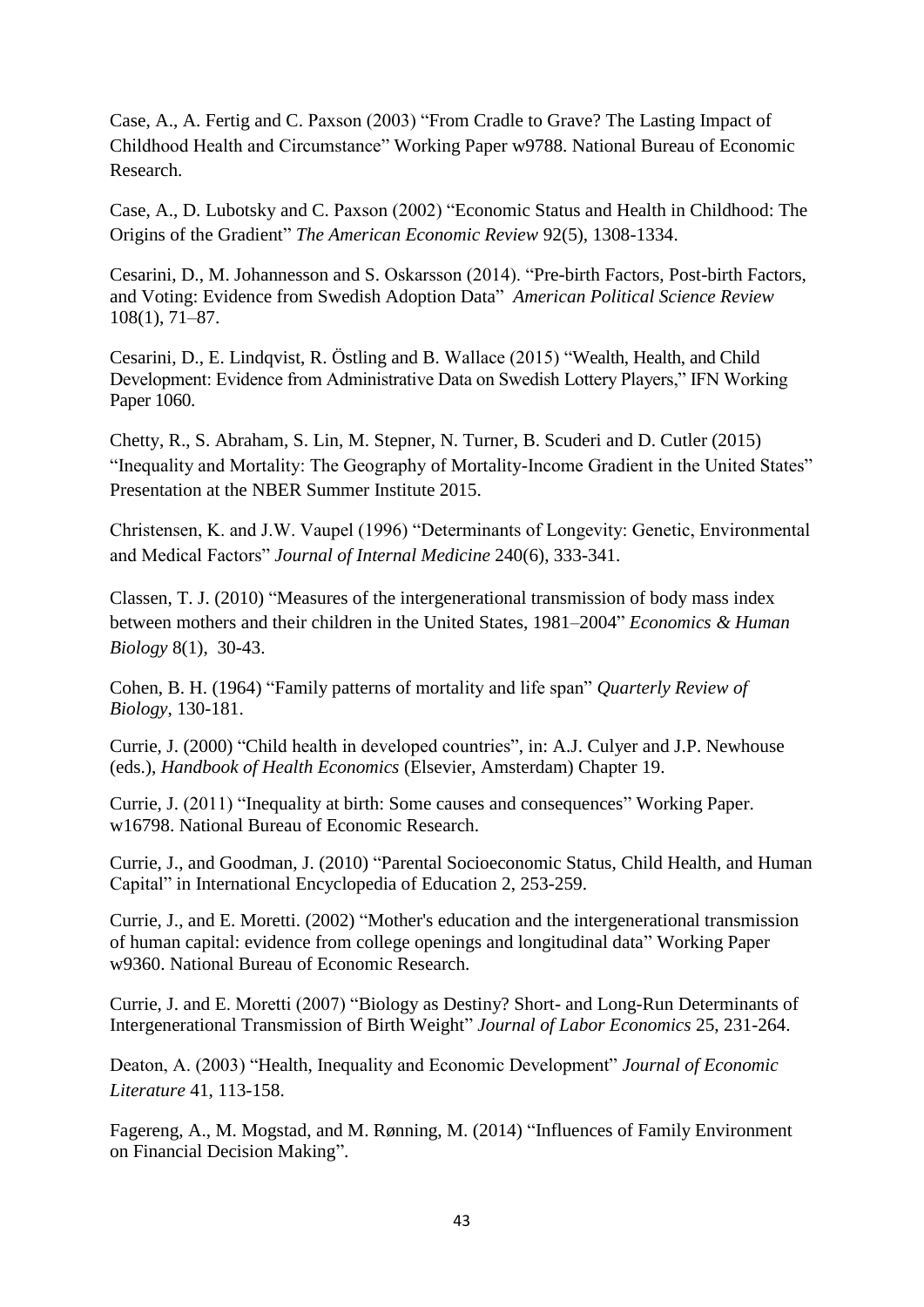Figlio, D., J. Guryan, K. Karbownik and J. Roth (2014) ["The Effects of Poor Neonatal Health](https://www.aeaweb.org/articles.php?doi=10.1257/aer.104.12.3921)  [on Children's Cognitive Development"](https://www.aeaweb.org/articles.php?doi=10.1257/aer.104.12.3921) *The American Economic Review* 104(12), 3921-55.

Galton, F. (1886) "Regression towards mediocrity in hereditary stature" *The Journal of the Anthropological Institute of Great Britain and Ireland* 15, 246–263.

Grossman, M. (2000), "The Human Capital Model", in: A.J. Culyer and J.P. Newhouse, eds., Handbook of Health Economics (Amsterdam: Elsevier) Chapter 7.

Herskind, A. M., M. McGue, N. V. Holm, T. I. A. Sørensen, B. Harvald and J. W. Vaupel (1996) "The heritability of human longevity: a population-based study of 2,872 Danish twin pairs born 1870-1900" *Human Genetics*, 97, 319-323.

Hjalmarsson, R. and M. J. Lindquist (2013) "The origins of intergenerational associations in crime: lessons from Swedish adoption data" *Labour Economics*, *20*, 68-81.

Hjelmborg, J., Iachine, I., Skytthe, A., Vaupel, J. W., McGue, M., Koskenvuo, M., Kaprio, J., N. Pedersen and Christensen, K. (2006) "Genetic influence on human lifespan and longevity" *Human Genetics*, *119*(3), 312-321.

Holmlund, H., M. Lindahl, and E. Plug (2011) "The causal effect of parents' schooling on children's schooling: A comparison of estimation methods" *Journal of Economic Literature* 49(3), 615-651.

Johnston, DW, [S Schurer,](http://scholar.google.se/citations?user=pCeqmisAAAAJ&hl=en&oi=sra) MA Shields (2013) ["Exploring the intergenerational persistence of](http://www.sciencedirect.com/science/article/pii/S0167629613001082)  [mental health: Evidence from three generations"](http://www.sciencedirect.com/science/article/pii/S0167629613001082) *Journal of Health Economics* 32(6), 1077- 1089.

Lindeboom, M., A. Llena-Nozal, and B. van Der Klaauw. (2009) "Parental education and child health: Evidence from a schooling reform." *Journal of Health Economics* 28(1), 109- 131.

Lindquist, M., J. Sol and M. van Praag (2015) ["Why Do Entrepreneurial Parents](http://www2.sofi.su.se/~mjl/docs/Intergenerational_Entrepreneurship_20130813.pdf) Have [Entrepreneurial Children?"](http://www2.sofi.su.se/~mjl/docs/Intergenerational_Entrepreneurship_20130813.pdf) *Journal of Labor Economics* 33(2), 269-296.

Lindquist, M., and R. Hjalmarsson (2013) ["The Origins of Intergenerational Associations in](http://www.sciencedirect.com/science/article/pii/S0927537112001091)  [Crime: Lessons from Swedish Adoption Data"](http://www.sciencedirect.com/science/article/pii/S0927537112001091) *Labour Economics* 20(1), 68-81.

Lundborg, P., A. Nilsson and D. O. Rooth (2014) "Parental education and offspring outcomes: evidence from the Swedish compulsory School Reform" *American Economic Journal: Applied Economics 6*(1), 253-278.

Marmot, M., M. Shipley, E. Brunner, and H. Hemingway (2001) "Relative contribution of early life and adult socioeconomic factors to adult morbidity in the Whitehall II study" *Journal of Epidemiology and Community Health 55*(5), 301-307.

Mazumder, B. (2011) "Family and Community Influences on Health and Socioeconomic Status: Sibling Correlations Over the Life Course," *The B.E. Journal of Economic Analysis & Policy* 11(3).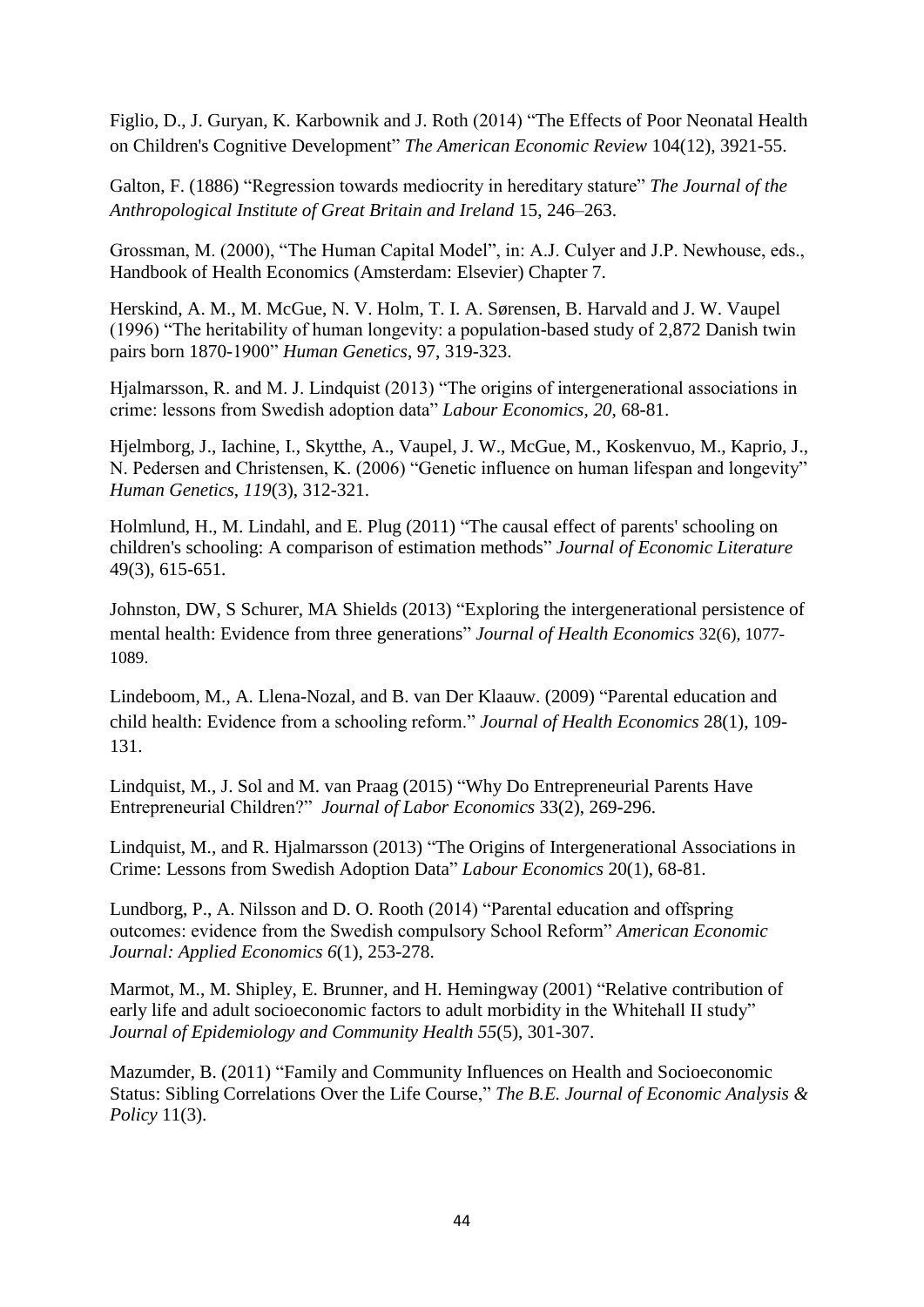McCrary, J. and H. Royer (2011) "The Effect of Female Education on Fertility and Infant Health: Evidence from School Entry Policies Using Exact Date of Birth." *The American Economic Review* 101(1), 158-195.

Miller, B. C., Fan, X., Grotevant, H. D., Christensen, M., Coyl, D., & van Dulmen, M. (2000). "Adopted adolescents' overrepresentation in mental health counseling: Adoptees' problems or parents' lower threshold for referral?" *Journal of the American Academy of Child & Adolescent Psychiatry*, *39*(12), 1504-1511.

Nordlöf, B. (2001) "Svenska adoptioner i Stockholm 1918–1973 (Swedish adoptions in Stockholm 1918–1973)" FOU-rapport 2001:8 Socialtjänstförvaltningen, Stockholm Stad.

Oskarsson, S., K.-O. Lindgren and C. Dawes (2015) "It Runs in the Family". Mimeo. Department of Political Science, Uppsala University.

Palme, M., and S. Sandgren (2008) "Parental income, lifetime income, and mortality" *Journal of the European Economic Association* 6(4), 890-911.

Petersen, L., P. Kragh Andersen and T. Sørensen (2005) "Premature Death of Adult Adoptees: Analyses of a Case-Cohort Sample" *Genetic Epidemiology* 28, 376-382

Petersen, L., P. Kragh Andersen and T. Sørensen (2008) "Genetic and Environmental Effects on Mortality before Age 70 Years" *Epidemiology* 19(3), 472-476.

Piraino, P., S. Muller, J. Cilliers, and J. Fourie (2014) "The transmission of longevity across generations: The case of the settler Cape Colony" *Research in Social [Stratification](http://www.sciencedirect.com/science/journal/02765624) and [Mobility](http://www.sciencedirect.com/science/journal/02765624)* 35, 105–119.

Plug, E., and W. Vijverberg (2013) "Schooling, Family Background, and Adoption: Is It Nature or Is It Nurture?" *Journal of Political Economy* 111, 611–641.

Rietveld C.A., S. Medland, J. Derringer, Authors from the Social Science Genetic Association Consortium, P.M. Visscher, D.J. Benjamin, D. Cesarini and P.D. Koellinger (2013). "GWAS of 126,559 Individuals Identifies Genetic Variants Associated with Educational Attainment" *Science* 340, 1467–1471.

Sacerdote, B. (2011), "Nature and Nurture Effects On Children's Outcomes : What Have We Learned From Studies of Twins And Adoptees?" in J. Benhabib, A. Bisin and M. O. Jackson, eds., *Handbook of Social Economics* (Amsterdam: Elsivier) Chapter 1.

Smith, J. (1999) "Healthy Bodies and Thick Wallets: The Dual Relationship between Health and Economic Status" *Journal of Economic Perspectives* 13, 145-166.

Solon, G. (1999) "Intergenerational Mobility in the Labor Market" in Orley Ashenfelter and David Card, eds., *Handbook of Labor Economics,* Volume III (Amsterdam: Elsevier) Chapter 29.

Sørensen, T., G. Nielsen, P. Kragh Andersen and T. Teasdale (1988) "Genetic and Environmental Influences on Premature Death in Adult Adoptees" *New England Journal of Medicine* 318(12), 727-732.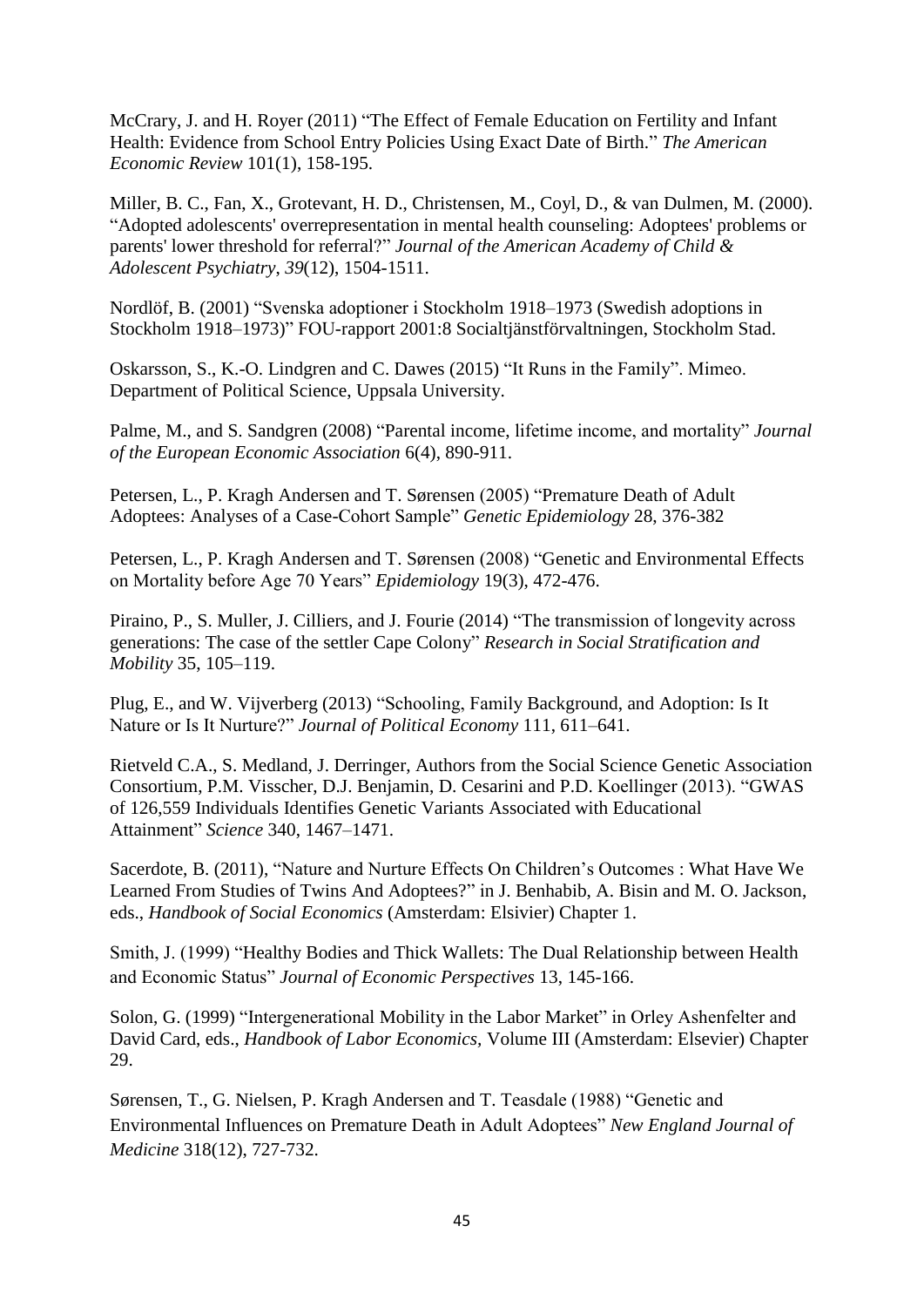Statistics Sweden (2012). *Flergenerationsregistret* Örebro: Statistics Sweden.

Thompson, O. (2014) "Genetic mechanisms in the intergenerational transmission of health" *Journal of Health Economics* 35, 132-146.

Wyshak, G. (1978) "Fertility and longevity in twins, sibs, and parents of twins" *Social Biology*, *25*(4), 315-330.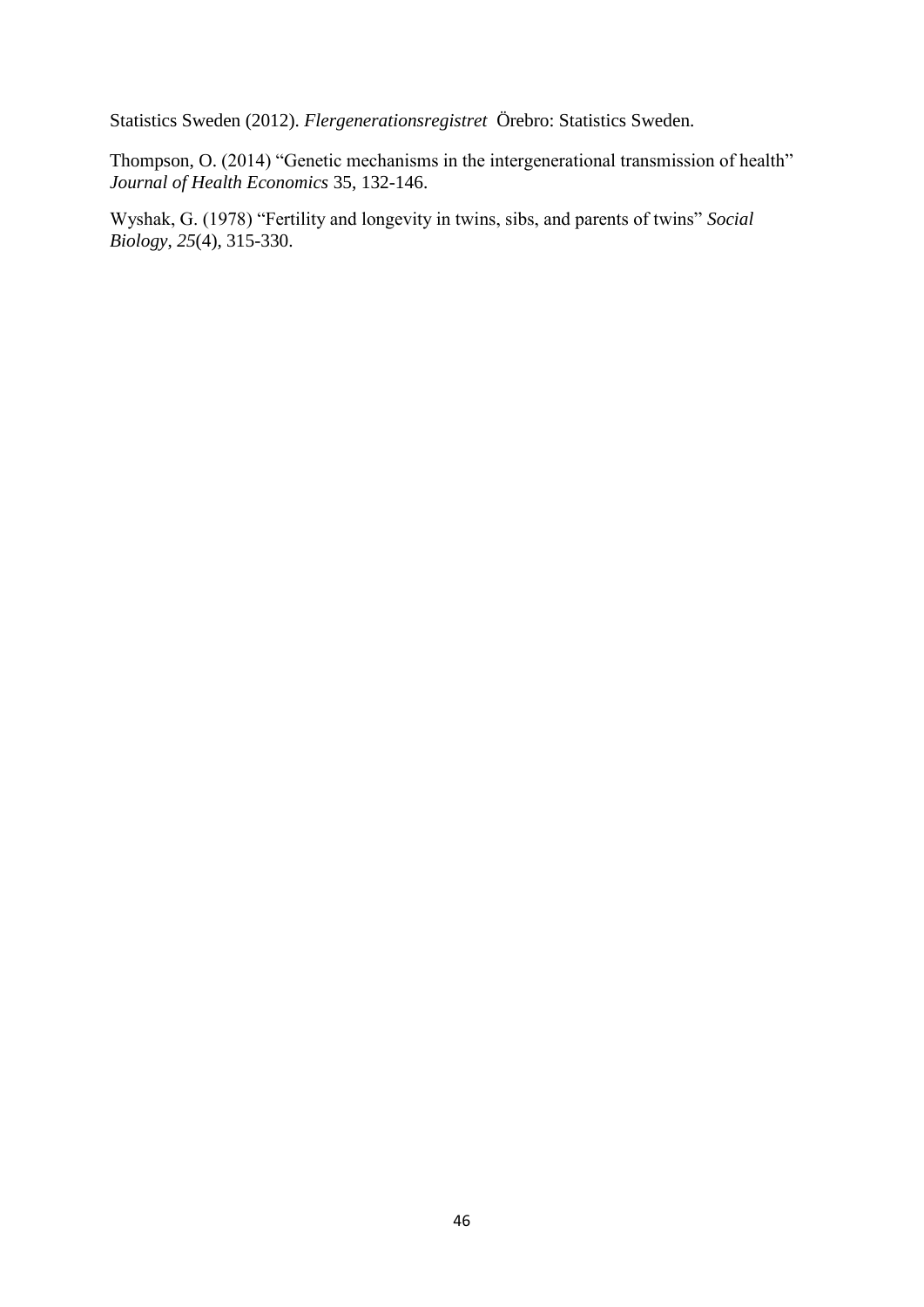# **Appendix**



Figure A1. Share of adoptees of total number of children by year of birth

Table A1. Associations between parental life expectancy and child mortality by gender

|                            | (1)          | (2)            | (3)          | (4)          | (5)            | (6)          |
|----------------------------|--------------|----------------|--------------|--------------|----------------|--------------|
|                            | Non-adoptees | Adoptees - Bio | $Adoptees -$ | Non-adoptees | Adoptees - Bio | Adoptees -   |
|                            |              | father known   | Large sample |              | father known   | Large sample |
|                            | Men          | Men            | Men          | Women        | Women          | Women        |
| Age at death, Bio Mother   | $0.9892***$  | $0.9878***$    | $0.9876***$  | $0.9882***$  | $0.9833***$    | $0.9876***$  |
|                            | (0.0002)     | (0.0038)       | (0.0026)     | (0.0003)     | (0.0051)       | (0.0035)     |
| Age at death, Bio Father   | $0.9905***$  | $0.9806***$    |              | $0.9924***$  | 0.9948         |              |
|                            | (0.0002)     | (0.0039)       |              | (0.0003)     | (0.0053)       |              |
| Age at death, Ad Mother    |              | 1.0018         | 0.9986       |              | $0.9905^*$     | 0.9977       |
|                            |              | (0.0048)       | (0.0029)     |              | (0.0056)       | (0.0040)     |
| Age at death, Ad Father    |              | 1.0020         | 0.9989       |              | 0.9990         | 1.0025       |
|                            |              | (0.0045)       | (0.0028)     |              | (0.0060)       | (0.0041)     |
| P-value joint significance |              |                |              |              |                |              |
| Biological parents         | 0.0000       | 0.0000         | 0.0000       | 0.0000       | 0.0022         | 0.0005       |
| Adoptive parents           |              | 0.8471         | 0.8198       |              | 0.2438         | 0.6990       |
| <b>Observations</b>        | 1.447.310    | 5.619          | 11.071       | 1.380.768    | 5.218          | 10.135       |
|                            |              |                |              |              |                |              |

*Note:* Results from Cox proportional hazard models. Standard errors in parentheses; \*\*\* significant at 1%, \*\* at 5%, \* at 10%. Each column represents a separate regression and all regressions include indicators for birth cohort of children, and five-year intervals for parental cohorts. Columns (1)-(3) consists of men and (4)-(6) consists of women. Columns (1) and (4) are based on a sample of non-adopted children, columns (2) and (5) on adoptees for whom we have information on all parents, and in columns (3) and (6) we add adoptees with unknown biological fathers.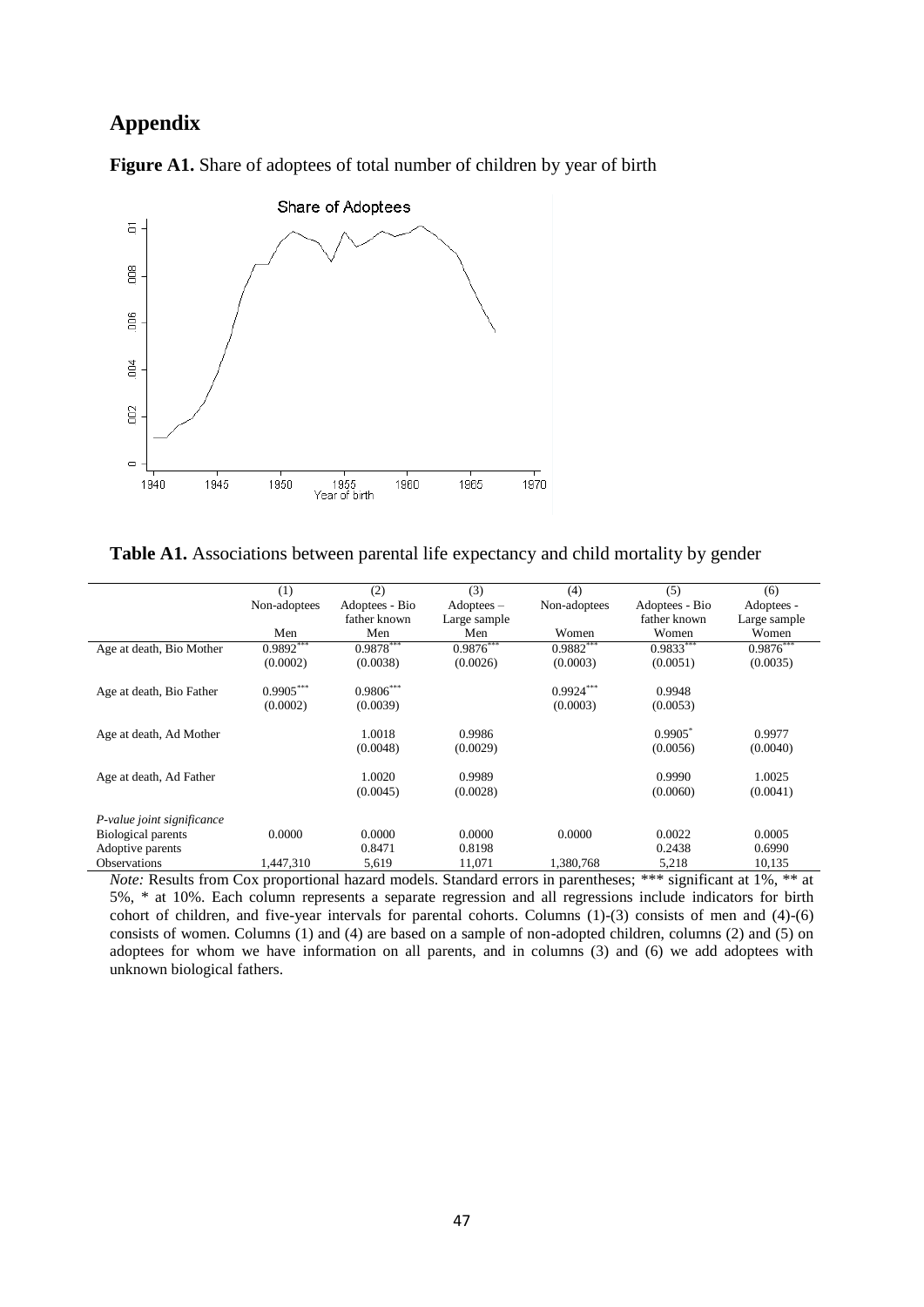|                                | (1)          | (2)            | (3)          | (4)          | (5)                   | (6)              |
|--------------------------------|--------------|----------------|--------------|--------------|-----------------------|------------------|
|                                | Non-adoptees | Adoptees - Bio | Adoptees -   | Non-adoptees | Adoptees - Bio        | Adoptees -       |
|                                |              | father known   | Large sample |              | father known          | Large sample     |
|                                | Men          | Men            | Men          | Women        | Women                 | Women            |
| Years of education, Bio Mother | $0.9738***$  | 1.0269         | 0.9760       | $0.9820***$  | $1.0771***$           | 1.0140           |
|                                | (0.0019)     | (0.0311)       | (0.0192)     | (0.0024)     | (0.0386)              | (0.0238)         |
| Years of education, Bio Father | $0.9690***$  | 0.9819         |              | $0.9839***$  | 1.0001                |                  |
|                                | (0.0013)     | (0.0224)       |              | (0.0017)     | (0.0295)              |                  |
| Years of education, Ad Mother  |              | 0.9602         | 0.9759       |              | $0.9441$ <sup>*</sup> | $0.9630^{\circ}$ |
|                                |              | (0.0278)       | (0.0179)     |              | (0.0316)              | (0.0215)         |
|                                |              |                |              |              |                       |                  |
| Years of education, Ad Father  |              | 0.9791         | 0.9983       |              | 1.0126                | 0.9985           |
|                                |              | (0.0206)       | (0.0132)     |              | (0.0244)              | (0.0162)         |
| P-value joint significance     |              |                |              |              |                       |                  |
| <b>Biological parents</b>      | 0.0000       | 0.5358         | 0.2177       | 0.0000       | 0.0901                | 0.5548           |
| Adoptive parents               |              | 0.0420         | 0.2707       |              | 0.2161                | 0.1633           |
| <b>Observations</b>            | 144.7310     | 5,619          | 11.071       | 1.380.768    | 5,218                 | 10.135           |

**Table A2.** Associations between parental years of schooling and child mortality by gender

*Note:* Results from Cox proportional hazard models. Standard errors in parentheses; \*\*\* significant at 1%, \*\* at 5%, \* at 10%. Each column represents a separate regression and all regressions include indicators for birth cohort of children, and five-year intervals for parental cohorts. Columns (1)-(3) consists of men and (4)-(6) consists of women. Columns (1) and (4) are based on a sample of non-adopted children, columns (2) and (5) on adoptees for whom we have information on all parents, and in columns (3) and (6) we add adoptees with unknown biological fathers.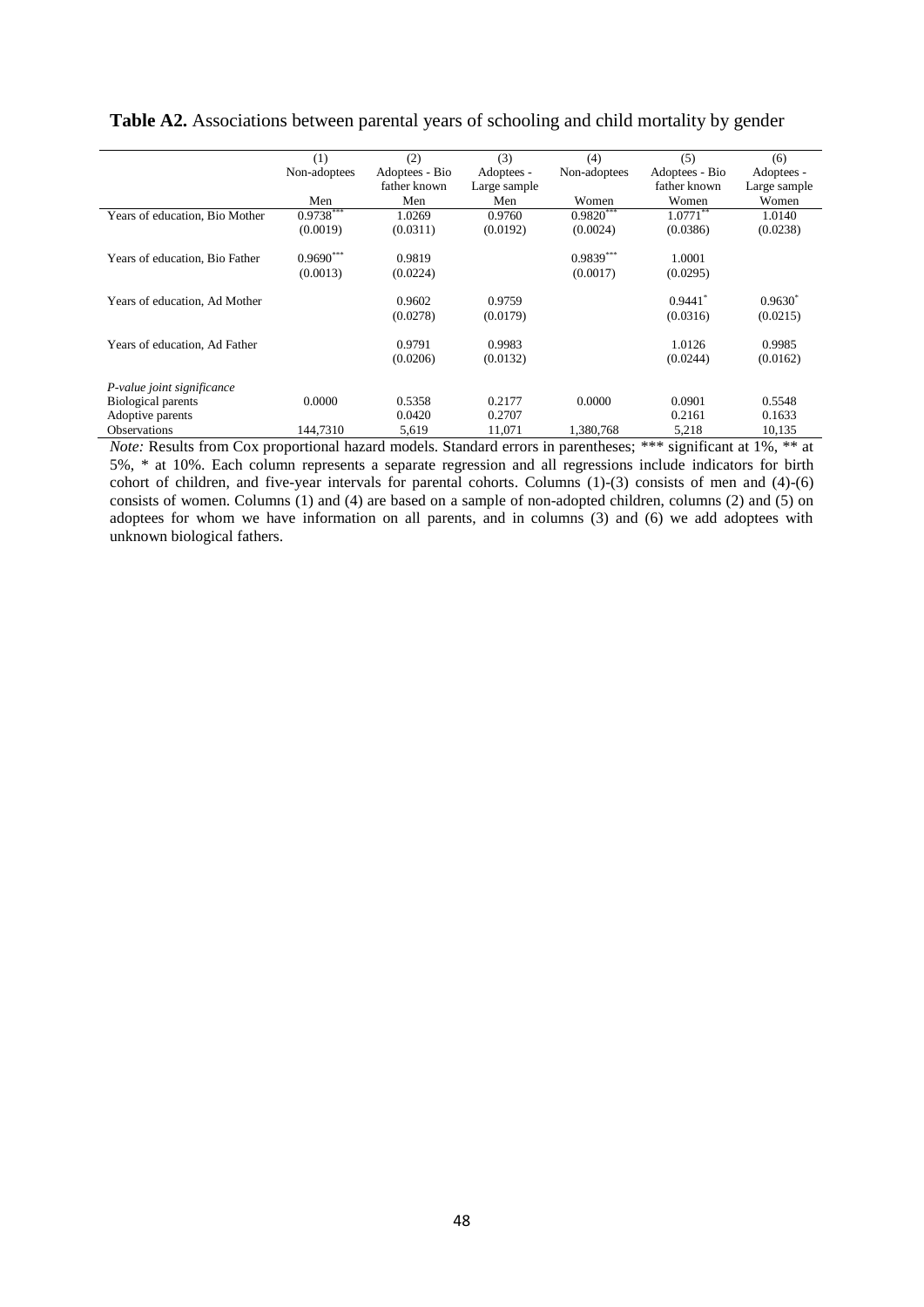|                                | (1)            | (2)              | (3)                         | (4)           | (5)                     | (6)           |
|--------------------------------|----------------|------------------|-----------------------------|---------------|-------------------------|---------------|
|                                | Non-adoptees   |                  | Adoptees - Bio father known |               | Adoptees - Large sample |               |
| Age at death, Bio Mother       | $-0.00054$     | $-0.00047***$    | $-0.00056$ **               | $-0.00053***$ | $-0.00062$ **           | $-0.00057***$ |
|                                | (0.00001)      | (0.00001)        | (0.00011)                   | (0.00011)     | (0.00008)               | (0.00008)     |
| Age at death, Bio Father       | $-0.00043***$  | $-0.00039***$    | $-0.00030***$               | $-0.00026$ ** |                         |               |
|                                | (0.00001)      | (0.00001)        | (0.00011)                   | (0.00011)     |                         |               |
|                                |                |                  |                             |               |                         |               |
| Age at death, Ad Mother        |                |                  | $-0.00008$                  | $-0.00003$    | $-0.00013$              | $-0.00007$    |
|                                |                |                  | (0.00012)                   | (0.00012)     | (0.00009)               | (0.00009)     |
| Age at death, Ad Father        |                |                  | $-0.00032***$               | $-0.00030$ ** | $-0.00023***$           | $-0.00020$ ** |
|                                |                |                  | (0.00012)                   | (0.00012)     | (0.00009)               | (0.00008)     |
|                                |                |                  |                             |               |                         |               |
| Years of education, Bio Mother | $-0.00098$ *** | $-0.00016$ ***   | $-0.00059$                  | 0.00025       | $-0.00137***$           | $-0.00040$    |
|                                | (0.00003)      | (0.00003)        | (0.00069)                   | (0.00070)     | (0.00047)               | (0.00047)     |
|                                |                |                  |                             |               |                         |               |
| Years of education, Bio Father | $-0.00121***$  | $-0.00017^{***}$ | $-0.00130$ <sup>**</sup>    | $-0.00064$    |                         |               |
|                                | (0.00003)      | (0.00003)        | (0.00056)                   | (0.00056)     |                         |               |
|                                |                |                  |                             |               |                         |               |
| Years of education, Ad Mother  |                |                  | $-0.00096$ <sup>*</sup>     | $-0.00049$    | $-0.00071$ <sup>*</sup> | $-0.00033$    |
|                                |                |                  | (0.00058)                   | (0.00058)     | (0.00041)               | (0.00041)     |
| Years of education, Ad Father  |                |                  | $-0.00050$                  | 0.00016       | $-0.00104***$           | $-0.00026$    |
|                                |                |                  | (0.00047)                   | (0.00047)     | (0.00032)               | (0.00032)     |
|                                |                |                  |                             |               |                         |               |
| Years of education, Child      |                | $-0.00386$ ***   |                             | $-0.00624***$ |                         | $-0.00602***$ |
|                                |                | (0.00002)        |                             | (0.00050)     |                         | (0.00035)     |
| P-value joint significance     |                |                  |                             |               |                         |               |
| <b>Biological parents</b>      | 0.0000         | 0.0000           | 0.0000                      | 0.0000        | 0.0000                  | 0.0000        |
| Adoptive parents               |                |                  | 0.0016                      | 0.1324        | 0.0000                  | 0.0543        |
| <b>Observations</b>            | 2,802,697      | 2,765,547        | 10,798                      | 10,692        | 21,059                  | 20,857        |

### **Table A3.** Associations between parental life expectancy, years of schooling and child health, measured as *Hospitalization*

*Note:* Results from OLS regressions. Standard errors in parentheses; \*\*\* significant at 1%, \*\* at 5%, \* at 10%. Each column represents a separate regression and all regressions include indicators for gender and birth cohort of children, and five-year intervals for parental cohorts. Columns (1)-(2) are based on a sample of non-adopted children, columns (3)-(4) on adoptees for whom we have information on all parents, and in columns (5)-(6) we add adoptees with unknown biological fathers. Adding children's years of schooling in column (2), (4) and (6) reduces the number of observations slightly because we do not have educational attainment for all children.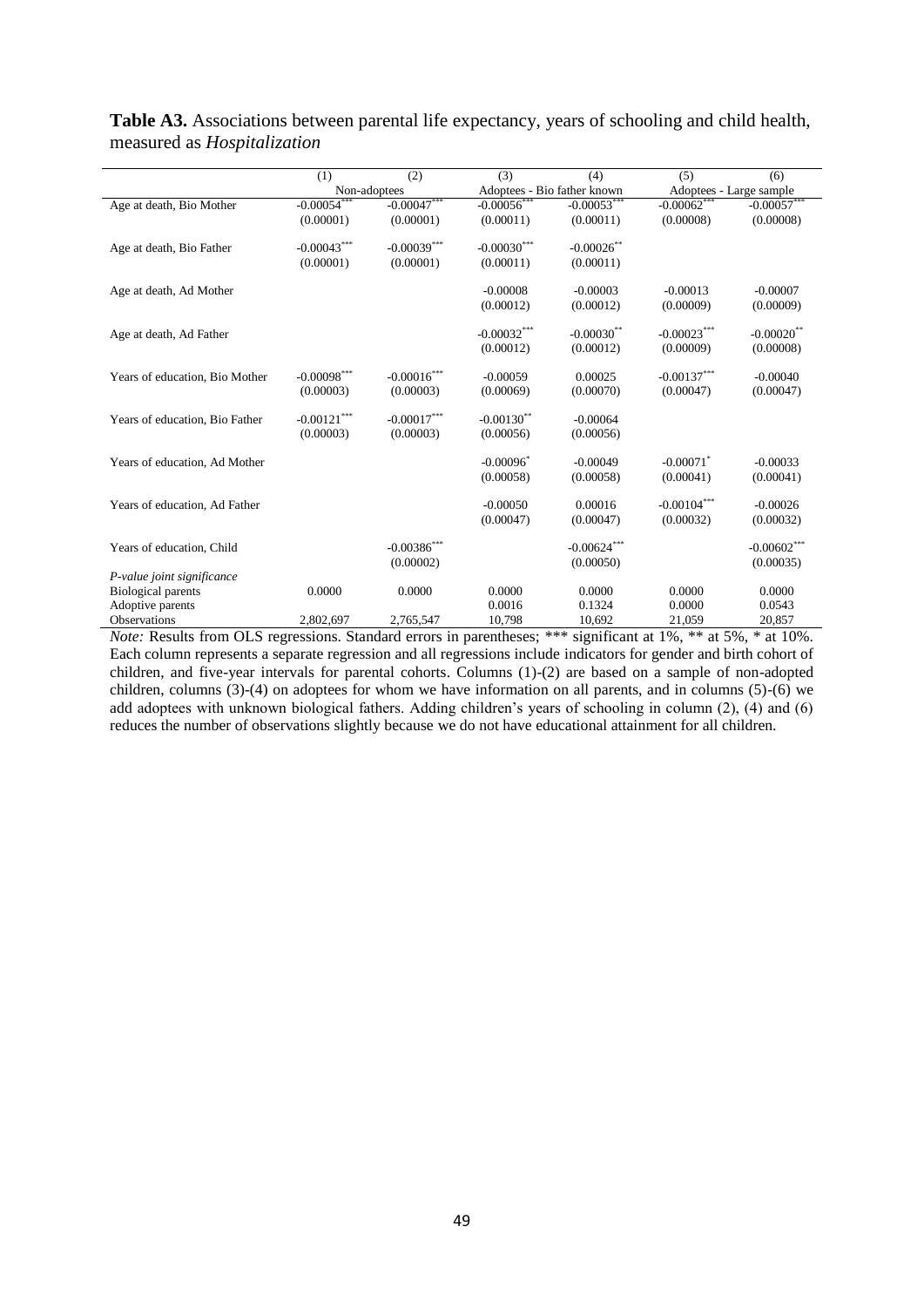|                                | (1)                | (2)               | (3)                         | (4)                     | (5)                     | (6)                     |
|--------------------------------|--------------------|-------------------|-----------------------------|-------------------------|-------------------------|-------------------------|
|                                | Non-adoptees       |                   | Adoptees - Bio father known |                         | Adoptees - Large sample |                         |
| Age at death, Bio Mother       | $-0.00005$ **      | $-0.00005***$     | $-0.00007$                  | $-0.00007***$           | $-0.00006$ <sup>*</sup> | $-0.00006***$           |
|                                | (0.00000)          | (0.00000)         | (0.00002)                   | (0.00001)               | (0.00001)               | (0.00001)               |
| Age at death, Bio Father       | $-0.00004^{***}\,$ | $-0.00003***$     | $-0.00004$ **               | $-0.00003$ <sup>*</sup> |                         |                         |
|                                | (0.00000)          | (0.00000)         | (0.00002)                   | (0.00001)               |                         |                         |
| Age at death, Ad Mother        |                    |                   | 0.00000                     | 0.00000                 | $-0.00000$              | 0.00000                 |
|                                |                    |                   | (0.00002)                   | (0.00002)               | (0.00001)               | (0.00001)               |
| Age at death, Ad Father        |                    |                   | $-0.00002$                  | $-0.00002$              | $-0.00002$ <sup>*</sup> | $-0.00002$ <sup>*</sup> |
|                                |                    |                   | (0.00002)                   | (0.00002)               | (0.00001)               | (0.00001)               |
| Years of education, Bio Mother | $-0.00004***$      | $0.00003^{***}\,$ | 0.00011                     | $0.00021$ **            | $-0.00004$              | 0.00007                 |
|                                | (0.00000)          | (0.00000)         | (0.00010)                   | (0.00010)               | (0.00006)               | (0.00006)               |
| Years of education, Bio Father | $-0.00007***$      | $0.00003***$      | $-0.00007$                  | 0.00000                 |                         |                         |
|                                | (0.00000)          | (0.00000)         | (0.00008)                   | (0.00008)               |                         |                         |
| Years of education, Ad Mother  |                    |                   | $-0.00010$                  | $-0.00003$              | $-0.00006$              | $-0.00002$              |
|                                |                    |                   | (0.00007)                   | (0.00007)               | (0.00006)               | (0.00005)               |
| Years of education, Ad Father  |                    |                   | 0.00002                     | 0.00007                 | 0.00000                 | 0.00007                 |
|                                |                    |                   | (0.00006)                   | (0.00006)               | (0.00004)               | (0.00004)               |
| Years of education, Child      |                    | $-0.00035***$     |                             | $-0.00063***$           |                         | $-0.00057***$           |
|                                |                    | (0.00000)         |                             | (0.00007)               |                         | (0.00005)               |
| P-value joint significance     |                    |                   |                             |                         |                         |                         |
| Biological parents             | 0.0000             | 0.0000            | 0.0000                      | 0.0001                  | 0.0000                  | 0.0000                  |
| Adoptive parents               |                    |                   | 0.2684                      | 0.4305                  | 0.3641                  | 0.2013                  |
| Observations                   | 2802697            | 2765547           | 10798                       | 10692                   | 21059                   | 20857                   |

**Table A4.** Associations between parental life expectancy, years of schooling and child health, measured as *Health index*

*Note:* Results from OLS regressions. Standard errors in parentheses; \*\*\* significant at 1%, \*\* at 5%, \* at 10%. Each column represents a separate regression and all regressions include indicators for gender and birth cohort of children, and five-year intervals for parental cohorts. Columns (1)-(2) are based on a sample of non-adopted children, columns (3)-(4) on adoptees for whom we have information on all parents, and in columns (5)-(6) we add adoptees with unknown biological fathers. Adding children's years of schooling in column (2), (4) and (6) reduces the number of observations slightly because we do not have educational attainment for all children.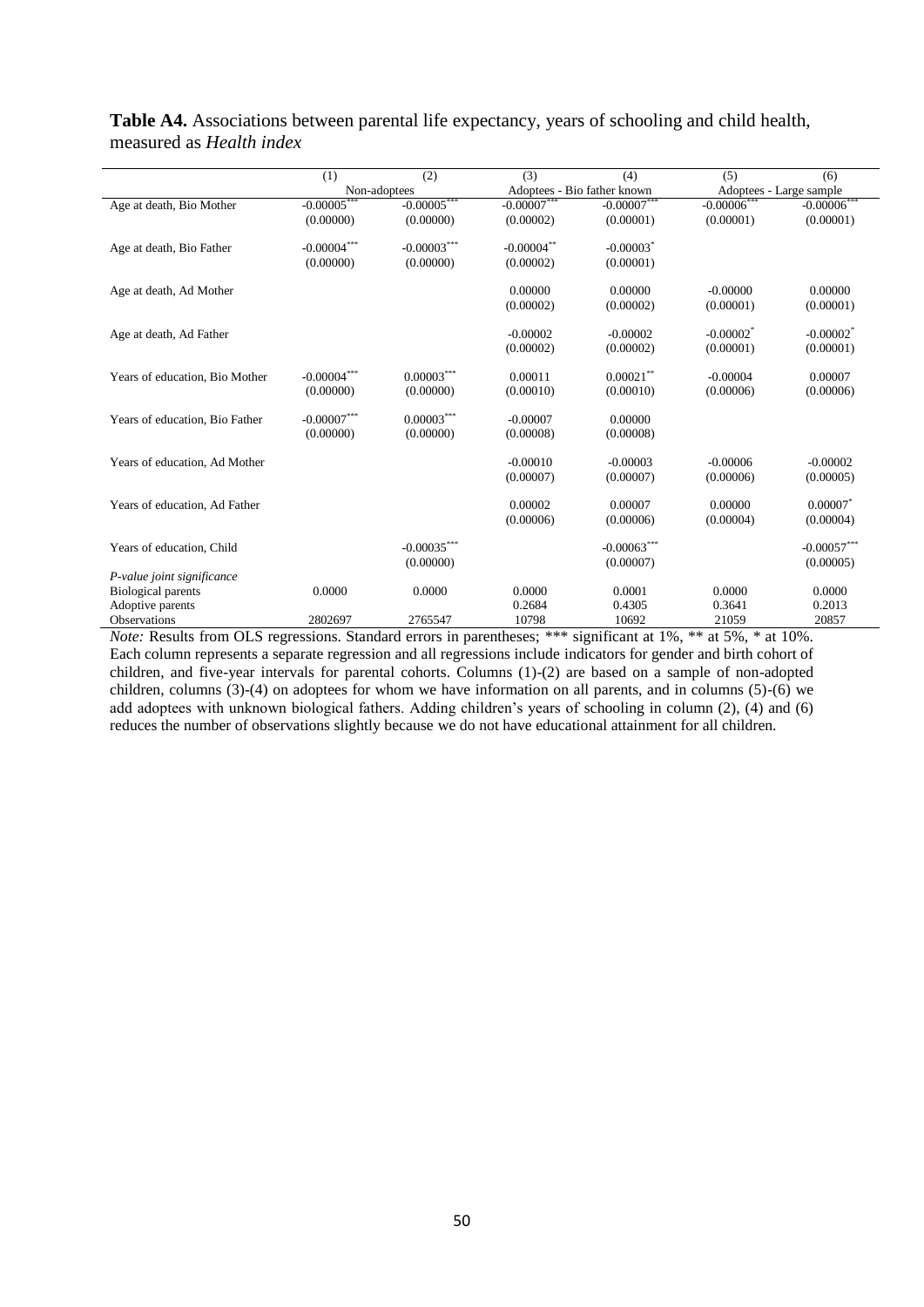|                                   | (1)         | (2)      | (3)         | (4)      | (5)         | (6)         |
|-----------------------------------|-------------|----------|-------------|----------|-------------|-------------|
|                                   | $<$ 55      | $<$ 55   | $>=55$      | $>=55$   | All         | All         |
| Age at death, Bio Mother          | $0.9843***$ |          | $0.9853***$ |          | $0.9849***$ |             |
|                                   | (0.0029)    |          | (0.0032)    |          | (0.0021)    |             |
| Age at death, Ad Mother           | 0.9967      |          | 0.9960      |          | 0.9964      |             |
|                                   | (0.0031)    |          | (0.0040)    |          | (0.0024)    |             |
| Age at death, Ad Father           | 0.9979      |          | 0.9987      |          | 0.9981      |             |
|                                   | (0.0031)    |          | (0.0041)    |          | (0.0025)    |             |
| Years of education, Bio Mother    |             | 0.9880   |             | 0.9934   |             | 0.9889      |
|                                   |             | (0.0202) |             | (0.0252) |             | (0.0157)    |
| Years of education, Ad Mother     |             | 0.9768   |             | 0.9605   |             | $0.9684***$ |
|                                   |             | (0.0209) |             | (0.0216) |             | (0.0148)    |
| Years of education, Ad Father     |             | 0.9933   |             | 0.9925   |             | 0.9942      |
|                                   |             | (0.0139) |             | (0.0178) |             | (0.0110)    |
| <i>p-value joint significance</i> |             |          |             |          |             |             |
| <b>Biological parents</b>         | 0.0000      | 0.5545   | 0.0000      | 0.7934   | 0.0000      | 0.4816      |
| Adoptive parents                  | 0.4583      | 0.3070   | 0.5506      | 0.0454   | 0.2487      | 0.0229      |
| <b>Observations</b>               | 9,009       | 9,009    | 12,050      | 12,050   | 21,059      | 21,059      |

**Table A5.** Associations between parental life expectancy, years of schooling and child mortality by cohort

*Note:* Results from Cox proportional hazard models using the large sample of adoptees used for hospitalization estimation, i.e. still alive in 1987, to be comparable with A6 and A7. Standard errors in parentheses; \*\*\* significant at 1%, \*\* at 5%, \* at 10%. Each column represents a separate regression and all regressions include indicators for birth cohort of children, and five-year intervals for parental cohorts. Columns (1)-(2) consists adoptees born before January  $1<sup>st</sup>$  1955, and (3)-(4) consists of adoptees born January  $1<sup>st</sup>$  1955 or later. Columns (5)-(6) consists of the sum of these samples.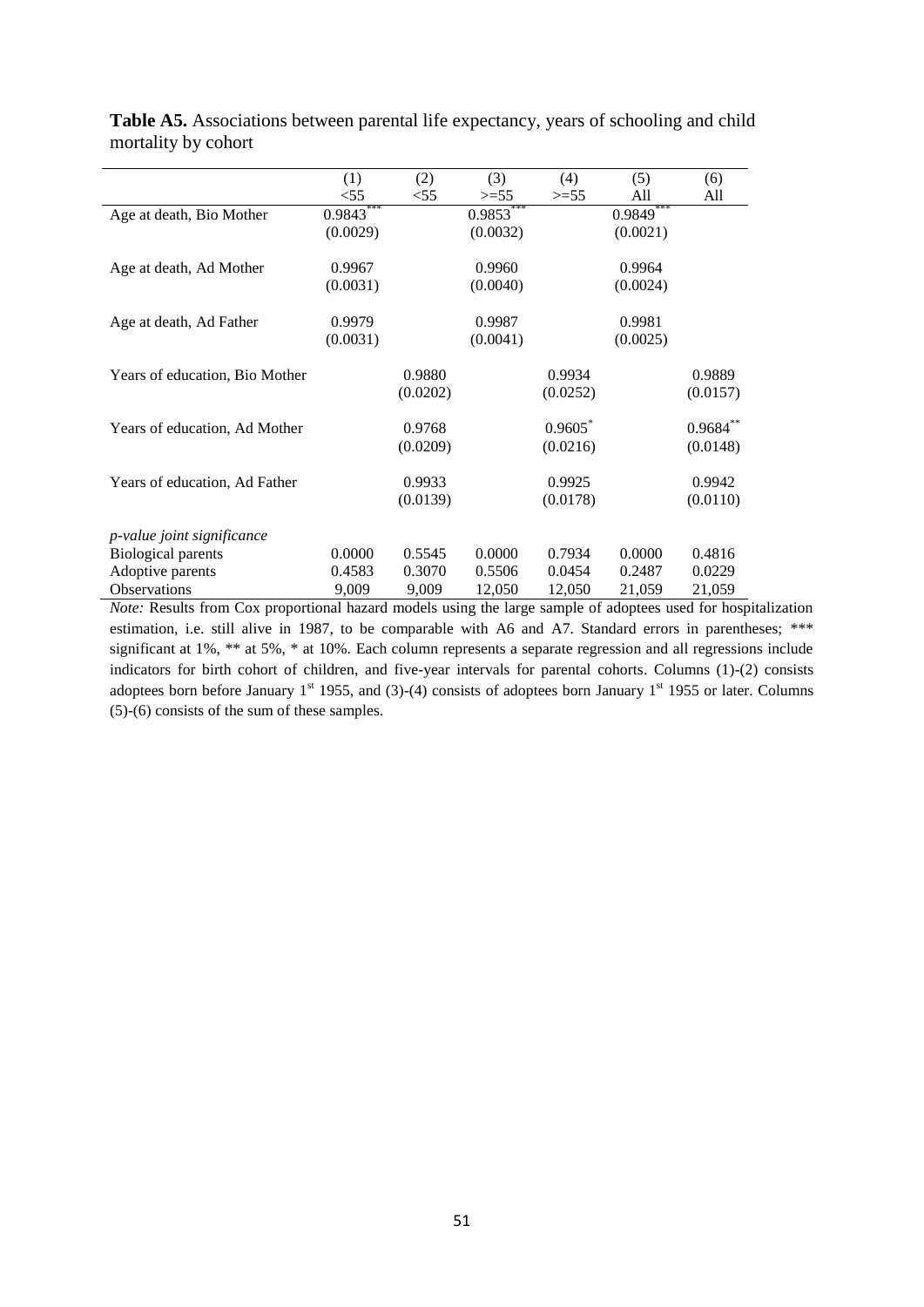|                                | (1)          | (2)                      | (3)                    | (4)                                | (5)                    | (6)                      |
|--------------------------------|--------------|--------------------------|------------------------|------------------------------------|------------------------|--------------------------|
|                                | < 55         | $<$ 55                   | $>=55$                 | $>=55$                             | All                    | All                      |
| Age at death, Bio Mother       | $-0.0008***$ |                          | $-0.0006***$           |                                    | $-0.0007***$           |                          |
|                                | (0.0001)     |                          | (0.0001)               |                                    | (0.0001)               |                          |
| Age at death, Ad Mother        | $-0.0001$    |                          | $-0.0002$ <sup>*</sup> |                                    | $-0.0002$ <sup>*</sup> |                          |
|                                | (0.0001)     |                          | (0.0001)               |                                    | (0.0001)               |                          |
| Age at death, Ad Father        | $-0.0002$    |                          | $-0.0003***$           |                                    | $-0.0003***$           |                          |
|                                | (0.0001)     |                          | (0.0001)               |                                    | (0.0001)               |                          |
| Years of education, Bio Mother |              | $-0.0008$<br>(0.0009)    |                        | $-0.0023***$<br>(0.0005)           |                        | $-0.0018***$<br>(0.0005) |
| Years of education, Ad Mother  |              | $-0.0006$<br>(0.0008)    |                        | $-0.0009$ <sup>*</sup><br>(0.0005) |                        | $-0.0008$ **<br>(0.0004) |
| Years of education, Ad Father  |              | $-0.0015***$<br>(0.0005) |                        | $-0.0011***$<br>(0.0004)           |                        | $-0.0012***$<br>(0.0003) |
| p-value joint significance     |              |                          |                        |                                    |                        |                          |
| Biological parents             | 0.0000       | 0.3348                   | 0.0000                 | 0.0000                             | 0.0000                 | 0.0002                   |
| Adoptive parents               | 0.3103       | 0.0031                   | 0.0038                 | 0.0000                             | 0.0021                 | 0.0000                   |
| <b>Observations</b>            | 9,009        | 9,009                    | 12,050                 | 12,050                             | 21,059                 | 21,059                   |

Table A6. Associations between parental life expectancy, years of schooling and child health (*Hospitalization*) by cohort

*Note:* Results from OLS regressions using the large sample of adoptees used for hospitalization estimation, i.e. still alive in 1987, to be comparable with A6 and A7. Standard errors in parentheses; \*\*\* significant at 1%, \*\* at 5%, \* at 10%. Each column represents a separate regression and all regressions include indicators for birth cohort of children, and five-year intervals for parental cohorts. Columns (1)-(2) consists adoptees born before January  $1^{st}$  1955, and (3)-(4) consists of adoptees born January  $1^{st}$  1955 or later. Columns (5)-(6) consists of the sum of these samples.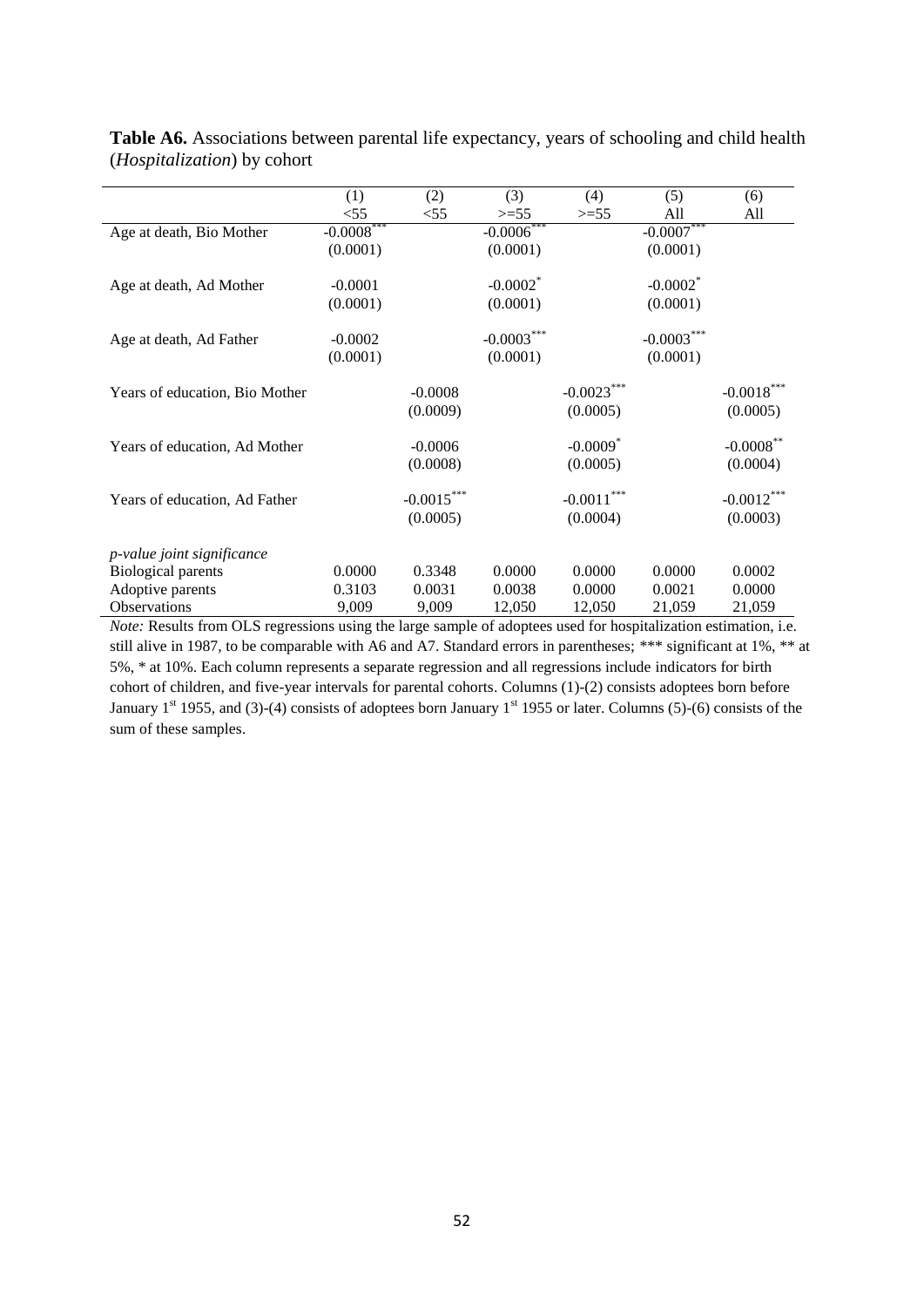|                                   | (1)          | (2)       | (3)          | (4)         | (5)                    | (6)       |
|-----------------------------------|--------------|-----------|--------------|-------------|------------------------|-----------|
|                                   | $<$ 55       | $<$ 55    | $>=55$       | $>=55$      | All                    | All       |
| Age at death, Bio Mother          | $-0.0001***$ |           | $-0.0000***$ |             | $-0.0001***$           |           |
|                                   | (0.0000)     |           | (0.0000)     |             | (0.0000)               |           |
| Age at death, Ad Mother           | $-0.0000$    |           | 0.0000       |             | $-0.0000$              |           |
|                                   | (0.0000)     |           | (0.0000)     |             | (0.0000)               |           |
| Age at death, Ad Father           | $-0.0000$    |           | $-0.0000$    |             | $-0.0000$ <sup>*</sup> |           |
|                                   | (0.0000)     |           | (0.0000)     |             | (0.0000)               |           |
| Years of education, Bio Mother    |              | 0.0000    |              | $-0.0001**$ |                        | $-0.0001$ |
|                                   |              | (0.0001)  |              | (0.0001)    |                        | (0.0001)  |
| Years of education, Ad Mother     |              | $-0.0001$ |              | $-0.0001$   |                        | $-0.0001$ |
|                                   |              | (0.0001)  |              | (0.0001)    |                        | (0.0001)  |
| Years of education, Ad Father     |              | $-0.0001$ |              | 0.0000      |                        | $-0.0000$ |
|                                   |              | (0.0001)  |              | (0.0000)    |                        | (0.0000)  |
| <i>p-value joint significance</i> |              |           |              |             |                        |           |
| <b>Biological parents</b>         | 0.0000       | 0.8102    | 0.0000       | 0.0158      | 0.0000                 | 0.1826    |
| Adoptive parents                  | 0.5529       | 0.1380    | 0.3311       | 0.5970      | 0.1856                 | 0.2369    |
| <b>Observations</b>               | 9,009        | 9,009     | 12,050       | 12,050      | 21,059                 | 21,059    |

**Table A7.** Associations between parental life expectancy, years of schooling and child health (*Health index*) by cohort

*Note:* Results from OLS regressions using the large sample of adoptees used for hospitalization estimation, i.e. still alive in 1987, to be comparable with A6 and A7. Standard errors in parentheses; \*\*\* significant at 1%, \*\* at 5%, \* at 10%. Each column represents a separate regression and all regressions include indicators for birth cohort of children, and five-year intervals for parental cohorts. Columns (1)-(2) consists adoptees born before January 1<sup>st</sup> 1955, and (3)-(4) consists of adoptees born January 1<sup>st</sup> 1955 or later. Columns (5)-(6) consists of the sum of these samples.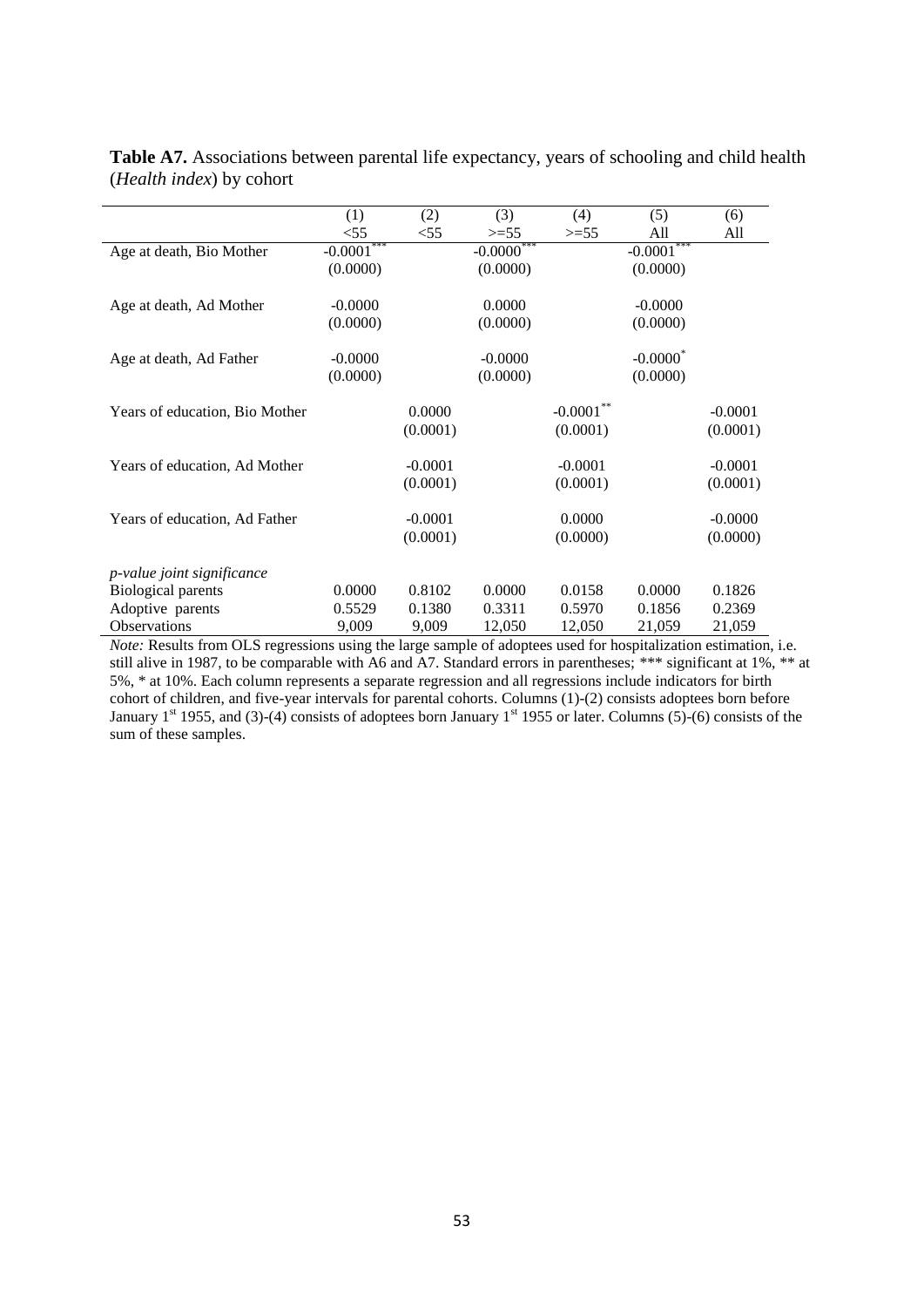| $\alpha$ concrete of low offer weight ( $\leq 2,000$<br>$\mu$ anong mstoom grandenno |                           |                           |            |                             |                         |                         |  |  |  |
|--------------------------------------------------------------------------------------|---------------------------|---------------------------|------------|-----------------------------|-------------------------|-------------------------|--|--|--|
|                                                                                      | (1)                       | (2)                       | (3)        | (4)                         | (5)                     | (6)                     |  |  |  |
|                                                                                      | Non-adoptees              |                           |            | Adoptees - Bio father known |                         | Adoptees - Large sample |  |  |  |
| Age at death, Bio Mother                                                             | $-0.00017$                | $-0.00014$ ***            | $-0.00051$ | $-0.00052$                  | $-0.00029$              | $-0.00026$              |  |  |  |
|                                                                                      | (0.00002)                 | (0.00002)                 | (0.00036)  | (0.00036)                   | (0.00026)               | (0.00026)               |  |  |  |
| Age at death, Bio Father                                                             | $-0.00023^{***}\,$        | $-0.00021^{\ast\ast\ast}$ | $-0.00039$ | $-0.00040$                  |                         |                         |  |  |  |
|                                                                                      | (0.00002)                 | (0.00002)                 | (0.00039)  | (0.00039)                   |                         |                         |  |  |  |
|                                                                                      |                           |                           |            |                             |                         |                         |  |  |  |
| Age at death, Ad Mother                                                              |                           |                           | $-0.00002$ | $-0.00002$                  | $-0.00004$              | $-0.00000$              |  |  |  |
|                                                                                      |                           |                           | (0.00042)  | (0.00042)                   | (0.00030)               | (0.00030)               |  |  |  |
| Age at death, Ad Father                                                              |                           |                           | 0.00073    | $0.00073$ <sup>*</sup>      | $0.00055$ <sup>*</sup>  | $0.00057$ **            |  |  |  |
|                                                                                      |                           |                           | (0.00038)  | (0.00038)                   | (0.00029)               | (0.00029)               |  |  |  |
|                                                                                      |                           |                           |            |                             |                         |                         |  |  |  |
| Years of education, Bio Mother                                                       | $-0.00063***$             | $-0.00016$                | 0.00290    | 0.00282                     | 0.00218                 | 0.00267                 |  |  |  |
|                                                                                      | (0.00013)                 | (0.00013)                 | (0.00242)  | (0.00245)                   | (0.00171)               | (0.00173)               |  |  |  |
|                                                                                      |                           |                           |            |                             |                         |                         |  |  |  |
| Years of education, Bio Father                                                       | $-0.00071^{\ast\ast\ast}$ | $-0.00030***$             | $-0.00087$ | $-0.00092$                  |                         |                         |  |  |  |
|                                                                                      | (0.00010)                 | (0.00010)                 | (0.00212)  | (0.00212)                   |                         |                         |  |  |  |
|                                                                                      |                           |                           |            |                             |                         |                         |  |  |  |
| Years of education, Ad Mother                                                        |                           |                           | $-0.00064$ | $-0.00069$                  | $-0.00050$              | $-0.00024$              |  |  |  |
|                                                                                      |                           |                           | (0.00201)  | (0.00201)                   | (0.00139)               | (0.00139)               |  |  |  |
|                                                                                      |                           |                           |            |                             |                         |                         |  |  |  |
| Years of education, Ad Father                                                        |                           |                           | $-0.00165$ | $-0.00168$                  | $-0.00208$ <sup>*</sup> | $-0.00181$              |  |  |  |
|                                                                                      |                           |                           | (0.00159)  | (0.00159)                   | (0.00111)               | (0.00111)               |  |  |  |
| Years of education, Child                                                            |                           | $-0.00217***$             |            | 0.00063                     |                         | $-0.00323***$           |  |  |  |
|                                                                                      |                           |                           |            |                             |                         |                         |  |  |  |
|                                                                                      |                           | (0.00011)                 |            | (0.00201)                   |                         | (0.00135)               |  |  |  |
| P-value joint significance                                                           |                           |                           |            |                             |                         |                         |  |  |  |
| <b>Biological parents</b>                                                            | 0.0000                    | 0.0000                    | 0.3551     | 0.3560                      | 0.2500                  | 0.1918                  |  |  |  |
| Adoptive parents                                                                     |                           |                           | 0.2680     | 0.2625                      | 0.0675                  | 0.1244                  |  |  |  |
| Observations                                                                         | 790,128                   | 788,707                   | 3,469      | 3,465                       | 6,399                   | 6,389                   |  |  |  |

#### **Table A8.** Associations between parental life expectancy, years of schooling and the prevalence of low birth weight  $\left($  <2.500 gram) among firstborn grandchild

*Note:* Results from OLS regressions. Standard errors in parentheses; \*\*\* significant at 1%, \*\* at 5%, \* at 10%. Each column represents a separate regression and all regressions include indicators for gender and birth cohort of children, and five-year intervals for parental cohorts. Columns (1)-(2) are based on a sample of non-adopted children, columns (3)-(4) on adoptees for whom we have information on all parents, and in columns (5)-(6) we add adoptees with unknown biological fathers. Adding children's years of schooling in column (2), (4) and (6) reduces the number of observations slightly because we do not have educational attainment for all children.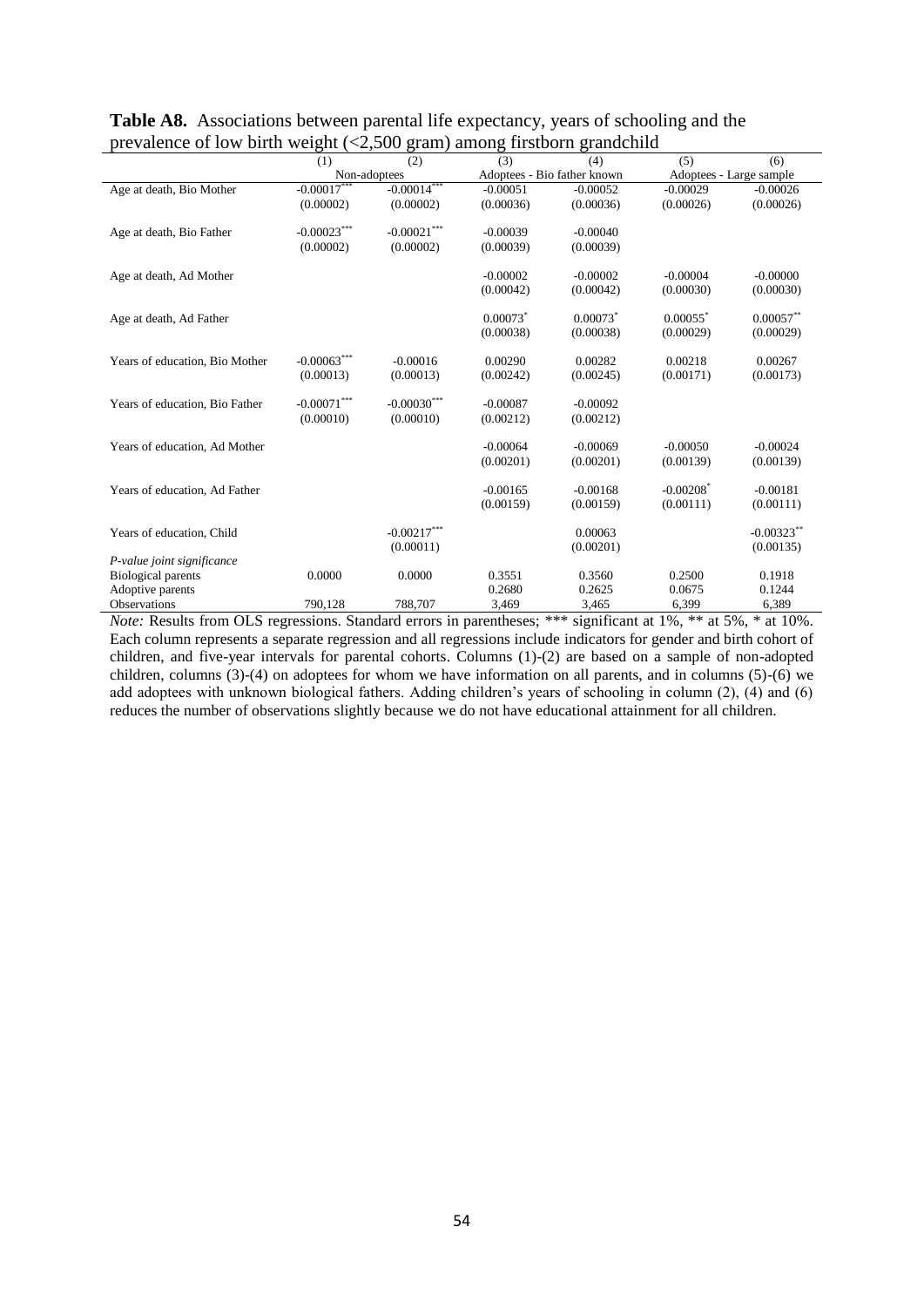|                                | (1)                      | (2)                      | (3)                     | (4)                         | (5)                     | (6)         |
|--------------------------------|--------------------------|--------------------------|-------------------------|-----------------------------|-------------------------|-------------|
|                                |                          | Non-adoptees             |                         | Adoptees - Bio father known | Adoptees - Large sample |             |
| Age at death, Bio Mother       | $0.56495$ **             | $0.41975***$             | 1.55194                 | 1.54736                     | 1.23068                 | 1.14503*    |
|                                | (0.06252)                | (0.06260)                | (0.84307)               | (0.84447)                   | (0.63039)               | (0.63086)   |
| Age at death, Bio Father       | $1.08489^{\ast\ast\ast}$ | $0.97716^{\ast\ast\ast}$ | $-0.42591$              | $-0.43073$                  |                         |             |
|                                | (0.05722)                | (0.05727)                | (0.89663)               | (0.89940)                   |                         |             |
| Age at death, Ad Mother        |                          |                          | 0.45051                 | 0.43909                     | 0.87962                 | 0.78823     |
|                                |                          |                          | (1.00735)               | (1.00818)                   | (0.74299)               | (0.74397)   |
| Age at death, Ad Father        |                          |                          | $-1.82323$ <sup>*</sup> | $-1.84813*$                 | $-1.00814$              | $-1.08077$  |
|                                |                          |                          | (0.95384)               | (0.95340)                   | (0.70227)               | (0.70130)   |
| Years of education, Bio Mother | $3.88163***$             | $1.63951^{\ast\ast\ast}$ | 6.65730                 | 6.08059                     | 4.09469                 | 2.49973     |
|                                | (0.33536)                | (0.33985)                | (6.16373)               | (6.20601)                   | (4.15132)               | (4.19616)   |
| Years of education, Bio Father | $2.34316***$             | 0.33606                  | $-5.09660$              | $-5.17389$                  |                         |             |
|                                | (0.26660)                | (0.27131)                | (5.17107)               | (5.19061)                   |                         |             |
| Years of education, Ad Mother  |                          |                          | 0.70929                 | 0.69453                     | $-4.27631$              | $-4.86823$  |
|                                |                          |                          | (4.94836)               | (4.96041)                   | (3.49682)               | (3.50489)   |
| Years of education, Ad Father  |                          |                          | 5.06643                 | 4.91405                     | $6.20527**$             | 5.29512*    |
|                                |                          |                          | (3.94763)               | (3.96401)                   | (2.80706)               | (2.81677)   |
| Years of education, Child      |                          | $10.62078***$            |                         | 2.38947                     |                         | 10.82409*** |
|                                |                          | (0.27158)                |                         | (4.56983)                   |                         | (3.18883)   |
| P-value joint significance     |                          |                          |                         |                             |                         |             |
| <b>Biological parents</b>      | 0.0000                   | 0.0000                   | 0.2033                  | 0.2192                      | 0.0797                  | 0.1495      |
| Adoptive parents               |                          |                          | 0.2098                  | 0.2169                      | 0.0909                  | 0.1375      |
| <b>Observations</b>            | 790.128                  | 788.707                  | 3,469                   | 3,465                       | 6,399                   | 6,389       |

**Table A9.** Associations between parental life expectancy, years of schooling and birth weight of firstborn grandchild

*Note:* Results from OLS regressions. Standard errors in parentheses; \*\*\* significant at 1%, \*\* at 5%, \* at 10%. Each column represents a separate regression and all regressions include indicators for gender and birth cohort of children, and five-year intervals for parental cohorts. Columns (1)-(2) are based on a sample of non-adopted children, columns  $(3)-(4)$  on adoptees for whom we have information on all parents, and in columns  $(5)-(6)$  we add adoptees with unknown biological fathers. Adding children's years of schooling in column (2), (4) and (6) reduces the number of observations slightly because we do not have educational attainment for all children.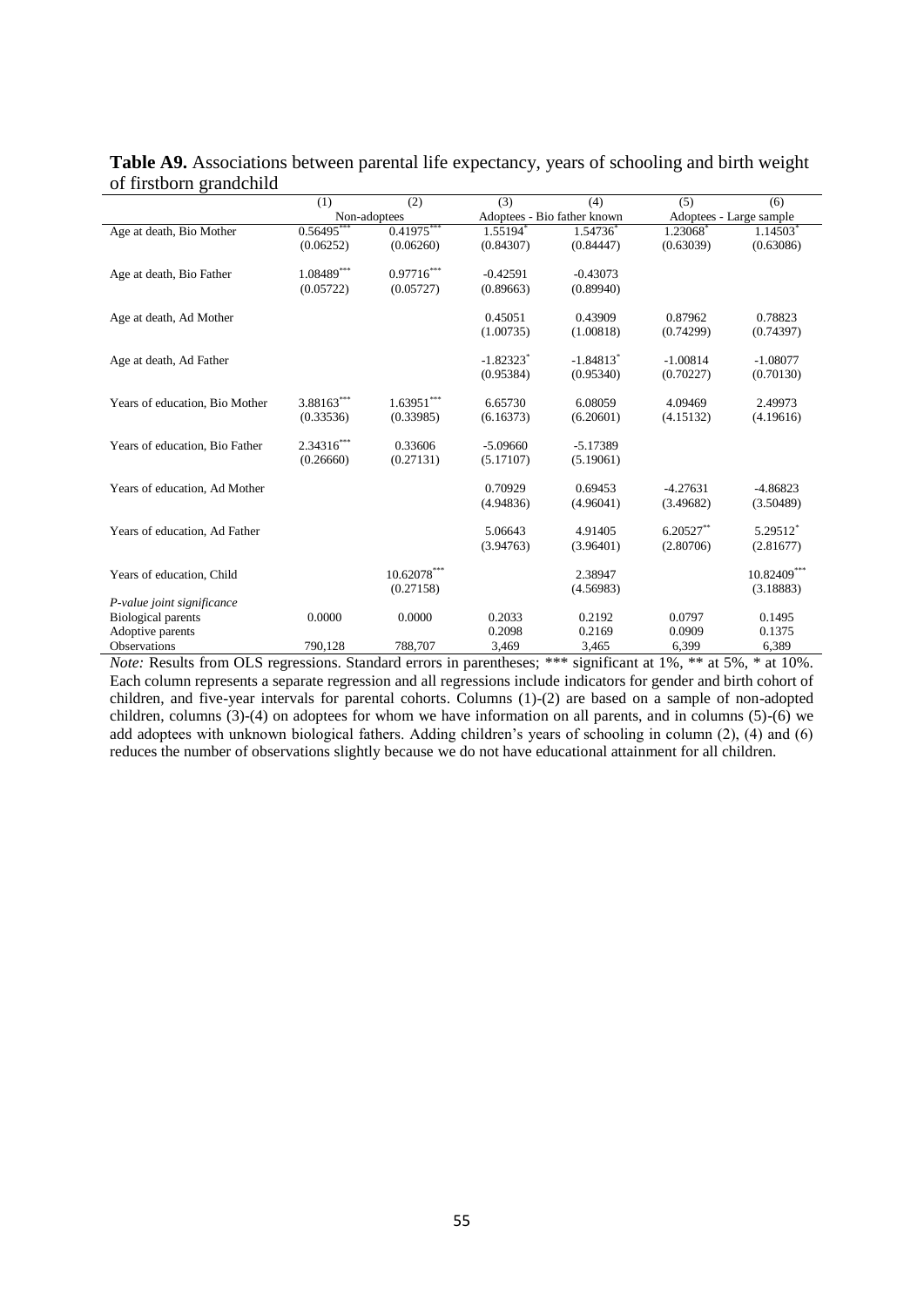|                                | (1)            | (2)             | (3)            | (4)             |
|--------------------------------|----------------|-----------------|----------------|-----------------|
| Age at death, Bio Mother       | $-0.000872***$ | $-0.000858$ *** |                | $-0.000974***$  |
|                                | (0.000160)     | (0.000161)      |                | (0.000271)      |
| Years of education, Ad Mother  |                | $-0.001596$ **  | $-0.001830$    | $-0.002102$ *** |
|                                |                | (0.000790)      | (0.000653)     | (0.000669)      |
| Years of education, Ad Father  |                | $-0.000297$     |                |                 |
|                                |                | (0.000676)      |                |                 |
| Age at death, Ad Mother        |                | $-0.000255$     |                |                 |
|                                |                | (0.000250)      |                |                 |
| Age at death, Ad Father        |                | $-0.000018$     |                |                 |
|                                |                | (0.000212)      |                |                 |
| Years of education, Bio Mother |                |                 |                | $-0.000387$     |
|                                |                |                 |                | (0.000958)      |
| Cohorts, Bio mother            | Yes            | Yes             | N <sub>0</sub> | Yes             |
| Cohorts, Ad mother             | N <sub>0</sub> | Yes             | Yes            | <b>Yes</b>      |
| Cohort, Ad father              | N <sub>0</sub> | Yes             | N <sub>0</sub> | N <sub>0</sub>  |
| Cause of death, Bio mother     | N <sub>0</sub> | N <sub>0</sub>  | N <sub>0</sub> | Yes             |
| Region, Bio mother             | N <sub>0</sub> | N <sub>0</sub>  | N <sub>0</sub> | Yes             |
| Cause of death, Ad mother      | No             | Yes             | N <sub>0</sub> | N <sub>0</sub>  |
| Cause of death, Ad father      | N <sub>0</sub> | <b>Yes</b>      | N <sub>0</sub> | N <sub>0</sub>  |
| Region, Ad parents             | N <sub>0</sub> | <b>Yes</b>      | N <sub>o</sub> | No.             |
| <b>Observations</b>            | 21,206         | 21,206          | 21,206         | 21,206          |

**Table A10.** Associations between parental life expectancy, years of schooling and child mortality

*Note:* Results from a linear probability model using the large sample of adoptees. Standard errors in parentheses; \*\*\* significant at 1%, \*\* at 5%, \* at 10%. Each column represents a separate regression and all regressions include indicators for gender and birth cohort of children. Each column is adding parental characteristics.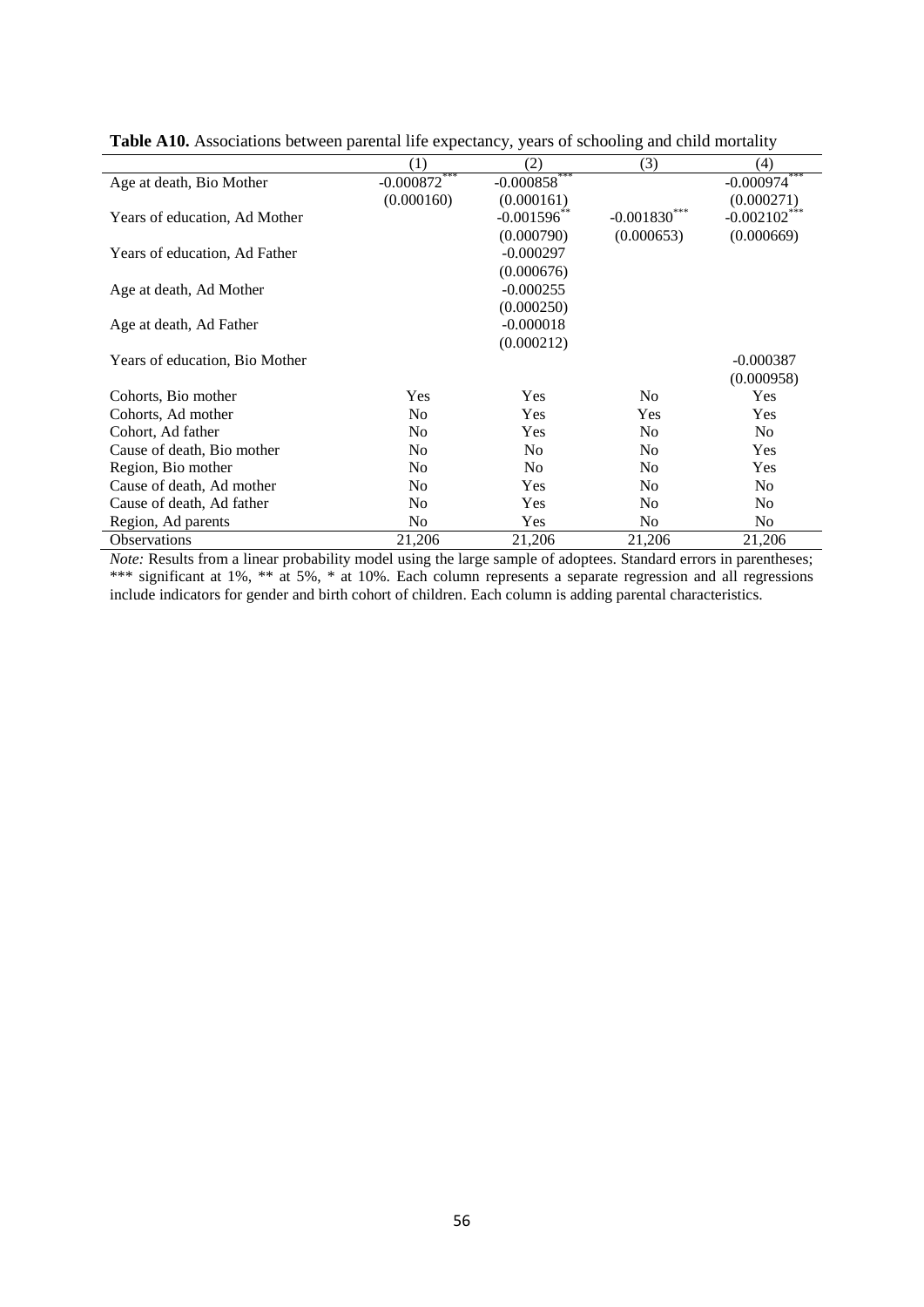|                                  | (1)                   | (2)      | (3)                    | (4)             | (5)          | (6)       |
|----------------------------------|-----------------------|----------|------------------------|-----------------|--------------|-----------|
|                                  | Mortality             |          |                        | Hospitalization | Health index |           |
| Age at death, Bio Mother         | 1.0049                |          | $-0.0009$              |                 | $-0.0000$    |           |
|                                  | (0.0220)              |          | (0.0009)               |                 | (0.0001)     |           |
| Age at death, Ad Mother          | 0.9880                |          | $-0.0011$ <sup>*</sup> |                 | $-0.0000$    |           |
|                                  | (0.0138)              |          | (0.0006)               |                 | (0.0001)     |           |
| Age at death, Ad Father          | $1.0278$ <sup>*</sup> |          | 0.0005                 |                 | 0.0001       |           |
|                                  | (0.0165)              |          | (0.0006)               |                 | (0.0001)     |           |
| Age at death, AdMother*BioMother | 1.0001                |          | 0.0000                 |                 | 0.0000       |           |
|                                  | (0.0002)              |          | (0.0000)               |                 | (0.0000)     |           |
| Age at death, BioMother*AdFather | $0.9996*$             |          | $-0.0000$              |                 | $-0.0000$    |           |
|                                  | (0.0002)              |          | (0.0000)               |                 | (0.0000)     |           |
| Years of education, Bio Mother   |                       | 1.0192   |                        | $-0.0003$       |              | 0.0002    |
|                                  |                       | (0.0565) |                        | (0.0015)        |              | (0.0002)  |
| Years of education, Ad Mother    |                       | 0.9969   |                        | 0.0013          |              | 0.0000    |
|                                  |                       | (0.0557) |                        | (0.0015)        |              | (0.0002)  |
| Years of education, Ad Father    |                       | 0.9996   |                        | $-0.0019$       |              | 0.0001    |
|                                  |                       | (0.0467) |                        | (0.0013)        |              | (0.0002)  |
| Education, AdMother*BioMother    |                       | 0.9969   |                        | $-0.0002$       |              | $-0.0000$ |
|                                  |                       | (0.0063) |                        | (0.0002)        |              | (0.0000)  |
| Education, BioMother*AdFather    |                       | 0.9998   |                        | 0.0001          |              | $-0.0000$ |
|                                  |                       | (0.0055) |                        | (0.0001)        |              | (0.0000)  |
| P-value joint significance:      |                       |          |                        |                 |              |           |
| Interactions                     | 0.1687                | 0.8384   | 0.1161                 | 0.3012          | 0.4736       | 0.3515    |
| Observations                     | 21,206                | 21,206   | 21,059                 | 21,059          | 21,059       | 21,059    |

### **Table A11.** Interaction effects

*Note:* Results from Cox proportional hazard models in columns (1)-(2) and OLS regressions in columns (3)-(6), using the large sample of adoptees. Standard errors in parentheses; \*\*\* significant at 1%, \*\* at 5%, \* at 10%. Each column represents a separate regression and all regressions include indicators for gender and birth cohort of children, and five-year intervals for parental cohorts. Columns (1), (3) and (5) displays results for associations between parental life expectancy and child mortality (1) and health (3 and 5), including interactions between biological mother and adopting parents' characteristics. Columns (2), (4), and (6) displays associations between parental education and child mortality (2) and health (4 and 6), including interactions between biological mother and adopting parents' characteristics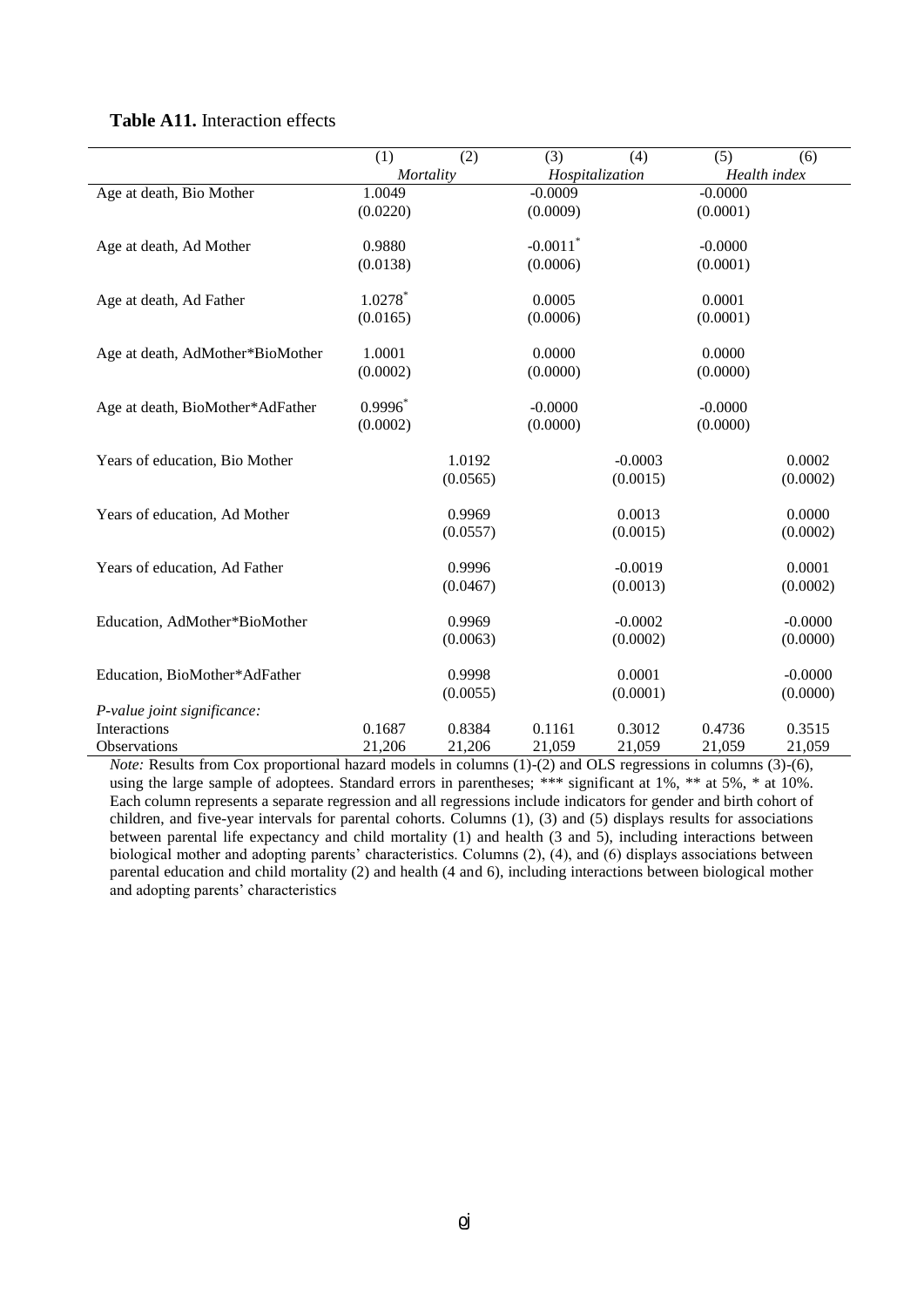| <b>There</b> is nothing unong adopted the ring to a university manierpancy<br>at auopuon |                  |            |              |            |  |  |
|------------------------------------------------------------------------------------------|------------------|------------|--------------|------------|--|--|
|                                                                                          | (1)              | (2)        | (3)          | (4)        |  |  |
|                                                                                          | Bio father known |            | Large sample |            |  |  |
| Age at death, Bio Mother                                                                 | $0.9859***$      |            | $0.9879***$  |            |  |  |
|                                                                                          | (0.0033)         |            | (0.0022)     |            |  |  |
| Age at death, Ad Mother                                                                  | 0.9949           |            | 0.9976       |            |  |  |
|                                                                                          | (0.0038)         |            | (0.0025)     |            |  |  |
| Age at death, Ad Father                                                                  | 1.0014           |            | 1.0004       |            |  |  |
|                                                                                          | (0.0039)         |            | (0.0026)     |            |  |  |
| Years of education, Bio Mother                                                           |                  | 1.0300     |              | 0.9834     |  |  |
|                                                                                          |                  | (0.0264)   |              | (0.0162)   |  |  |
| Years of education, Ad Mother                                                            |                  | $0.9438**$ |              | $0.9688**$ |  |  |
|                                                                                          |                  | (0.0224)   |              | (0.0149)   |  |  |
| Years of education, Ad Father                                                            |                  | 0.9998     |              | 1.0015     |  |  |
|                                                                                          |                  | (0.0173)   |              | (0.0111)   |  |  |
| p-values joint significance                                                              |                  |            |              |            |  |  |
| <b>Biological parents</b>                                                                | 0.0000           | 0.2475     | 0.0000       | 0.3082     |  |  |
| Adoptive parents                                                                         | 0.3885           | 0.0175     | 0.6202       | 0.0734     |  |  |
| Observations                                                                             | 9,308            | 9,308      | 18,237       | 18,237     |  |  |

# **Table A12.** Mortality among adoptees moving to a different municipality at adoption

*Note:* Results from Cox proportional hazard models. Standard errors in parentheses; \*\*\* significant at 1%, \*\* at 5%, \* at 10%. The samples consists of adoptees with biological mothers living in a different municipality than their adopting mothers in the 1960 Census. Each column represents a separate regression and all regressions include indicators for gender and birth cohort of children, and five-year intervals for parental cohorts. Columns (1)-(2) are based adoptees for whom we have information on all parents, and in columns (3)-(4) we add adoptees with unknown biological fathers.